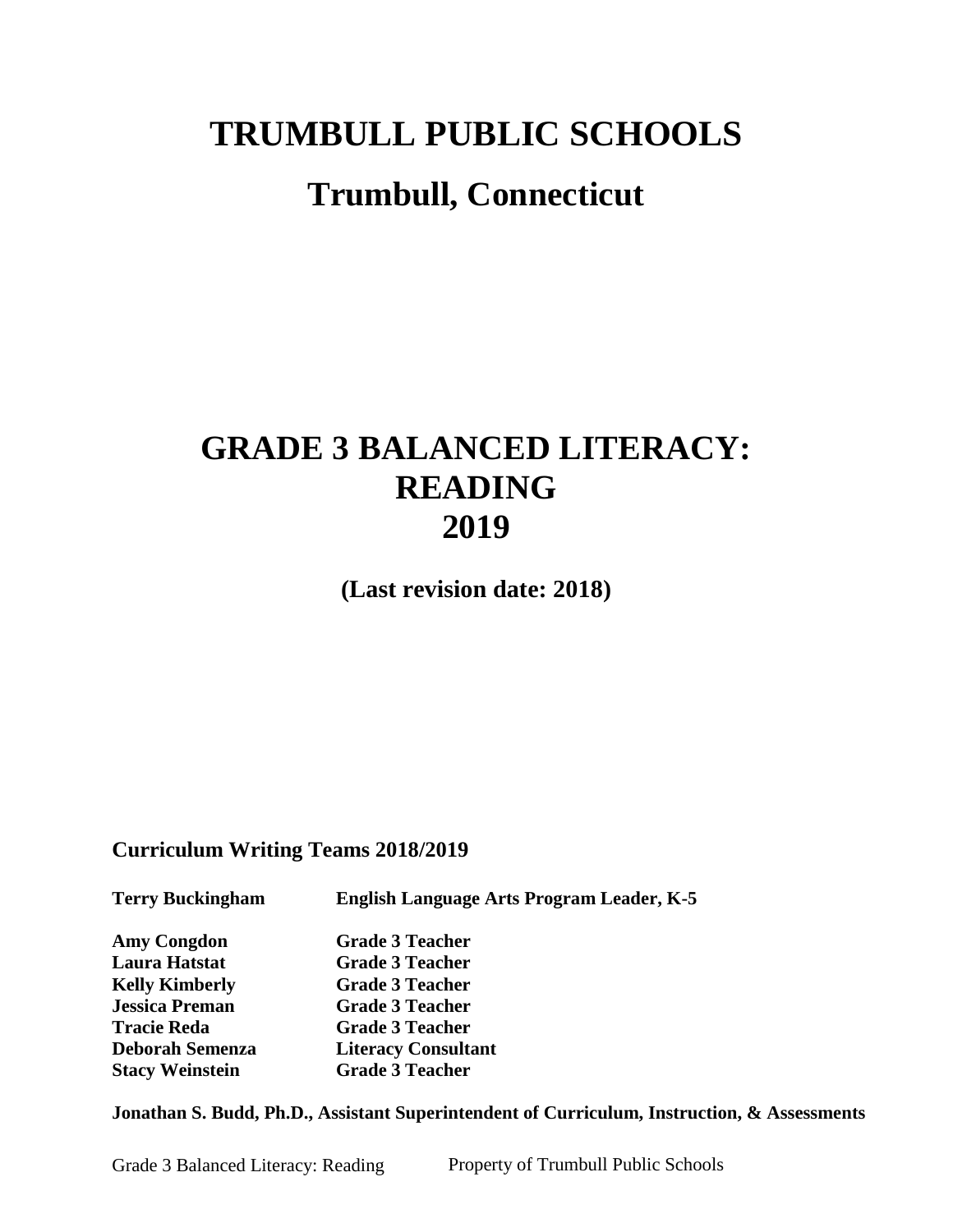## **Grade 3 Balanced Literacy: Reading Table of Contents**

| Unit 3: Reading to Learn: Grasping Main Ideas and Text Structures  23 |  |
|-----------------------------------------------------------------------|--|
|                                                                       |  |
| Unit 5: Research Clubs: Elephants, Penguins, and Frogs, Oh My!  41    |  |
|                                                                       |  |
|                                                                       |  |

The Trumbull Board of Education will continue to take Affirmative Action to ensure that no persons are discriminated against in any of its programs.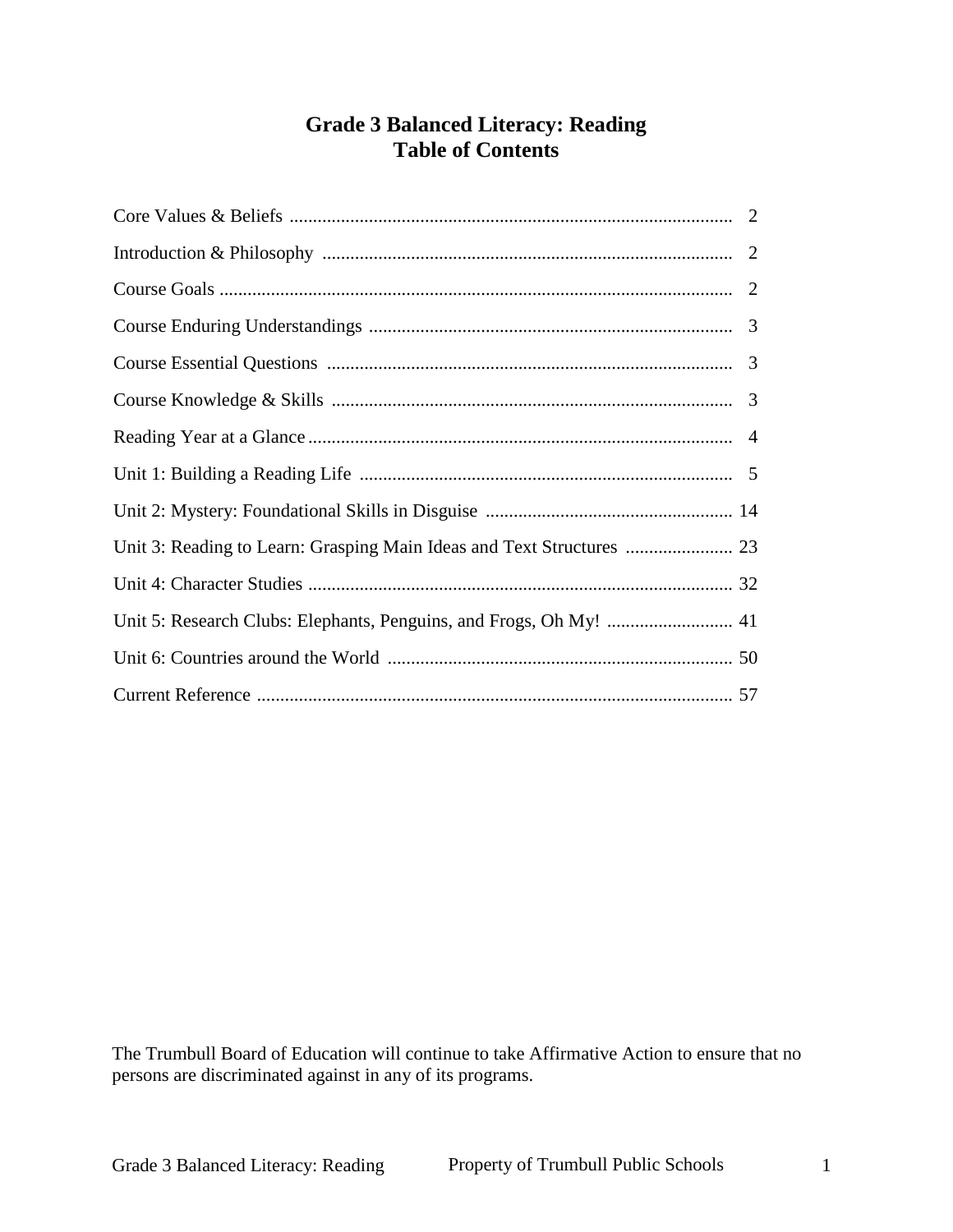## **CORE VALUES AND BELIEFS**

The Trumbull School Community engages in an environment conducive to learning which believes that all students will **read** and **write effectively**, therefore communicating in an articulate and coherent manner. All students will participate in activities **that present problemsolving through critical thinking**. Students will use technology as a tool applying it to decision making. We believe that by fostering self-confidence, self-directed and student-centered activities, we will promote **independent thinkers and learners**. We believe **ethical conduct** to be paramount in sustaining the welcoming school climate that we presently enjoy.

Approved 8/26/2011

## **INTRODUCTION & PHILOSOPHY**

Our core belief is that teachers and students will view themselves as readers and engage in reading on a daily basis in the Grade Three Reading Workshop. Focused mini-lessons are the starting point from which the rest of the workshop flows. Students need uninterrupted blocks of reading time in order to reach the expectations set for them. Individual conferences and smallgroup instruction are essential to meeting students where they are and supporting their growth across units.

For the majority of the workshop time, students will be reading independently and building their stamina for reading throughout the school year while the teacher circulates around the room to confer with students individually and in small groups. Students will have reading partners and, in some units, book clubs with whom they may also confer and discuss rich mentor texts. Readers will have a choice of texts at their independent reading levels. Students will read "broadly and deeply," and each student's Reader's Notebook(s) and Folders will hold evidence of the child's reading across each genre throughout the school year. Readers explore a variety of skills transferable across all genres.

In grade 3, students build upon the knowledge gained in grades K-2 to read more sophisticated texts across a variety of genres.

Each day, approximately 60 minutes should be spent on Reading Workshop, and approximately 20 minutes should be spent on Interactive Read-Aloud. (Additionally, approximately 55 minutes daily is to be spent on Writing Workshop.)

## **COURSE GOALS**

The course goals derive from the 2010 Connecticut Core Standards for Literacy. Goals specific to a unit of study are listed in this guide at the beginning of each unit. Many standards recur over the course of the year. The lessons therein encourage student engagement so that each student will see himself/herself as a reader and reflect on the processes learned.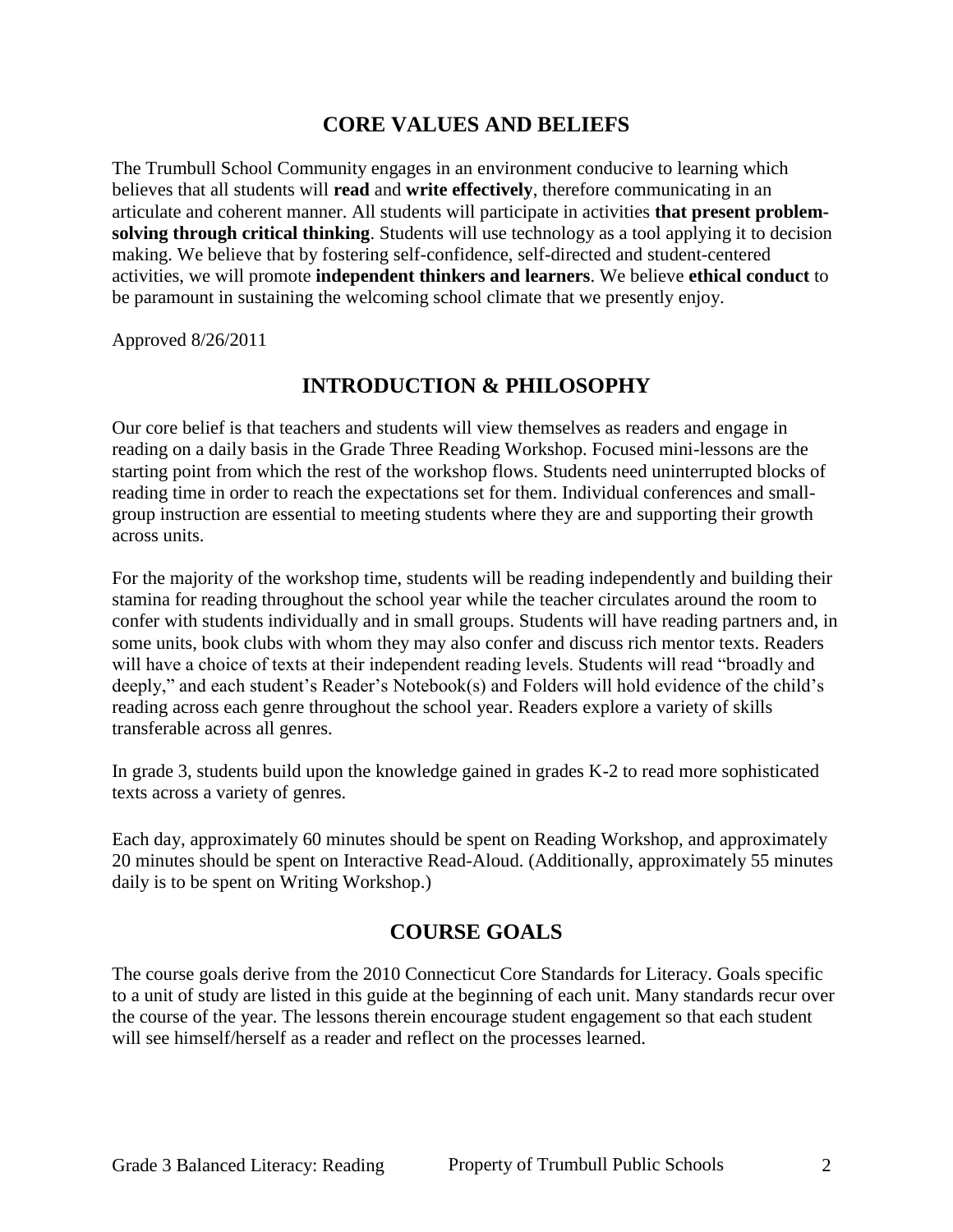## **COURSE ENDURING UNDERSTANDINGS**

Students will understand that:

- readers set goals for their reading and work to meet them.
- readers use a wide repertoire of learned strategies to create effective reading.
- readers will increase volume and stamina.
- readers read with greater accuracy and complexity.
- readers grow ideas about their reading and respond orally and/or in writing.

## **COURSE ESSENTIAL QUESTIONS**

- How do I understand who I am as a reader?
- How do I use reading strategies?
- How do I use reading to better understand our world?
- How do I become a stronger reader?
- How do I help others with reading?
- How do I share my ideas about reading with others?

## **COURSE KNOWLEDGE & SKILLS**

Students will know . . .

• that reading is a process

Students will be able to . . .

- read in each genre: narrative and informational.
- grow their thinking about their texts.
- collaborate with a partner about reading.
- maintain a reading log.
- independently apply appropriate reading strategies.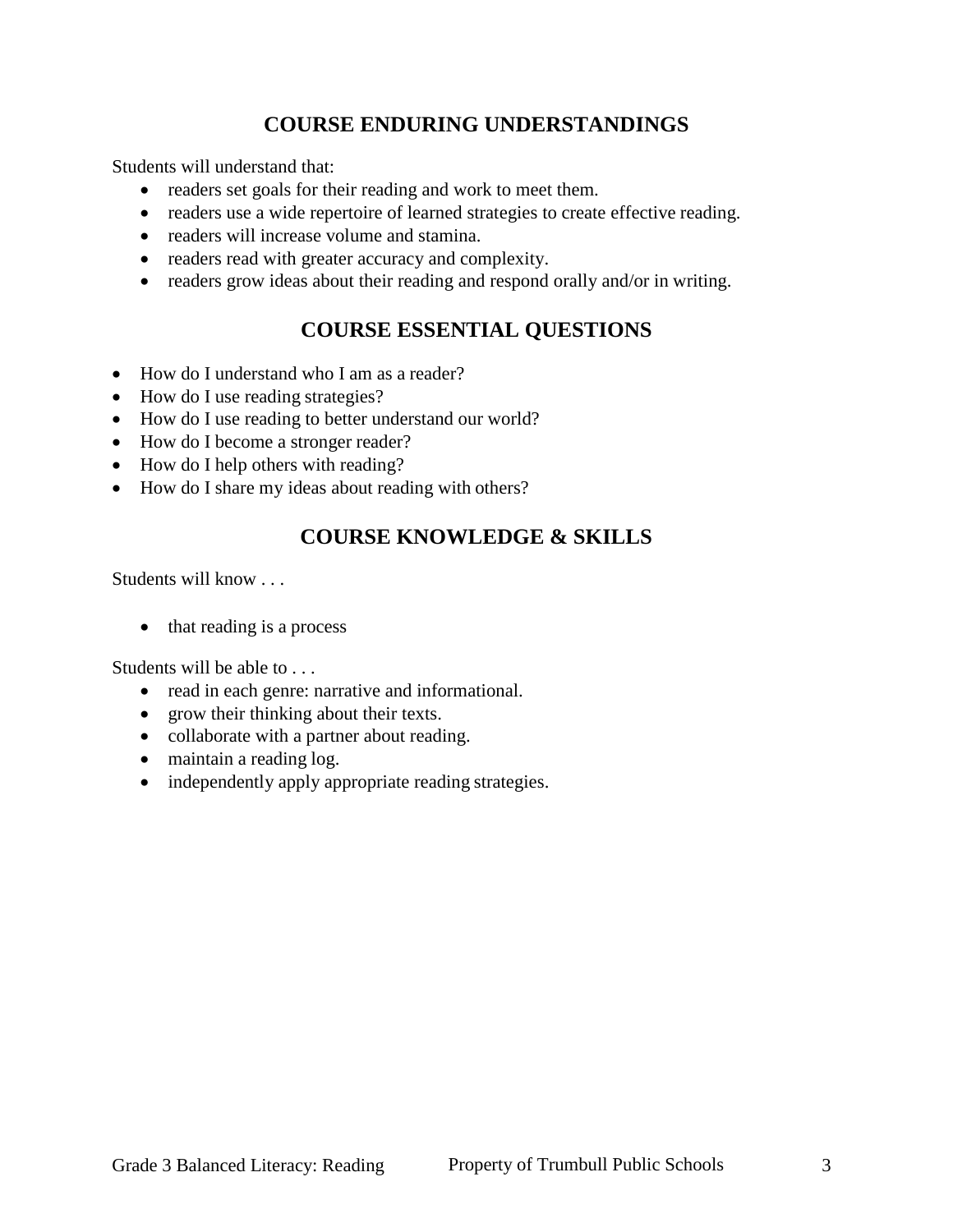# **READING YEAR AT A GLANCE**

| early September               | Setting up / Launching Reading Workshop                                     |
|-------------------------------|-----------------------------------------------------------------------------|
| mid September-<br>mid October | Unit 1: Building a Reading Life                                             |
| late October-<br>November     | Unit 2: Mystery: Foundational Skills in Disguise                            |
| $December -$<br>mid January   | Unit 3: Reading to Learn: Grasping Main Ideas and Text<br><b>Structures</b> |
| late January –<br>February    | Unit 4: Character Studies                                                   |
| $March-$<br>April             | Unit 5: Research Clubs: Elephants, Penguins, and Frogs, Oh<br>My!           |
| $May -$<br>June               | Unit 6: Countries around the World                                          |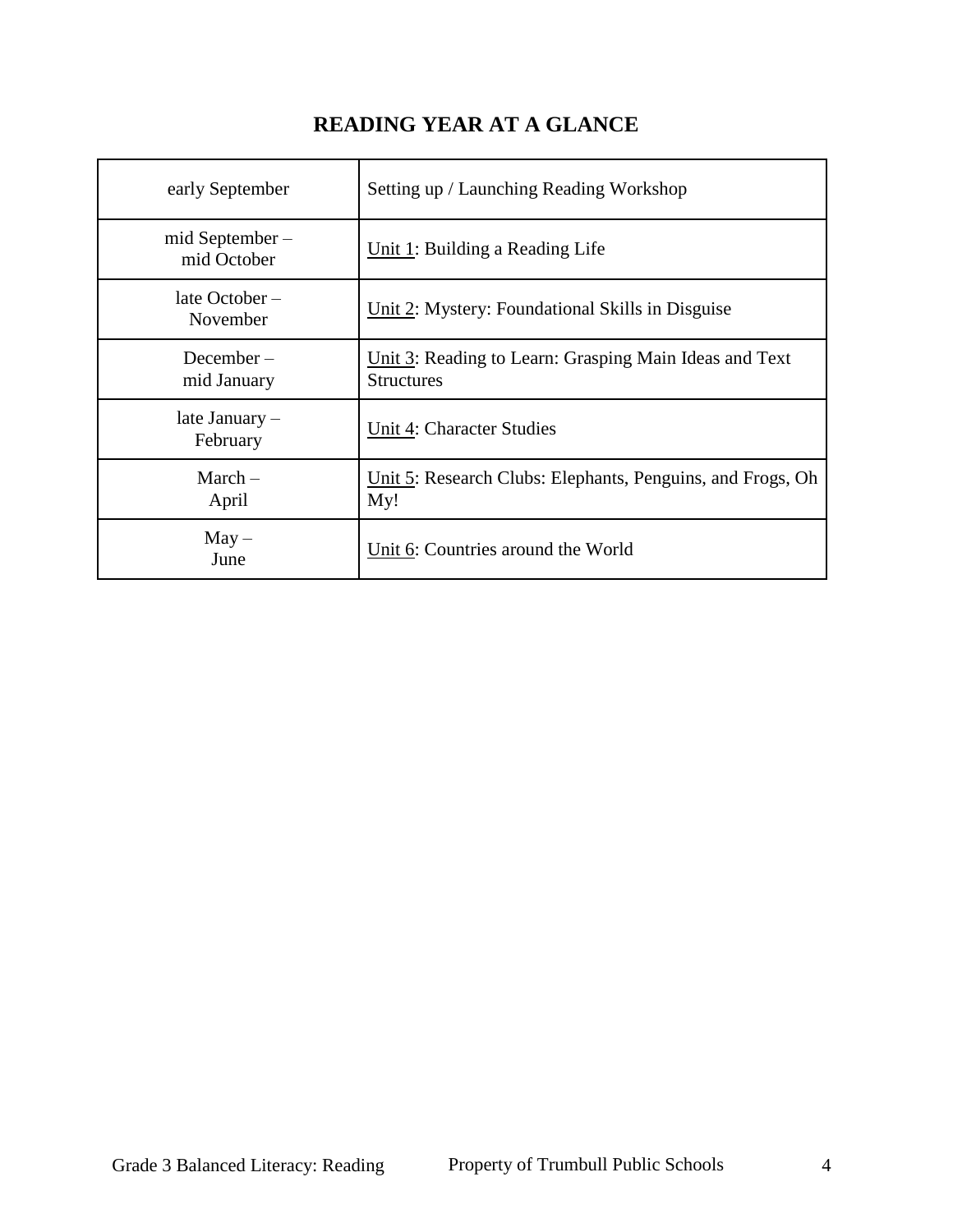## **UNIT 1 Building a Reading Life**

#### **Unit Goals**

| CCS.ELA-Literacy.RL.3.1  | Ask and answer such questions to demonstrate<br>understanding of a text, referring explicitly to the text as<br>the basis for the answers.                                                                 |
|--------------------------|------------------------------------------------------------------------------------------------------------------------------------------------------------------------------------------------------------|
| CCS.ELA-Literacy.RL.3.2  | Recount stories, including fables, folktales, and myths from<br>diverse cultures; determine the central message, lesson, or<br>moral and explain how it is conveyed through key details in<br>the text.    |
| CCS.ELA-Literacy.RL.3.3  | Describe characters in a story (e.g., their traits, motivations,<br>or feelings) and explain how their actions contribute to the<br>sequence of events.                                                    |
| CCS.ELA-Literacy.RL.3.4  | Determine the meaning of words and phrases as they are<br>used in a text, distinguishing literal from nonliteral<br>language.                                                                              |
| CCS.ELA-Literacy.RL.3.5  | Refer to parts of stories, dramas, and poems when writing<br>or speaking about a text, using terms such as chapter,<br>scene, and stanza; describe how each successive part builds<br>on earlier sections. |
| CCS.ELA-Literacy.RL.3.6  | Distinguish their own point of view from that of the<br>narrator or those of the characters.                                                                                                               |
| CCS.ELA-Literacy.RL.3.7  | Explain how specific aspects of a text's illustrations<br>contribute to what is conveyed by the words in a story (e.g.,<br>create mood, emphasize aspects of a character or setting).                      |
| CCS.ELA-Literacy.RL.3.10 | By the end of the year, read and comprehend literature,<br>including stories, dramas, and poetry, at the high end of the<br>grades 2-3 text complexity band independently and<br>proficiently.             |
| CCS.ELA-Literacy.RI.3.1  | Ask and answer such questions to demonstrate<br>understanding of a text, referring explicitly to the text as<br>the basis for the answers.                                                                 |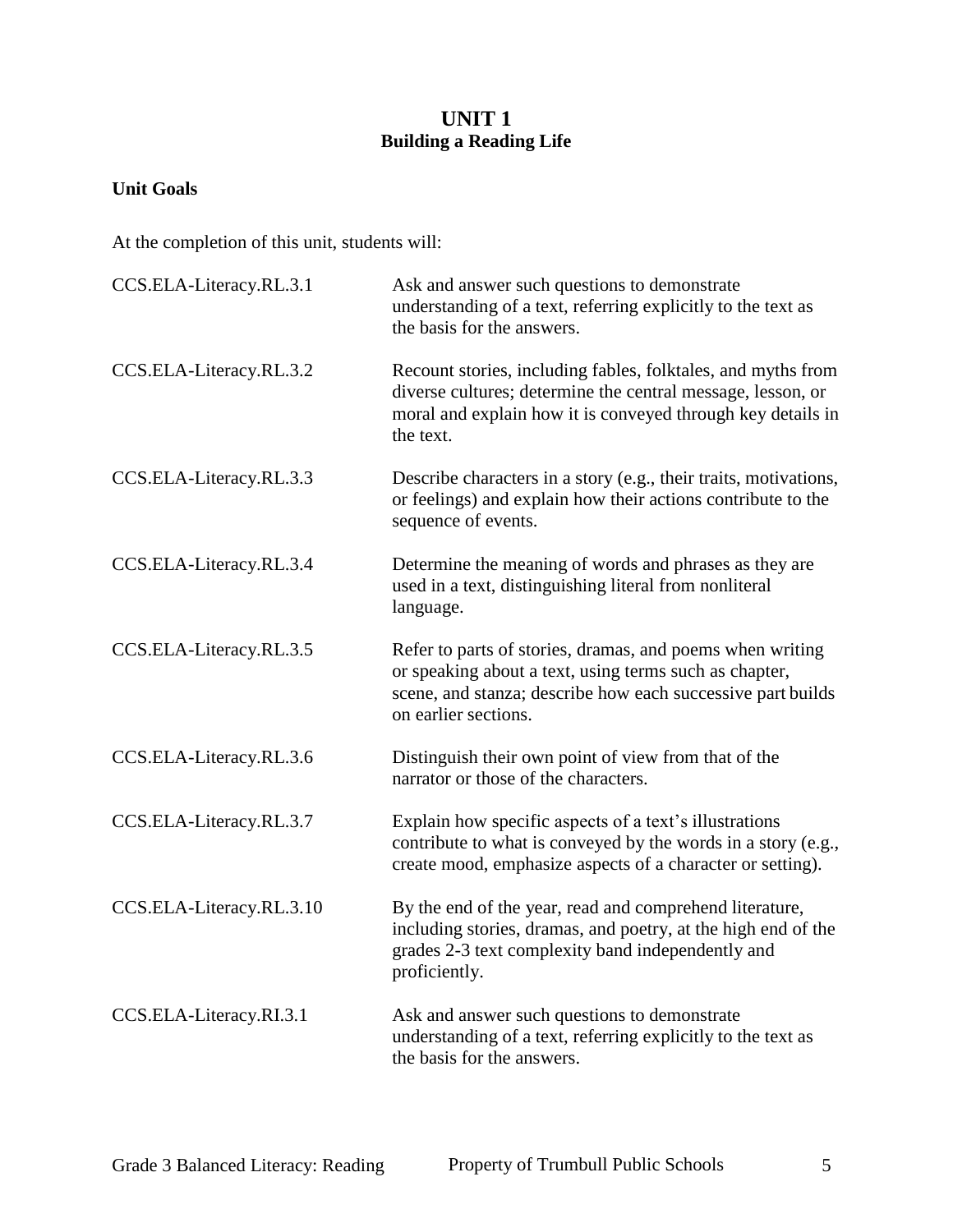| CCS.ELA-Literacy.RI.3.2  | Determine the main idea of a text; recount the key details<br>and explain how they support the main idea.                                                                                                                        |
|--------------------------|----------------------------------------------------------------------------------------------------------------------------------------------------------------------------------------------------------------------------------|
| CCS.ELA-Literacy.RI.3.6  | Distinguish their own point of view from that of the author<br>of a text.                                                                                                                                                        |
| CCS.ELA-Literacy.RI.3.10 | By the end of the year, read and comprehend informational<br>texts, including history/social studies, science, and<br>technical texts, at the high end of the grades 2-3 text<br>complexity band independently and proficiently. |
| CCS.ELA-Literacy.RF.3.3  | Know and apply grade-level phonics and word analysis<br>skills in decoding words.                                                                                                                                                |
| CCS.ELA-Literacy.RF.3.4  | Read with sufficient accuracy and fluency to support<br>comprehension.                                                                                                                                                           |
| CCS.ELA-Literacy.W.3.1   | Write opinion pieces on topics or texts, supporting a point<br>of view with reasons.                                                                                                                                             |
| CCS.ELA-Literacy.W.3.2   | Write informative/explanatory texts to examine a topic and<br>convey ideas and information clearly.                                                                                                                              |
| CCS.ELA-Literacy.W.3.3   | Write narratives to develop real or imagined experiences or<br>events using effective technique, descriptive details, and<br>clear event sequences.                                                                              |
| CCS.ELA-Literacy.W.3.4   | With guidance and support from adults, produce writing in<br>which the development and organization are appropriate to<br>task and purpose.                                                                                      |
| CCS.ELA-Literacy.SL.3.1  | Engage effectively in a range of collaborative discussions<br>(one-on-one, in groups, and teacher-led) with diverse<br>partners on grade 3 topics and texts, building on others'<br>ideas and expressing their own clearly.      |
| CCS.ELA-Literacy.SL.3.2  | Determine the main ideas and supporting details of a text<br>read aloud or information presented in diverse media and<br>formats, including visually, quantitatively, and orally.                                                |
| CCS.ELA-Literacy.SL.3.3  | Ask and answer questions about information from a<br>speaker, offering appropriate elaboration and detail.                                                                                                                       |
| CCS.ELA-Literacy.SL.3.4  | Report on a topic or text, tell a story, or recount an<br>experience with appropriate facts and relevant, descriptive<br>details, speaking clearly at an understandable pace.                                                    |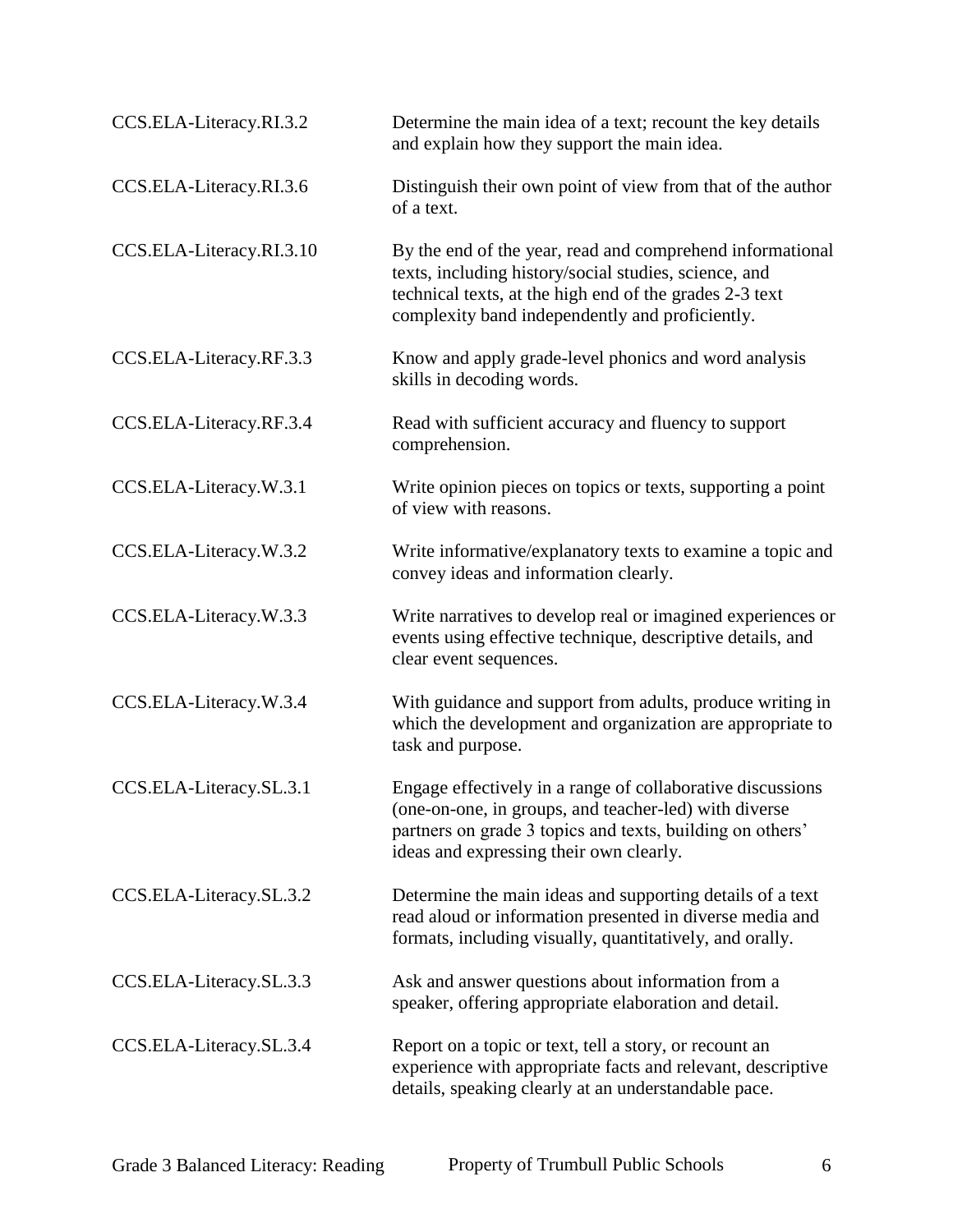| CCS.ELA-Literacy.SL.3.6 | Speak in complete sentences when appropriate to task and<br>situation in order to provide requested detail or<br>clarification.                                                                                                                            |
|-------------------------|------------------------------------------------------------------------------------------------------------------------------------------------------------------------------------------------------------------------------------------------------------|
| CCS.ELA-Literacy.L.3.1  | Demonstrate command of the conventions of standard<br>English grammar and usage when writing or speaking.                                                                                                                                                  |
| CCS.ELA-Literacy.L.3.2  | Demonstrate command of the conventions of standard<br>English capitalization, punctuation, and spelling when<br>writing.                                                                                                                                   |
| CCS.ELA-Literacy.L.3.3  | Use knowledge of language and its conventions when<br>writing, speaking, reading, or listening.                                                                                                                                                            |
| CCS.ELA-Literacy.L.3.4  | Determine or clarify the meaning of unknown and multiple-<br>meaning words and phrases based on grade 3 reading and<br>content, choosing flexibly from a range of strategies.                                                                              |
| CCS.ELA-Literacy.L.3.5  | Demonstrate understanding of word relationships and<br>nuances in word meanings.                                                                                                                                                                           |
| CCS.ELA-Literacy.L.3.6  | Acquire and use accurately grade-appropriate<br>conversational, general academic, and domain-specific<br>words and phrases, including those that signal spatial and<br>temporal relationships (e.g., After dinner that night we went<br>looking for them). |

#### **Unit Essential Questions**

- How do I make a reading life?
- How do I understand the story?
- How do I tackle more challenging texts?
- How do I work effectively with a reading partner?

| <b>Building a Reading Life</b> |                                         |                                                                                                                                                   |
|--------------------------------|-----------------------------------------|---------------------------------------------------------------------------------------------------------------------------------------------------|
|                                | <b>Interactive</b><br><b>Read-Aloud</b> | <b>Reading Workshop</b>                                                                                                                           |
| Prior to Unit                  |                                         | Set up your room for Reading Workshop. Have a<br>meeting area for mini-lessons and baskets of books<br>with approximate reading levels available. |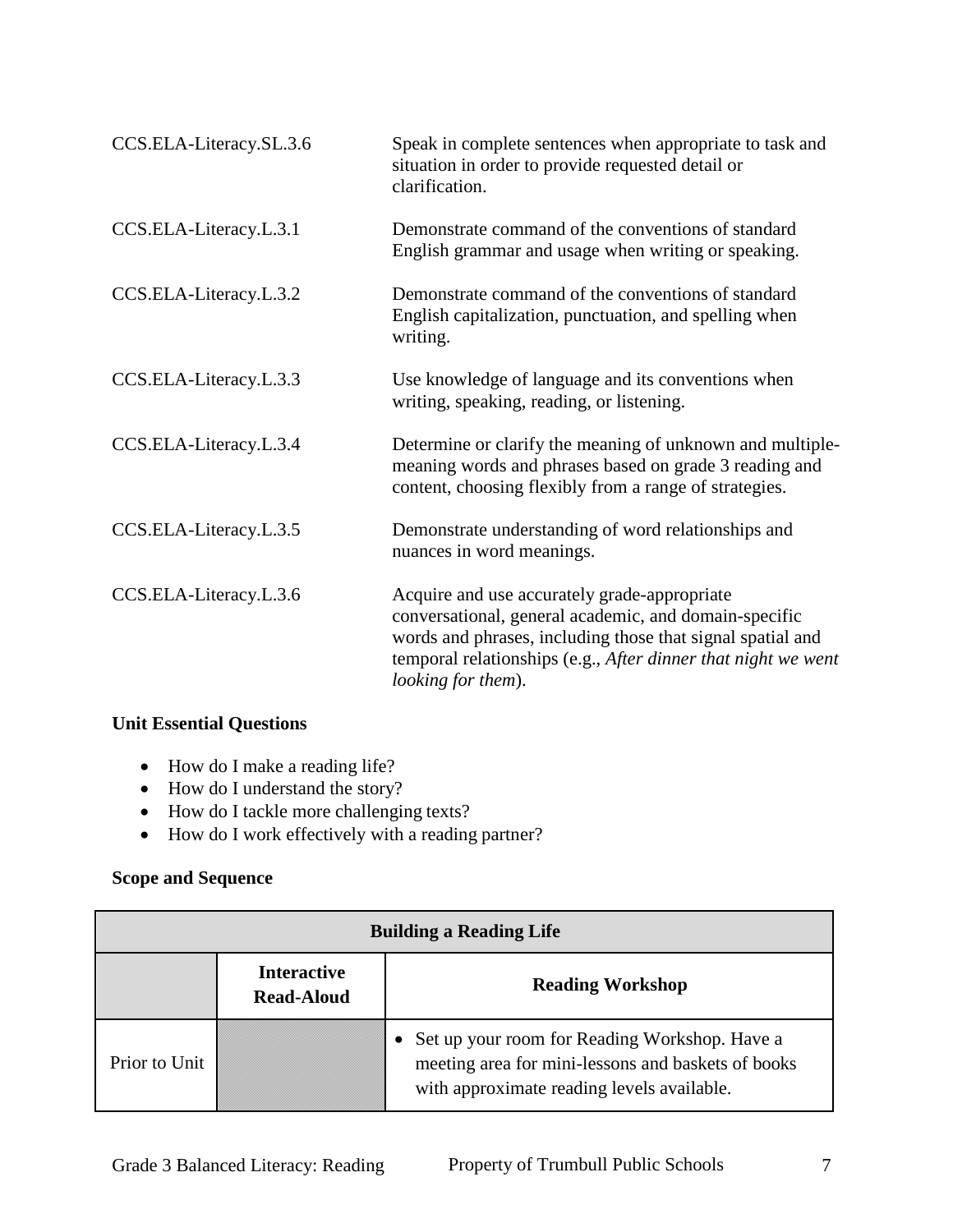|          | • Prior to each lesson below, review "GETTING"<br>READY" for specific materials needed.<br>Administer pre-assessment questions (which one(s)<br>at teacher discretion; see Heinemann website)                                                                                                                                                                                              |
|----------|--------------------------------------------------------------------------------------------------------------------------------------------------------------------------------------------------------------------------------------------------------------------------------------------------------------------------------------------------------------------------------------------|
|          | <b>Bend I: Building a Powerful Reading Life</b>                                                                                                                                                                                                                                                                                                                                            |
| Lesson 1 | Session 1: Building a Powerful Reading Life $(p, 4)$<br>$\bullet$<br>Teaching Point: Readers make plans to set themselves<br>up for the best possible reading lives, and then they<br>put those plans into action.<br>Prepare reading logs<br>See p. 13, Figs. 1-1 & 1-2                                                                                                                   |
| Lesson 2 | Session 2: Reading As If Books Are Gold (p. 14)<br>$\bullet$<br>Teaching Point: Readers can choose to read like<br>curmudgeons, cranky and bored, or they can choose to<br>read as if books are gold.<br>Prepare Each Kindness excerpt (available on<br>Heinemann website)<br>Chart: "To Make Reading the Best It Can Be, I Will                                                           |
| Lesson 3 | Session 3: Finding Within-Reach Books, and Reading<br>Tons of Them $(p. 25)$<br>Teaching Point: Readers learn to choose books that<br>are just right for them and to monitor as they read, so<br>they can spend their time reading lots of books with<br>accuracy and comprehension.<br>Charts: "Signs to Watch for When Choosing a Book,"<br>"To Make Reading the Best It Can Be, I Will" |
| Lesson 4 | A Day for Assessment (p. 35)                                                                                                                                                                                                                                                                                                                                                               |
| Lesson 5 | Session 4: Setting Goals and Tracking Progress (p. 37)<br>Teaching Point: It helps readers to set clear reading<br>goals and to track their progress toward those goals.<br>Prepare teacher reading log<br>Prepare "Reading Fast, Strong, and Long" bookmarks<br>Charts: "To Make Reading the Best It Can Be, I Will.<br>," "Reading Fast, Strong, and Long"                               |
| Lesson 6 | <b>Session 5: Setting Up Systems to Find and Share</b>                                                                                                                                                                                                                                                                                                                                     |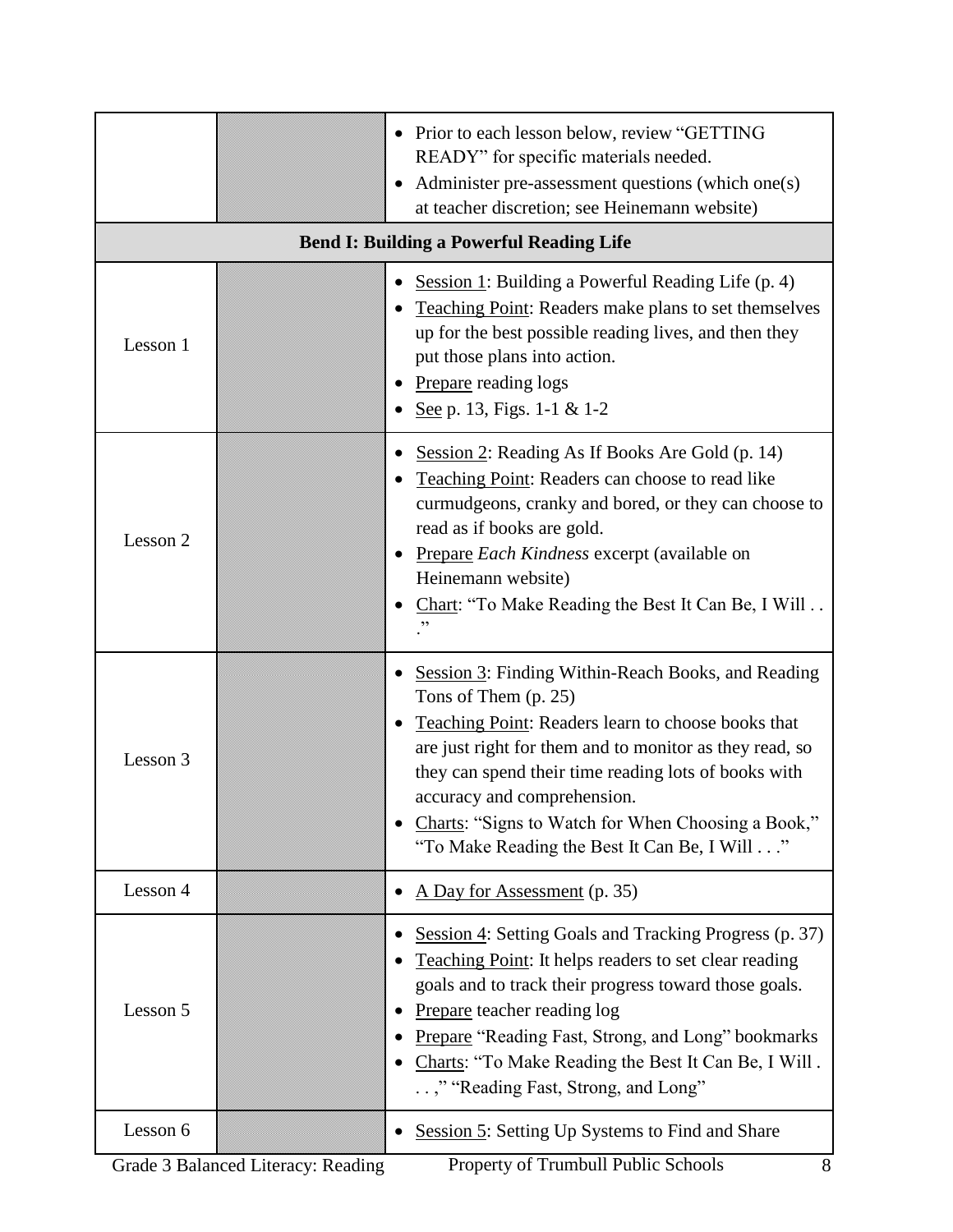|                                         |                                                                                                            | Books $(p. 46)$<br>Teaching Point: Readers can draw on their reading<br>interests to create systems for finding and sharing<br>books within a community of readers.<br>See p. 49, Figs. 5-1 & 5-2<br>Charts: "To Make Reading the Best It Can Be, I Will.<br>," "Finding Great Books"                                                                                                                                                                                                                                                                                        |
|-----------------------------------------|------------------------------------------------------------------------------------------------------------|------------------------------------------------------------------------------------------------------------------------------------------------------------------------------------------------------------------------------------------------------------------------------------------------------------------------------------------------------------------------------------------------------------------------------------------------------------------------------------------------------------------------------------------------------------------------------|
| Lesson 7                                |                                                                                                            | Session 6: Reading in the Company of Partners (p. 56)<br>Teaching Point: Reading need not be a solitary<br>enterprise; readers can develop partnerships that<br>support their reading.<br>See p. 59, Fig. 6-1, & p. 61, Fig. 6-2<br>• Charts: "Questions to Ask to Get to Know a Reading<br>Partner," "Tips for Interviewing a Reader"                                                                                                                                                                                                                                       |
| <b>Bend II: Understanding the Story</b> |                                                                                                            |                                                                                                                                                                                                                                                                                                                                                                                                                                                                                                                                                                              |
| Lesson 8                                | Read Stone Fox<br>through end of<br>Chp. 1                                                                 | Session 7: Readers Check for Comprehension (p. 68)<br>$\bullet$<br>Teaching Point: Readers give themselves<br>comprehension checks as they read, asking themselves<br>questions to make sure they understand what is going<br>on in their books.<br><b>Prepare Tin Man image</b><br>• Prepare "Readers Give Themselves a Comprehension<br>Check by Asking" bookmarks<br>See p. 76, Figs. 7-3 & 7-4<br>Read Stone Fox Chp. 2 through "The wagon<br>disappeared down the road in a cloud of dust" (13).<br>Chart: "Readers Give Themselves a Comprehension<br>Check by Asking" |
| Lesson 9                                | Read Stone Fox<br>through bottom<br>of p. 13,<br>excluding<br>excerpt to be<br>read in Reading<br>Workshop | Session 8: Follow Textual Cues as You Read: Shift<br>$\bullet$<br>between Envisioning and Assembling Facts (p. 79)<br>Teaching Point: Readers ask themselves, "What mind-<br>work does this text want me to do?" Sometimes, as<br>they read, they will need to make movies in their<br>mind, and other times, they will need to collect<br>information.<br>See p. 85, Fig. 8-2, p. 88, Figs. 8-3 & 8-4, & p. 90,                                                                                                                                                             |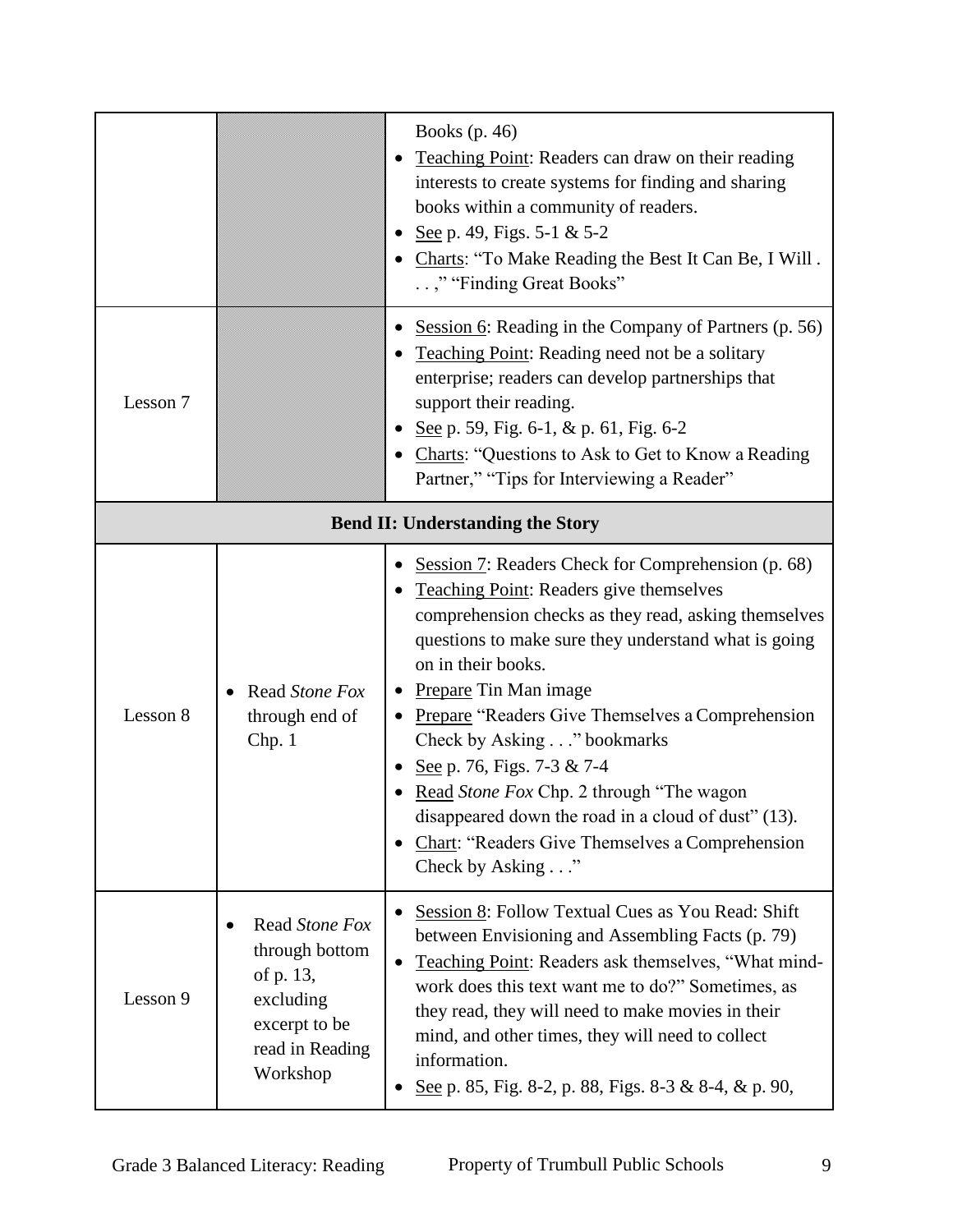|           |                                                                                  | Fig. 8-6<br>Read Stone Fox from "That evening little Willy made<br>$\ldots$ ." (13), and read through " $\ldots$ plow had to be<br>located and rented" (17).<br><b>Charts: "Readers Give Themselves a Comprehension</b><br>Check by Asking ," "Readers Understand a Story<br>by $\dots$ "                                                                                                                                                                                                                                                                                                                           |
|-----------|----------------------------------------------------------------------------------|---------------------------------------------------------------------------------------------------------------------------------------------------------------------------------------------------------------------------------------------------------------------------------------------------------------------------------------------------------------------------------------------------------------------------------------------------------------------------------------------------------------------------------------------------------------------------------------------------------------------|
| Lesson 10 | Read Stone Fox<br>through end of<br>Chp. 4                                       | Session 9: Prediction $(p. 91)$<br>Teaching Point: Readers draw on many elements to<br>come up with predictions about the stories they read,<br>and as they continue to read, they re-examine their<br>predictions in light of new information.<br>See p. 96, Figs. 9-1 & 9-2, & p. 97, Fig. 9-3<br>Chart: "Readers Understand a Story by"                                                                                                                                                                                                                                                                          |
| Lesson 11 | Read Stone Fox<br>through "'I don't<br>know. But I will.<br>You'll see"<br>(40). | Session 10: Making Higher-Level Predictions (p. 103)<br><b>Teaching Point: Readers make predictions that not</b><br>only tell the main things they think are likely to<br>happen later in the story, but also include details about<br>how those things might happen. They do this by<br>drawing on specifics from the story and including<br>details in their predictions.<br>See p. 112, Figs. 10-1, 10-2, & 10-3<br>Read Stone Fox from "That afternoon little Willy<br>stepped into the bank" (40), and read through ".<br>happened to be five hundred dollars" (45).<br>Chart: "Readers Understand a Story by" |
| Lesson 12 | Read Stone Fox<br>through end of<br>Chp. 5                                       | Session 11: Retelling Stories $(p. 114)$<br><b>Teaching Point:</b> Readers retell books as a way to lay<br>the story out for others so it can be a topic for<br>discussion, and for themselves so they can think it<br>over.<br>See p. 122, Figs. 11-1 & 11-2<br>Chart: "Readers Understand a Story by"                                                                                                                                                                                                                                                                                                             |
| Lesson 13 |                                                                                  | Session 12: Readers Decide How to Lift the Level of<br>Their Reading and Recruit Partners to Support Them<br>(p. 124)                                                                                                                                                                                                                                                                                                                                                                                                                                                                                               |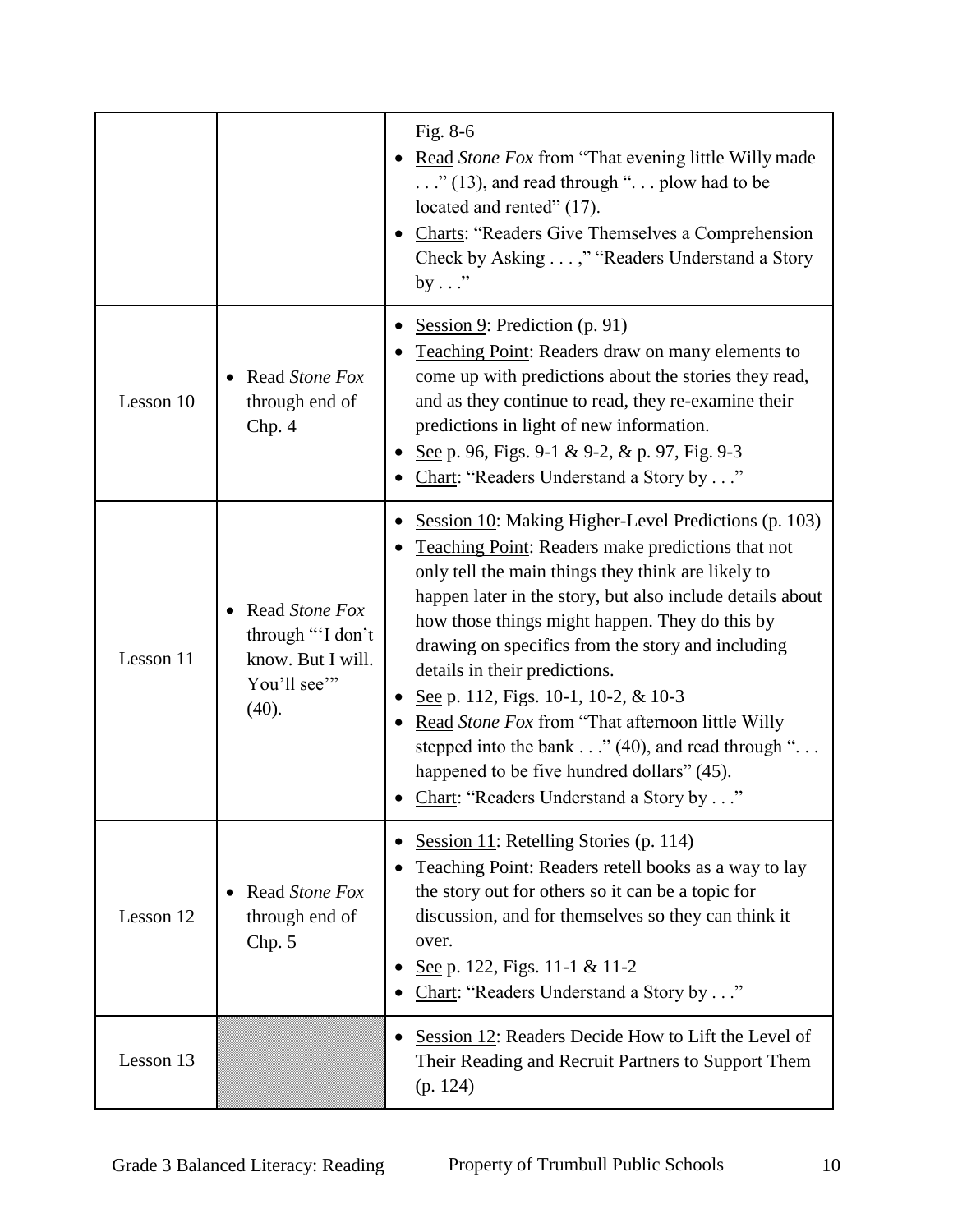|           |                                            | Teaching Point: When readers discuss their books<br>with others, their reading skills improve.<br>Chart: "Ways Partners Can Work Together to Lift the<br>Level of Each Other's Reading Work"                                                                                                                                                                                                                                                                                                                                                                                                                                                                                                                                                         |
|-----------|--------------------------------------------|------------------------------------------------------------------------------------------------------------------------------------------------------------------------------------------------------------------------------------------------------------------------------------------------------------------------------------------------------------------------------------------------------------------------------------------------------------------------------------------------------------------------------------------------------------------------------------------------------------------------------------------------------------------------------------------------------------------------------------------------------|
|           |                                            | <b>Bend III: Tackling More Challenging Texts</b>                                                                                                                                                                                                                                                                                                                                                                                                                                                                                                                                                                                                                                                                                                     |
| Lesson 14 |                                            | Session 13: Tackling Complex Texts Takes Grit (p.<br>130)<br>Teaching Point: To go from being a good reader to<br>being a great reader, it takes grit!<br><b>Prepare Reading Grit Test</b><br>See p. 135, Fig. 13-1, & p. 139, Fig. 13-2                                                                                                                                                                                                                                                                                                                                                                                                                                                                                                             |
| Lesson 15 | Read Stone Fox<br>through end of<br>Chp. 6 | Session 14: Figuring Out Hard Words (p. 141)<br>Teaching Point: Readers with grit have a repertoire of<br>strategies that they use to figure out the meaning of<br>hard words, and they use one and then another until<br>they figure it out.<br>See p. 144, Fig. 14-1, & p. 147, Fig. 14-2<br>Chart: "Readers Climb the Hurdle of Hard Words by.<br>. ."                                                                                                                                                                                                                                                                                                                                                                                            |
| Lesson 16 |                                            | Session 15: Using Textual Clues to Figure Out the<br>Meaning of Unfamiliar Words (p. 149)<br>Teaching Point: Sometimes readers can easily decode<br>every word that is on the page but still not understand<br>what is actually happening in the text. When this<br>happens, they can figure out the definitions of the hard<br>words by using textual clues.<br>Prepare excerpts from Stone Fox using contextual<br>clues<br>Prepare passage from Stone Fox based on identifying<br>pronouns and what they reference<br>Prepare "Readers Climb the Hurdle of Hard Words" /<br>"Readers Understand a Story by" bookmarks<br>Charts: "Clues Authors Leave Readers to Solve Tricky<br>Words," "Readers Climb the Hurdle of Hard Words<br>by $\ldots$ " |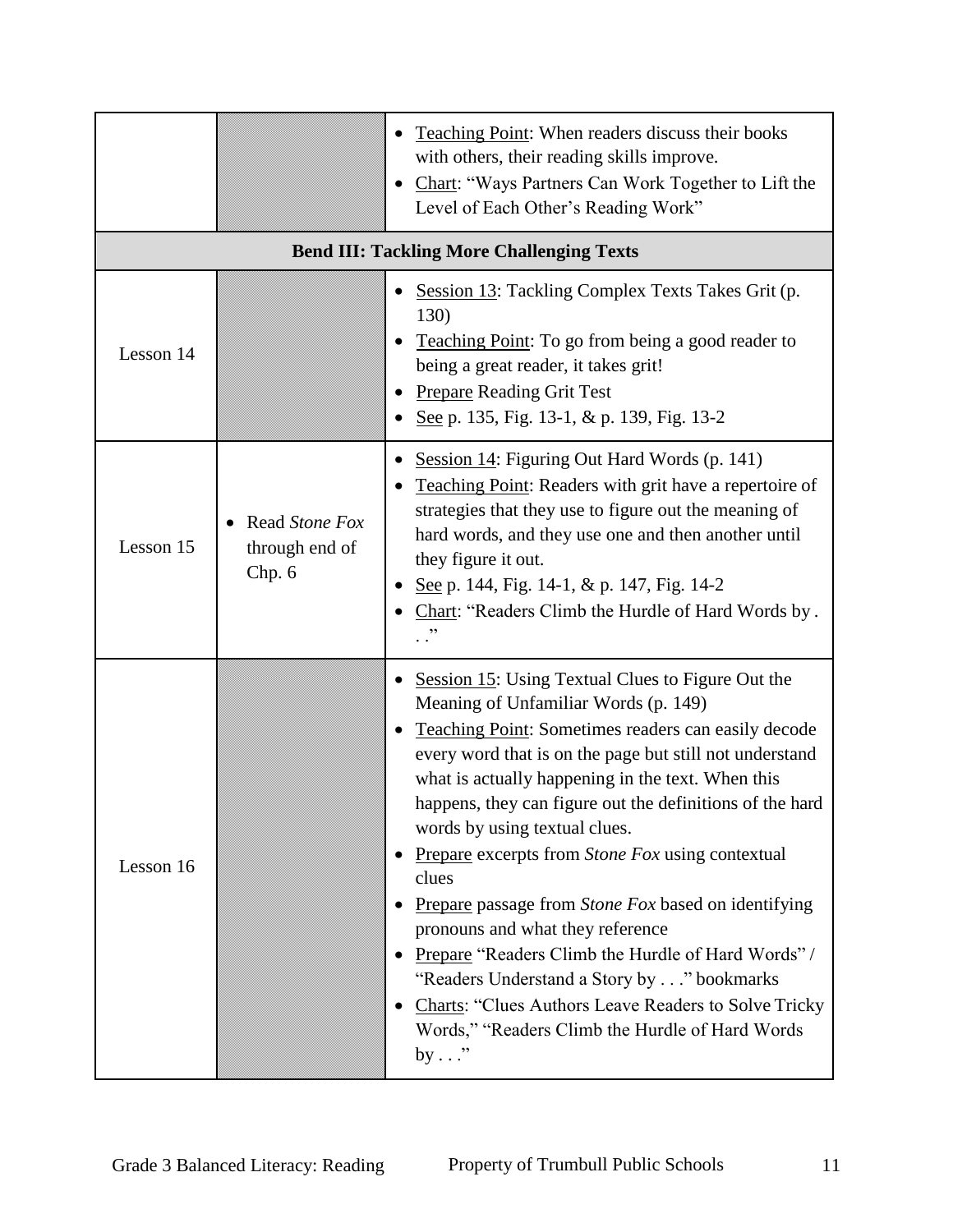| Lesson 17 | Read Stone Fox<br>through end of<br>Chp. 7  | Session 16: Making Sense of Figurative Language (p.<br>159)<br><b>Teaching Point:</b> Authors sometimes use figurative<br>language that can be confusing, and readers need to<br>use contextual clues to make sense of these figures of<br>speech.<br>Prepare excerpts from Stone Fox using figurative<br>language<br>Chart: "Readers Climb the Hurdle of Hard Words by.<br>$\cdot$ . $\cdot$                          |
|-----------|---------------------------------------------|------------------------------------------------------------------------------------------------------------------------------------------------------------------------------------------------------------------------------------------------------------------------------------------------------------------------------------------------------------------------------------------------------------------------|
| Lesson 18 | Read Stone Fox<br>through end of<br>Chp. 8  | Session 17: Talking Back to the Text (p. 167)<br>Teaching Point: Readers notice when a text prompts<br>them to ask questions, and they mull these over, often<br>revisiting earlier parts of the text and rethinking, to<br>come up with possible answers.<br>See p. 173, Figs. 17-1 & 17-2, & p. 176, Figs. 17-3 &<br>$17 - 4$                                                                                        |
| Lesson 19 | Read Stone Fox<br>through end of<br>Chp. 10 | Session 18: Raising the Level of Questions to Unearth<br>Deeper Meaning: Considering Author's Purpose (p.<br>178)<br>Teaching Point: Readers gather information from their<br>texts to try to understand the author's purpose.<br><b>Prepare</b> "Why did the author include that?" questions<br>$\bullet$<br>Prepare "Readers Gather Information about the<br>Author's Purpose by" bookmarks<br>See p. 182, Fig. 18-1 |
| Lesson 20 |                                             | Session 19: Celebration (p. 187)<br>Teaching Point: Readers write to make sense of and<br>remember reading experiences.<br>Children will create two pieces of writing: one to hold<br>$\bullet$<br>onto their memories of a cherished book, and another<br>to hold onto the memories of their learning.                                                                                                                |
| Lesson 21 |                                             | Administer post-assessment questions (same as<br>$\bullet$<br>used for pre-assessment)                                                                                                                                                                                                                                                                                                                                 |

Student performance on the following assessments will be reflected on the Trimester 1 standards-based report card.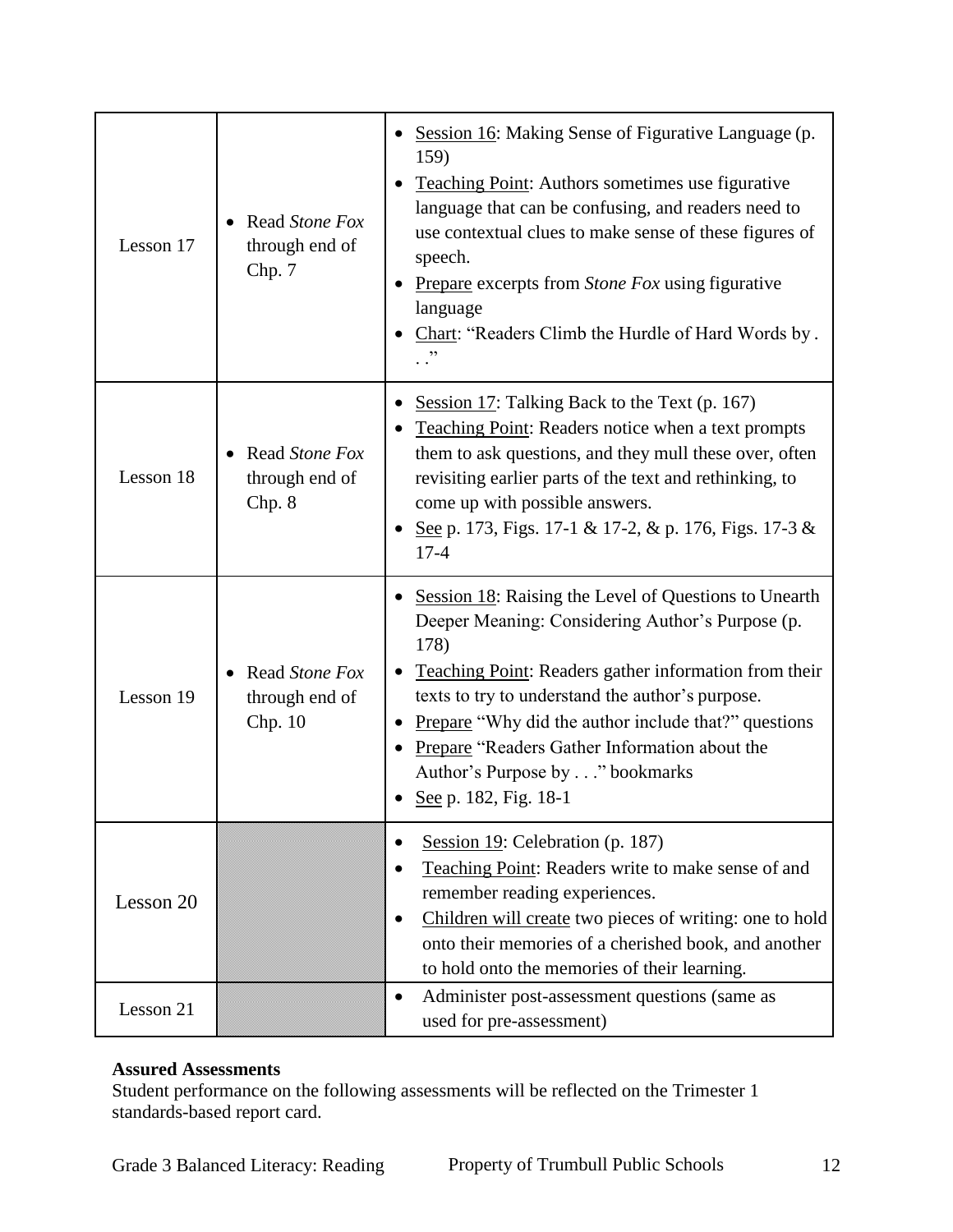Formative Assessments:

- Students' answers to pre-assessment questions prior to the unit
- Informal observation of students' reading behaviors should be recorded and used to identify individual teaching points for conferring and to record student growth over the course of the unit.
- Informal running records should be conducted during small-group instruction to help drive instruction and form leveled groups.
- Students' jottings on Post-It notes

#### Summative Assessments:

- Students' answers to post-assessment questions at the conclusion of the unit
- Formal Running Records utilizing the Fountas & Pinnell Benchmark Assessments

#### **Resources**

Core

- *Building a Reading Life* (Grade 3, Unit 1)
- *Stone Fox* by John Reynolds Gardiner (Level P)
- Note-taking system for conferencing
- Reader's Notebook(s) and Folders

#### **Supplemental**

- *Cam Jansen and the Mystery of the Stolen Diamonds* by David A. Adler (Level L)
- *Judy Moody Gets Famous!* by Megan McDonald (Level M)
- *Stink: The Incredible Shrinking Kid* by Megan McDonald (Level M)
- *Junie B. Jones and the Stupid Smelly Bus* by Barbara Park (Level M)
- *Shoeshine Girl* by Clyde Robert Bulla (Level N)
- *Donovan's Word Jar* by Monalisa DeGross (Level N)
- *How to Be Cool in the Third Grade* by Betsy Duffey (Level N)
- *Ramona the Pest* by Beverly Cleary (Level O)
- *The Hundred Dresses* by Eleanor Estes (Level P)
- *Gooseberry Park* by Cynthia Rylant (Level P)
- *Tales of a Fourth Grade Nothing* by Judy Blume (Level Q)
- *Sarah, Plain and Tall* by Patricia MacLachlan (Level R)
- Additional mentor texts available in *Making Meaning*, *Being a Writer*, and classroom/school libraries

#### **Time Allotment**

• mid September – mid October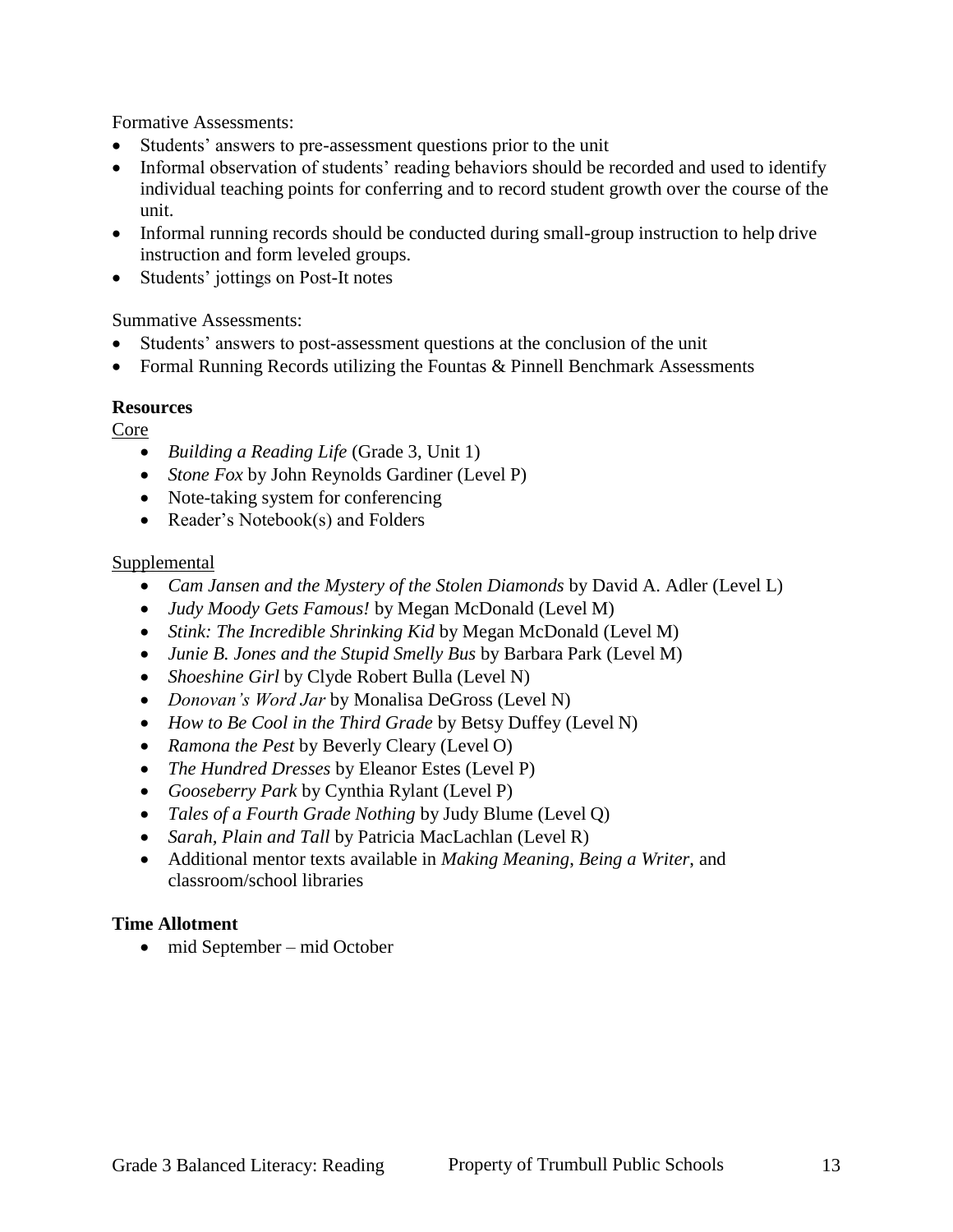## **UNIT 2 Mystery: Foundational Skills in Disguise**

#### **Unit Goals**

| CCS.ELA-Literacy.RL.3.1  | Ask and answer such questions to demonstrate<br>understanding of a text, referring explicitly to the text as<br>the basis for the answers.                                                                 |
|--------------------------|------------------------------------------------------------------------------------------------------------------------------------------------------------------------------------------------------------|
| CCS.ELA-Literacy.RL.3.2  | Recount stories, including fables, folktales, and myths from<br>diverse cultures; determine the central message, lesson, or<br>moral and explain how it is conveyed through key details in<br>the text.    |
| CCS.ELA-Literacy.RL.3.3  | Describe characters in a story (e.g., their traits, motivations,<br>or feelings) and explain how their actions contribute to the<br>sequence of events.                                                    |
| CCS.ELA-Literacy.RL.3.4  | Determine the meaning of words and phrases as they are<br>used in a text, distinguishing literal from nonliteral<br>language.                                                                              |
| CCS.ELA-Literacy.RL.3.5  | Refer to parts of stories, dramas, and poems when writing<br>or speaking about a text, using terms such as chapter,<br>scene, and stanza; describe how each successive part builds<br>on earlier sections. |
| CCS.ELA-Literacy.RL.3.6  | Distinguish their own point of view from that of the<br>narrator or those of the characters.                                                                                                               |
| CCS.ELA-Literacy.RL.3.7  | Explain how specific aspects of a text's illustrations<br>contribute to what is conveyed by the words in a story (e.g.,<br>create mood, emphasize aspects of a character or setting).                      |
| CCS.ELA-Literacy.RL.3.9  | Compare and contrast the themes, settings, and plots of<br>stories written by the same author about the same or similar<br>characters (e.g., in books from a series).                                      |
| CCS.ELA-Literacy.RL.3.10 | By the end of the year, read and comprehend literature,<br>including stories, dramas, and poetry, at the high end of the<br>grades 2-3 text complexity band independently and<br>proficiently.             |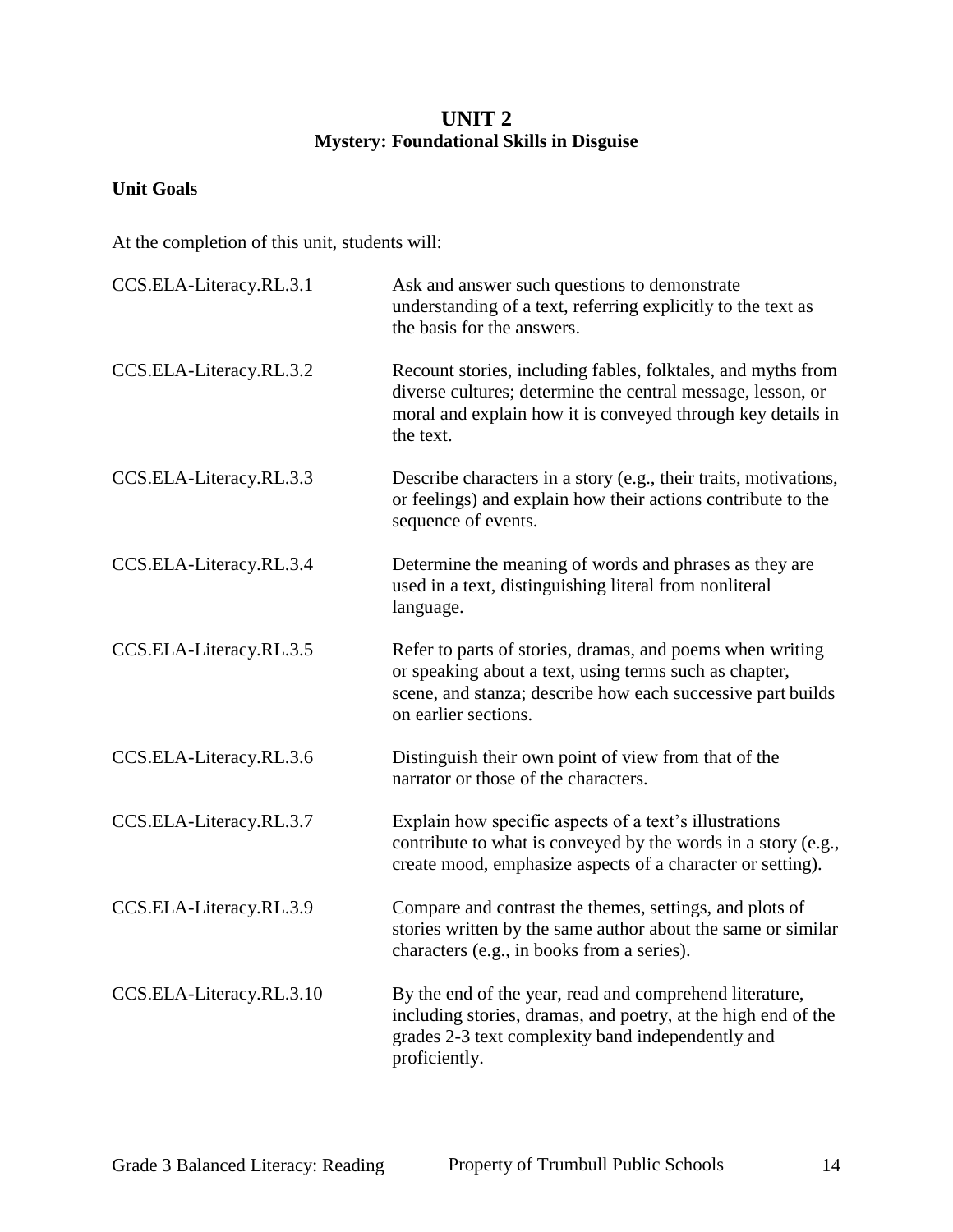| CCS.ELA-Literacy.RF.3.4 | Read with sufficient accuracy and fluency to support<br>comprehension.                                                                                                                                                          |
|-------------------------|---------------------------------------------------------------------------------------------------------------------------------------------------------------------------------------------------------------------------------|
| CCS.ELA-Literacy.W.3.3  | Write narratives to develop real or imagined experiences or<br>events using effective technique, descriptive details, and<br>clear event sequences.                                                                             |
| CCS.ELA-Literacy.W.3.4  | With guidance and support from adults, produce writing in<br>which the development and organization are appropriate to<br>task and purpose.                                                                                     |
| CCS.ELA-Literacy.W.3.8  | Recall information from experiences or gather information<br>from print and digital sources; take brief notes on sources<br>and sort evidence into provided categories.                                                         |
| CCS.ELA-Literacy.W.3.10 | Write routinely over extended time frames (time for<br>research, reflection, and revision) and shorter time frames<br>(a single sitting or a day or two) for a range of discipline-<br>specific tasks, purposes, and audiences. |
| CCS.ELA-Literacy.SL.3.1 | Engage effectively in a range of collaborative discussions<br>(one-on-one, in groups, and teacher-led) with diverse<br>partners on grade 3 topics and texts, building on others'<br>ideas and expressing their own clearly.     |
| CCS.ELA-Literacy.SL.3.3 | Ask and answer questions about information from a<br>speaker, offering appropriate elaboration and detail.                                                                                                                      |
| CCS.ELA-Literacy.SL.3.4 | Report on a topic or text, tell a story, or recount an<br>experience with appropriate facts and relevant, descriptive<br>details, speaking clearly at an understandable pace.                                                   |
| CCS.ELA-Literacy.SL.3.6 | Speak in complete sentences when appropriate to task and<br>situation in order to provide requested detail or<br>clarification.                                                                                                 |
| CCS.ELA-Literacy.L.3.1  | Demonstrate command of the conventions of standard<br>English grammar and usage when writing or speaking.                                                                                                                       |
| CCS.ELA-Literacy.L.3.2  | Demonstrate command of the conventions of standard<br>English capitalization, punctuation, and spelling when<br>writing.                                                                                                        |
| CCS.ELA-Literacy.L.3.3  | Use knowledge of language and its conventions when<br>writing, speaking, reading, or listening.                                                                                                                                 |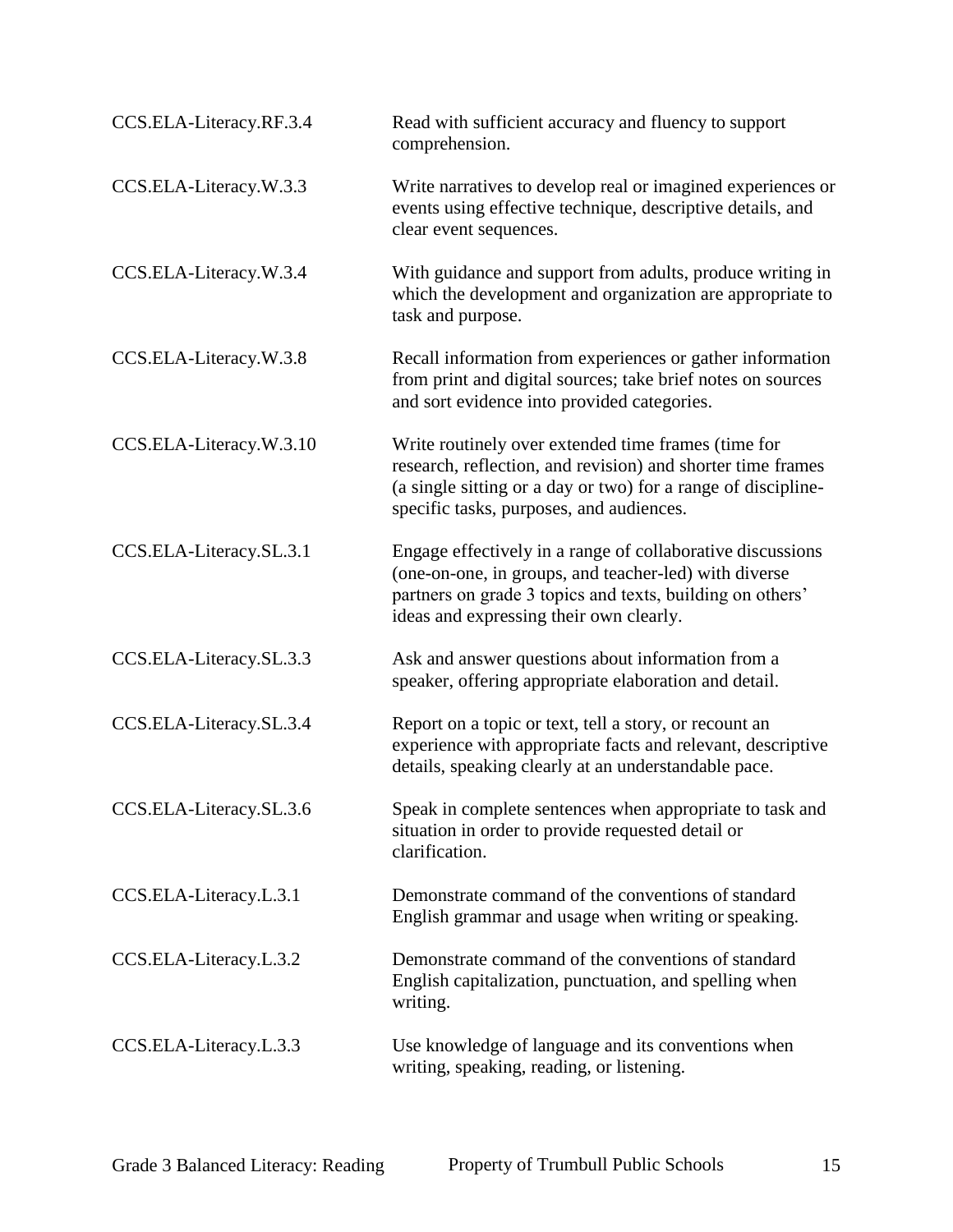| CCS.ELA-Literacy.L.3.4 | Determine or clarify the meaning of unknown and multiple-<br>meaning words and phrases based on grade 3 reading and<br>content, choosing flexibly from a range of strategies.                                                                                      |
|------------------------|--------------------------------------------------------------------------------------------------------------------------------------------------------------------------------------------------------------------------------------------------------------------|
| CCS.ELA-Literacy.L.3.5 | Demonstrate understanding of word relationships and<br>nuances in word meanings.                                                                                                                                                                                   |
| CCS.ELA-Literacy.L.3.6 | Acquire and use accurately grade-appropriate<br>conversational, general academic, and domain-specific<br>words and phrases, including those that signal spatial and<br>temporal relationships (e.g., After dinner that night we went<br><i>looking for them</i> ). |

#### **Unit Essential Questions**

- How do I understand mystery books?
- How do I keep tracks of clues as I read?
- How do I raise the level of my mystery reading?
- How do I work effectively with a reading partner?
- How does reading mysteries help me read any type of fiction?

| <b>Mystery: Foundational Skills in Disguise</b> |                                                    |                                                                                                                                                                                                                                                                                                                                                                |
|-------------------------------------------------|----------------------------------------------------|----------------------------------------------------------------------------------------------------------------------------------------------------------------------------------------------------------------------------------------------------------------------------------------------------------------------------------------------------------------|
|                                                 | <b>Interactive</b><br><b>Read-Aloud</b>            | <b>Reading Workshop</b>                                                                                                                                                                                                                                                                                                                                        |
| Prior to Unit                                   |                                                    | Administer pre-assessment questions (which one(s) at<br>teacher discretion; see Heinemann website)                                                                                                                                                                                                                                                             |
| <b>Bend I: Understanding the Mystery</b>        |                                                    |                                                                                                                                                                                                                                                                                                                                                                |
| Lesson 1                                        |                                                    | Session 1: Whodunit? Drawing on All We Know<br>about Solving Mysteries to Read Mysteries (p. 4)<br>Teaching Point: Once a reader realizes that a book is a<br>mystery, that reader first asks, "What's the mystery<br>here?" and "Who is the crime solver?"<br>See p. 9, Figs. 1-1 & 1-2<br>Read The Absent Author back blurb<br>Chart: "Readers of Mysteries" |
| Lesson 2                                        | Read The Absent<br>Author through<br>end of Chp. 2 | Session 2: Mystery Readers Try to Solve the Mystery<br>before the Crime Solver Does (p. 13)<br><b>Teaching Point:</b> Mystery readers try to solve the<br>$\bullet$                                                                                                                                                                                            |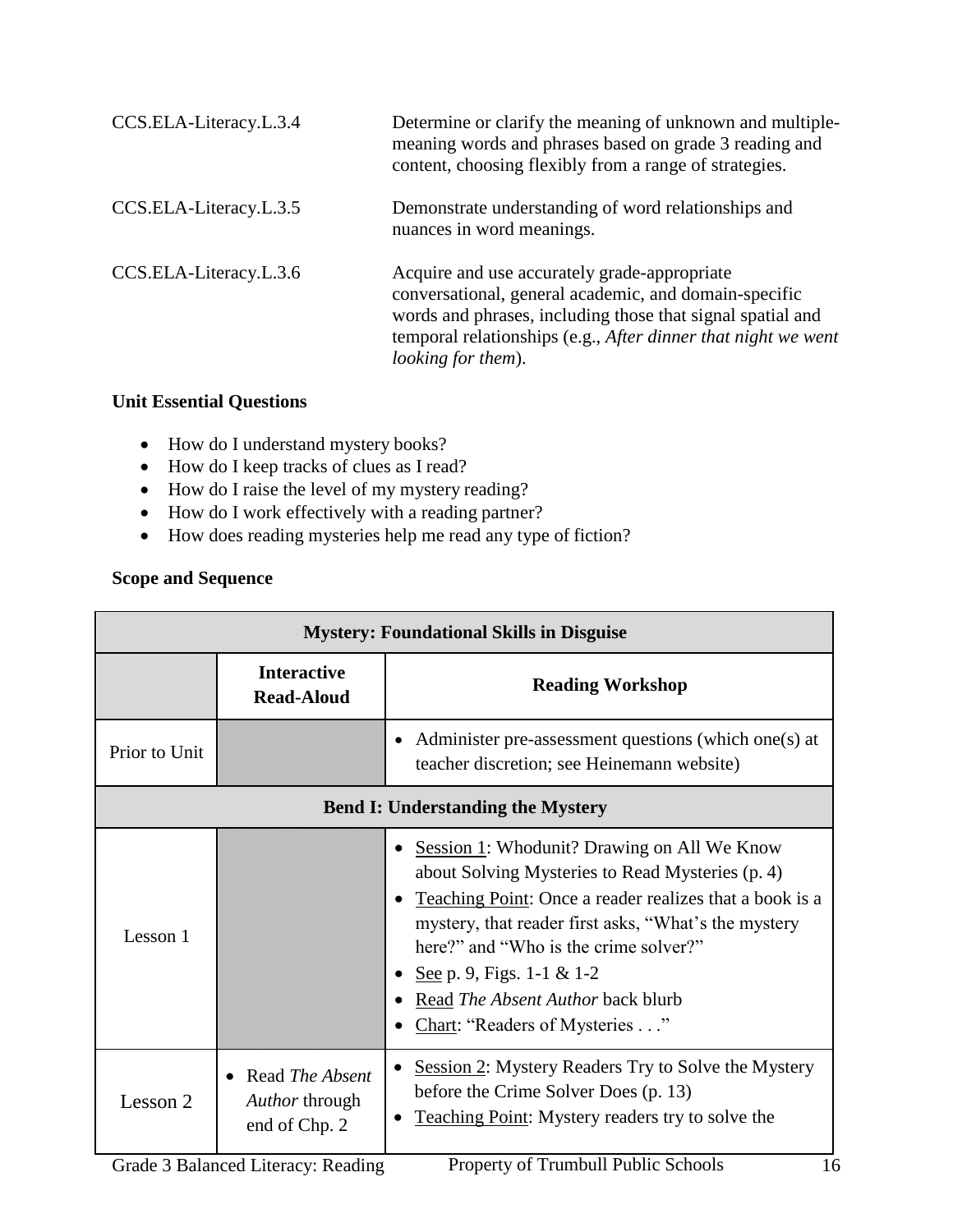|          |                                                    | mystery before the crime solver does. To do this,<br>mystery readers pay close attention to story details<br>that might be clues, and then use those clues to solve<br>the mystery.<br>Prepare sample Post-it note about a suspect based on<br>Chp. 2 of The Absent Author<br>See p. 18, Fig. 2-1, p. 20, Fig. 2-2, & p. 22, Fig. 2-3<br>Read The Absent Author pp. 11-12<br>Charts: "Readers of Mysteries ," "Talking about<br>Our Mysteries"                                                                                                                                   |
|----------|----------------------------------------------------|----------------------------------------------------------------------------------------------------------------------------------------------------------------------------------------------------------------------------------------------------------------------------------------------------------------------------------------------------------------------------------------------------------------------------------------------------------------------------------------------------------------------------------------------------------------------------------|
| Lesson 3 | Read The Absent<br>Author through<br>end of Chp. 4 | Session 3: Mystery Readers Do a Special Kind of<br>Predicting (p. 26)<br>Teaching Point: The only way mystery readers can<br>predict or think forward to figure out who did the<br>crime is to think backward. Mystery readers think<br>back about each character to consider if he or she<br>might be a suspect.<br>See p. 32, Figs. 3-1 & 3-2, p. 34, Fig. 3-3, & p. 35,<br>Fig. 3-4<br>Read The Absent Author pp. 35-38<br>Chart: "Readers of Mysteries"                                                                                                                      |
| Lesson 4 | Read The Absent<br>Author through<br>end of Chp. 6 | Session 4: When the Going Gets Tough, Readers Need<br><b>Strategies</b><br><b>Teaching Point:</b> When mystery readers come to tricky<br>parts of books or start new books that feel tricky, they<br>take action and use strategies to deal with the problem.<br>Prepare Michelle and Richard sample responses<br>See p. 45, Fig. 4-1, p. 48, Figs. 4-2 & 4-3, & p. 50,<br>Fig. 4-4<br>Read The Absent Author pp. 4-5 with half the class,<br>and pp. 52-53 with the other half<br>Charts: "If this part is tricky $\dots$ you could try to $\dots$ ,"<br>"Readers of Mysteries" |
| Lesson 5 |                                                    | <b>Session 5: Thoughtful Writing and Talking about</b><br>Reading (p. 51)<br>Inquiry Question: When a reader writes skillfully to<br>think more about reading, what would that writing<br>look like?                                                                                                                                                                                                                                                                                                                                                                             |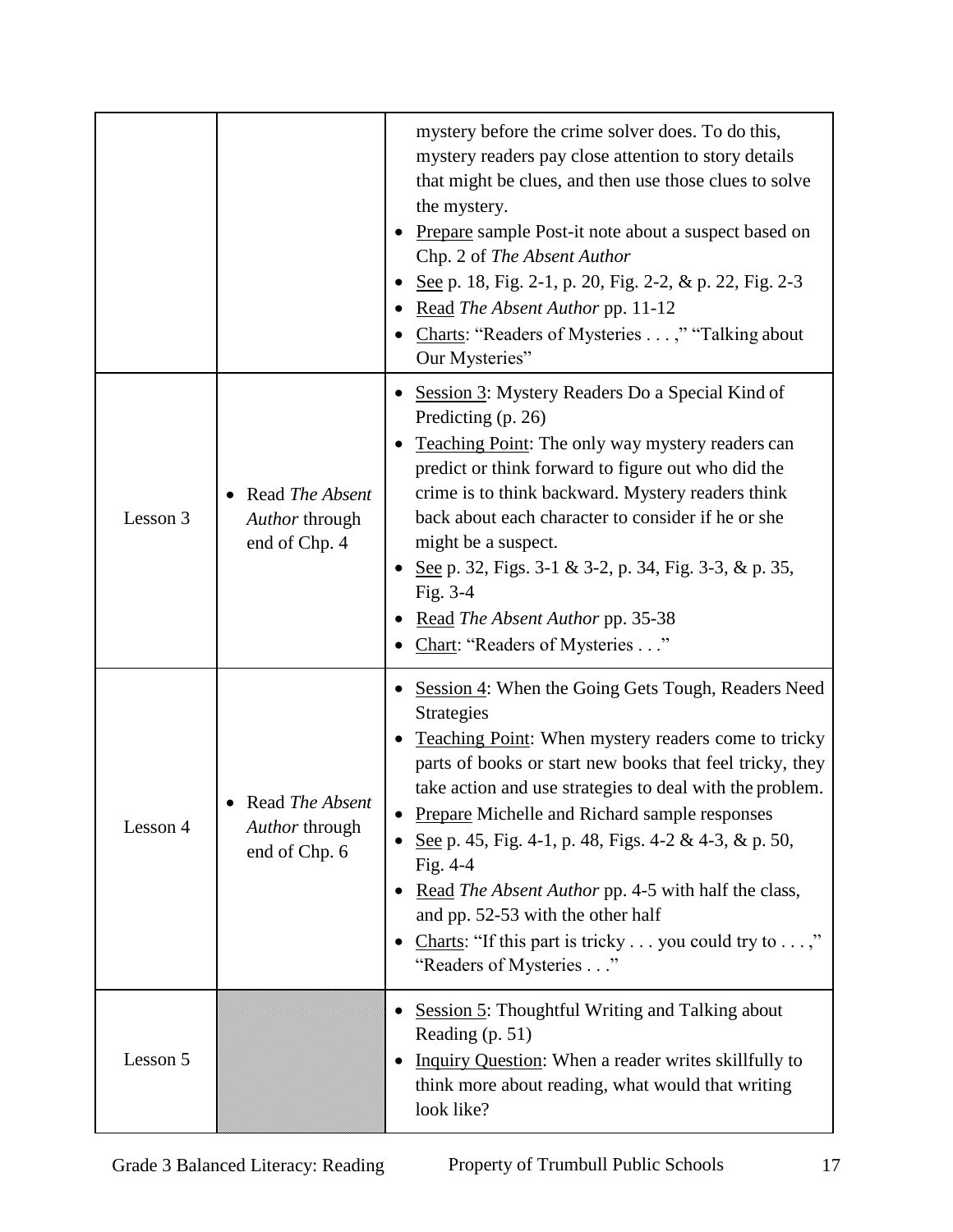|                                                      |                                                    | See p. 55, Fig. 5-1, p. 58, Figs. 5-2 & 5-3, & p. 59,<br>Fig. 5-4<br>Read The Absent Author pp. 51-53<br>Chart: "Ways to Strengthen Writing about Reading"                                                                                                                                                                                                                                                                                                                                                                                                                |
|------------------------------------------------------|----------------------------------------------------|---------------------------------------------------------------------------------------------------------------------------------------------------------------------------------------------------------------------------------------------------------------------------------------------------------------------------------------------------------------------------------------------------------------------------------------------------------------------------------------------------------------------------------------------------------------------------|
| Lesson 6                                             | Read The Absent<br>Author through<br>end of Chp. 7 | Session 6: Mystery Readers, like Crime Solvers, Often<br>Collaborate with Partners to Solve Mysteries (p. 60)<br>Teaching Point: Just as great detectives often depend<br>on a partner to solve crimes, great readers of mysteries<br>also often depend on a partner to discuss ideas and<br>solve mysteries.<br>See p. 64, Fig. 6-1, p. 66, Fig. 6-2, & p. 68, Fig. 6-3<br>Read The Absent Author pp. 56-57<br><b>Charts: "Co-Detective Reading Partners Help Each</b><br>Other!" "Readers of Mysteries ," "If this part is<br>tricky $\dots$ you could try to $\dots$ " |
| Lesson 7                                             | Read The Absent<br>Author through<br>end of Chp. 9 | Session 7: Holding Onto the Mystery, Even When the<br>Book Is Long and Tricky (p. 69)<br>Teaching Point: When mystery readers tackle long<br>books, they use strategies to remember what they've<br>already read, to hold onto the story as they read on. At<br>the ends of chapters they might think about the main<br>event and small details that really matter.<br>See p. 72, Fig. 7-1, & p. 75, Fig. 7-2<br>Read The Absent Author pp. 35-39<br>Charts: "The Absent Author Timeline," "Readers of<br>Mysteries ," "Questions to Ask When You Pause<br>Your Reading"  |
| <b>Bend II: Raising the Level of Mystery Reading</b> |                                                    |                                                                                                                                                                                                                                                                                                                                                                                                                                                                                                                                                                           |
| Lesson 8                                             | Read The Absent<br>Author through<br>end of book   | Session 8: How Mystery Books Go: Patterns and<br>Common Characteristics (p. 80)<br>Inquiry Questions: What's the same across all<br>mysteries? How do mystery books go?<br>See p. 85, Fig. 8-1, & p. 87, Fig. 8-2<br>Read short mystery that can be read aloud in its<br>entirety during the mini-lesson, such as Nate the Great<br>and the Phony Clue                                                                                                                                                                                                                    |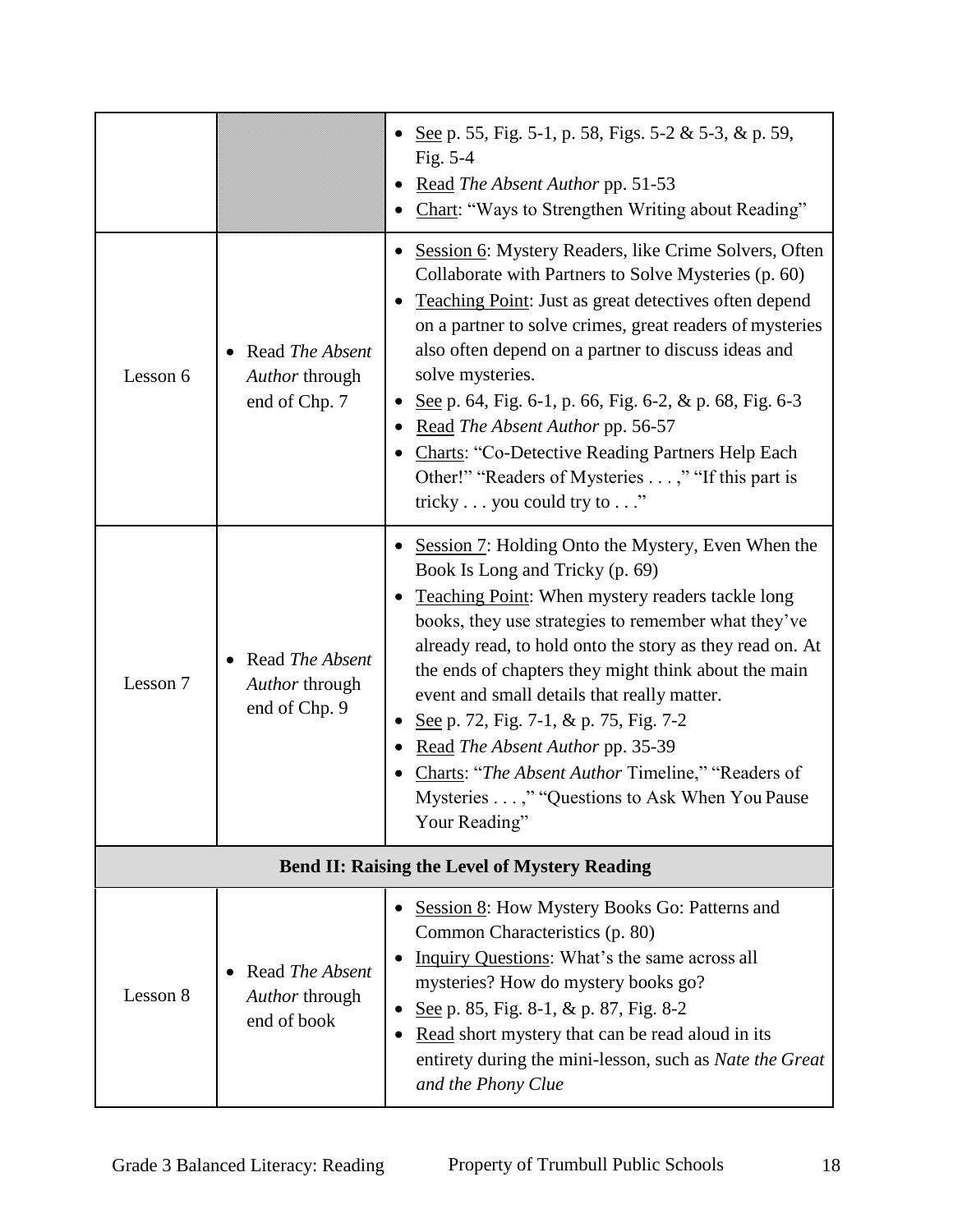|           |                                                         | Chart: "How Do Mystery Books Go?"                                                                                                                                                                                                                                                                                                                                                                                                                                                                                      |
|-----------|---------------------------------------------------------|------------------------------------------------------------------------------------------------------------------------------------------------------------------------------------------------------------------------------------------------------------------------------------------------------------------------------------------------------------------------------------------------------------------------------------------------------------------------------------------------------------------------|
| Lesson 9  |                                                         | Session 9: "Reading On, Influenced by Knowing How<br>Mysteries Usually Go" (p. 90)<br>Teaching Point: Once a reader figures how a kind of<br>book is apt to go, that knowledge helps him or her<br>read differently. When reading mysteries, readers<br>know to look for suspects, crime solvers, clues, and<br>other things specific to that genre.<br>See p. 92, Fig. 9-1<br>Charts: "How Do Mystery Books Go?" "Readers of<br>Mysteries ," "Mystery Readers Look For"                                               |
| Lesson 10 | Read The<br>Diamond<br>Mystery through<br>end of Chp. 1 | Session 10: Raising the Level of Partner Talk (p. 95)<br>Teaching Point: When strong readers run into trouble,<br>they get help from their reading partner, who can offer<br>positive support and suggest specific strategies.<br>See p. 103, Fig. 10-2<br>$\bullet$<br>Charts: "Mystery Readers Look For ," "Co-<br>Detective Reading Partners Help Each Other!"<br>"Readers of Mysteries ," "Ways to Strengthen"<br>Writing about Reading"                                                                           |
| Lesson 11 | Read The<br>Diamond<br>Mystery through<br>end of Chp. 3 | Session 11: The Red Herring: Throwing Readers and<br>Detectives Off the Right Track (p. 104)<br>Teaching Point: One of the most common<br>characteristics of mysteries is the red herring, a false<br>clue devised by the author to throw readers and<br>detectives off the right track.<br>Prepare Post-it notes about clues from The Diamond<br><i>Mystery</i><br>See p. 109, Fig. 11-1, & p. 112, Fig. 11-2<br>Read The Diamond Mystery pp. 26-27<br>Charts: "Readers of Mysteries ," "Mystery<br>Readers Look For" |
| Lesson 12 | Read The<br>Diamond<br>Mystery through<br>end of Chp. 5 | Session 12: Finding Hidden Clues (p. 114)<br>٠<br>Teaching Point: When readers are surprised by the<br>solution of a mystery, they go back and think about<br>the hidden clues they may have missed along the                                                                                                                                                                                                                                                                                                          |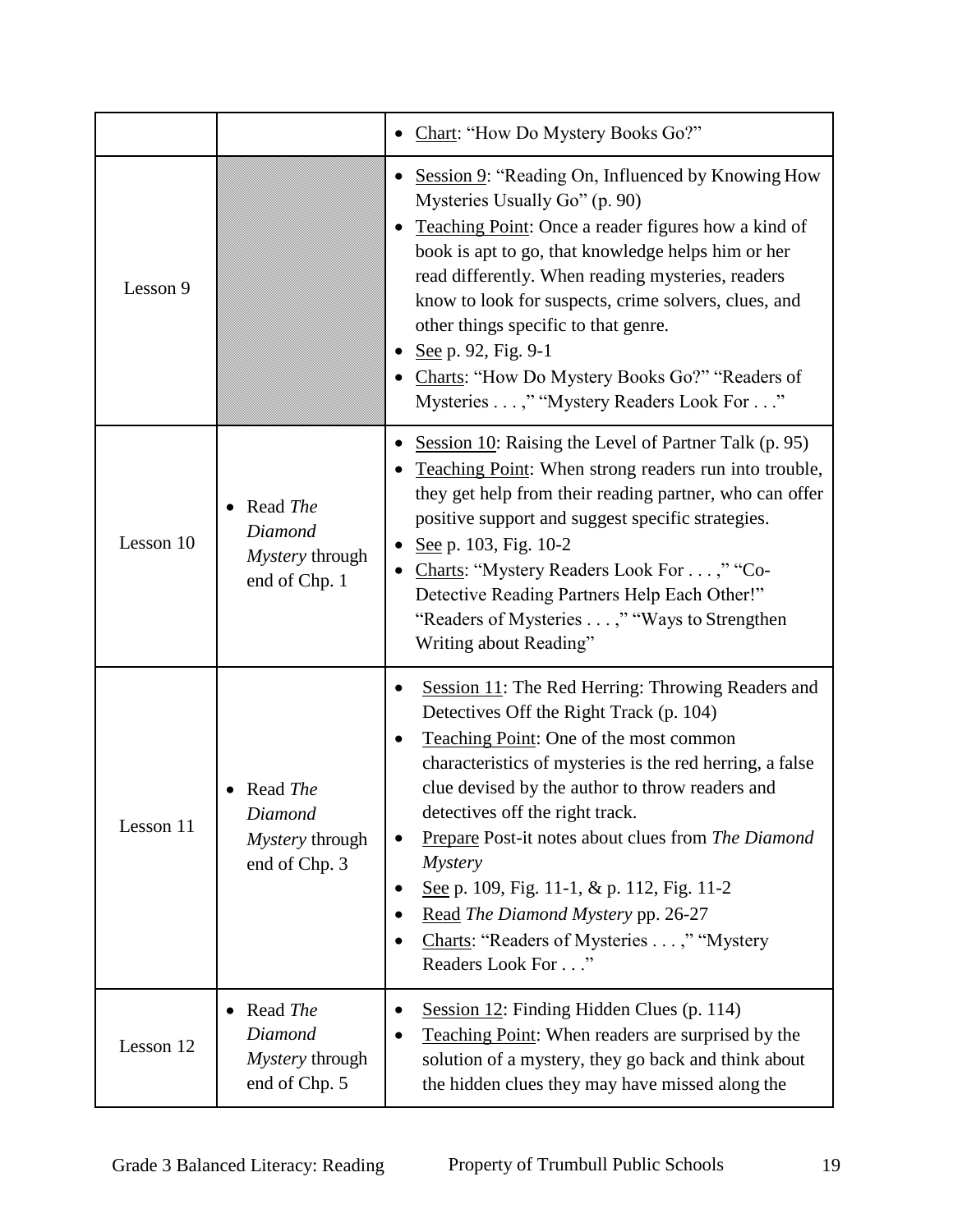|           |                                                         | way.<br>See p. 120, Fig. 12-1, & p. 121, Fig. 12-2<br>Read The Diamond Mystery pp. 18-21 & p. 29<br>Charts: "How to Find Hidden Clues," "Mystery<br>Readers Look For"                                                                                                                                                                                                                                                                                                                                                 |
|-----------|---------------------------------------------------------|-----------------------------------------------------------------------------------------------------------------------------------------------------------------------------------------------------------------------------------------------------------------------------------------------------------------------------------------------------------------------------------------------------------------------------------------------------------------------------------------------------------------------|
| Lesson 13 | Read The<br>Diamond<br>Mystery through<br>end of Chp. 6 | Session 13: What Kind of Mind-Work Does This<br>Mystery Want the Reader to Do? (p. 124)<br>Teaching Point: A text will signal readers when to<br>slow down and read closely, and when to speed<br>quickly through pages.<br>See p. 131, Fig. 13-1<br>Read The Diamond Mystery pp. 41-44<br>Charts: "Readers Understand a Story by ,"<br>"Readers of Mysteries ," "Places Worth Closely<br>Reading in a Mystery Book," "When Talking about<br>Your Close Reading / When Listening to a Partner<br>about Close Reading" |
| Lesson 14 | Read The<br>Diamond<br>Mystery through<br>end of book   | Session 14: Self-Assessment, Goals, and Practice! (p.<br>134)<br><b>Teaching Point: Readers improve by thinking about</b><br>how they can get stronger as readers, set specific<br>goals, and then work on achieving those goals.<br>Prepare Post-it jot retelling Chp. 7 of The Diamond<br><b>Mystery</b><br>See p. 136, Fig. 14-1, & p. 137, Figs. 14-2 & 14-3                                                                                                                                                      |
|           |                                                         | Bend III: Reading Mysteries Can Help You Read Any Kind of Fiction                                                                                                                                                                                                                                                                                                                                                                                                                                                     |
| Lesson 15 |                                                         | Use a demonstration text for Bend III to show how to<br>apply mystery-reading skills to a familiar fiction book<br>(e.g., Stone Fox).<br>Session 15: Readers Apply the Work of One Kind of<br>Fiction to All Fiction (p. 140)<br>Teaching Point: Skilled readers of mysteries can use<br>mystery-reading skills to read any fiction book really<br>well.<br><b>Prepare Reading Grit Test</b><br>See p. 144, Fig. 15-1, p. 145, Fig. 15-2, & p. 148, Fig.                                                              |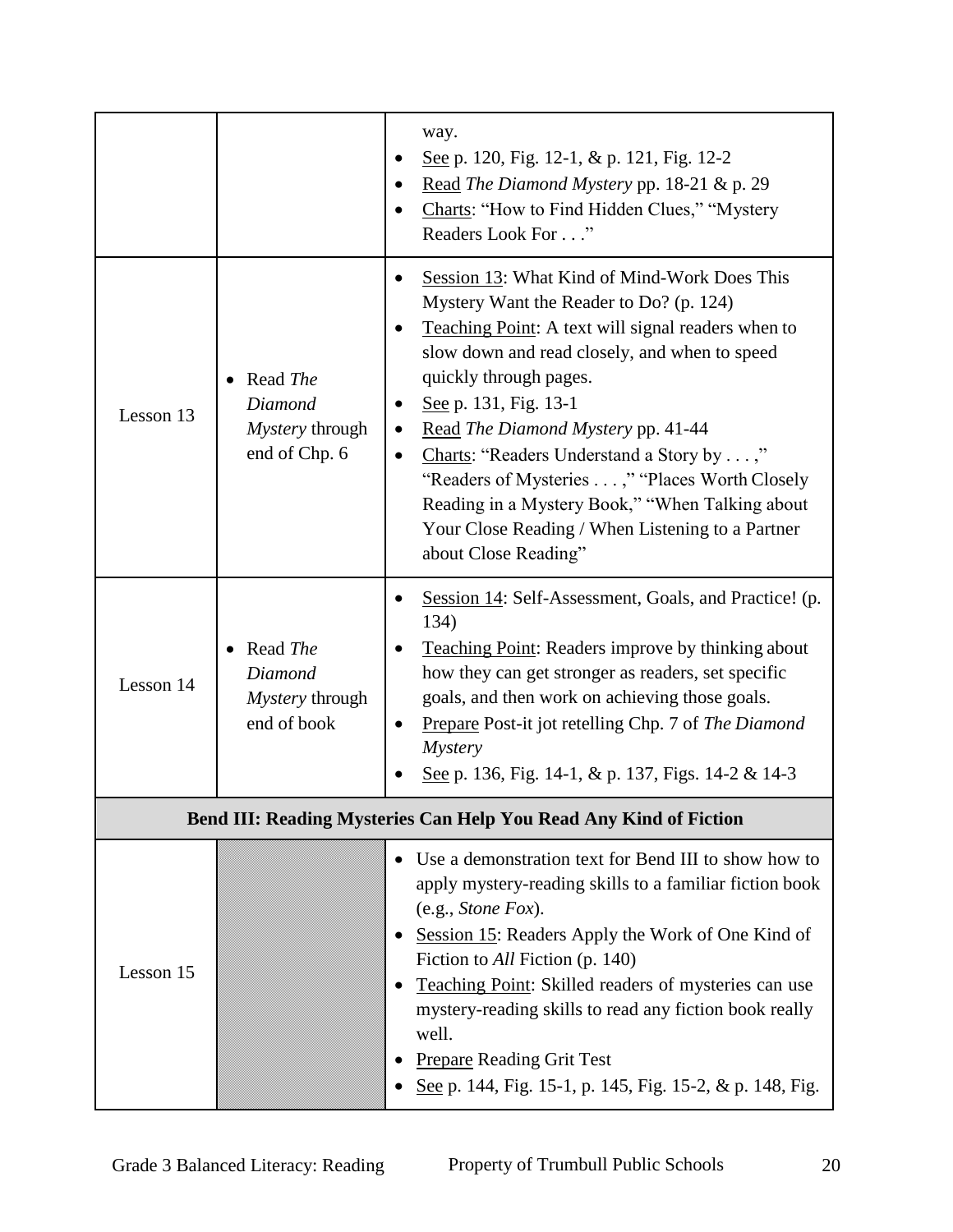|           | $15 - 3$                                                                                                                                                                                                                                                                                                                                                                                                           |
|-----------|--------------------------------------------------------------------------------------------------------------------------------------------------------------------------------------------------------------------------------------------------------------------------------------------------------------------------------------------------------------------------------------------------------------------|
| Lesson 16 | • Session 16: Fiction Readers Solve Mysteries that<br>Relate to Character and Plot (p. 150)<br>Teaching Point: Great readers of fiction know and<br>$\bullet$<br>think a lot about what matters, especially characters,<br>Based on the clues that they find, readers make<br>predictions.<br>See p. 154, Fig. 16-1, & p. 155, Fig. 16-2<br>• Charts: "Talking about Our Mysteries," "How to Find<br>Hidden Clues" |
| Lesson 17 | Session 17: Using Clues to Drive Predictions (p. 159)<br>Teaching Point: Fiction readers think about what has<br>happened already in the story and about characters.<br>Based on the clues that they find, readers make<br>predictions.<br>• See p. 163, Fig. 17-1, p. 164, Fig. 17-2, & p. 165, Fig.<br>$17-3$                                                                                                    |
| Lesson 18 | Session 18: Celebration (p. 168)<br>Teaching Point: Skilled readers read with alertness,<br>figuring things out for themselves. They are aware of<br>this mind-work, they think about their thinking, and<br>they talk to others about their thinking.<br>• See p. 169, Fig. 18-1, p. 170, Fig. 18-2, & p. 171, Fig.<br>18-3                                                                                       |
| Lesson 19 | Administer post-assessment questions (same as used<br>for pre-assessment)                                                                                                                                                                                                                                                                                                                                          |

Student performance on the following assessments will be reflected on the Trimester 1 standards-based report card.

Formative Assessments:

- Students' answers to pre-assessment questions prior to the unit
- Informal observation of students' reading behaviors should be recorded and used to identify individual teaching points for conferring and to record student growth over the course of the unit.
- Informal running records should be conducted during small-group instruction to help drive instruction and form leveled groups.
- Students' jottings on Post-It notes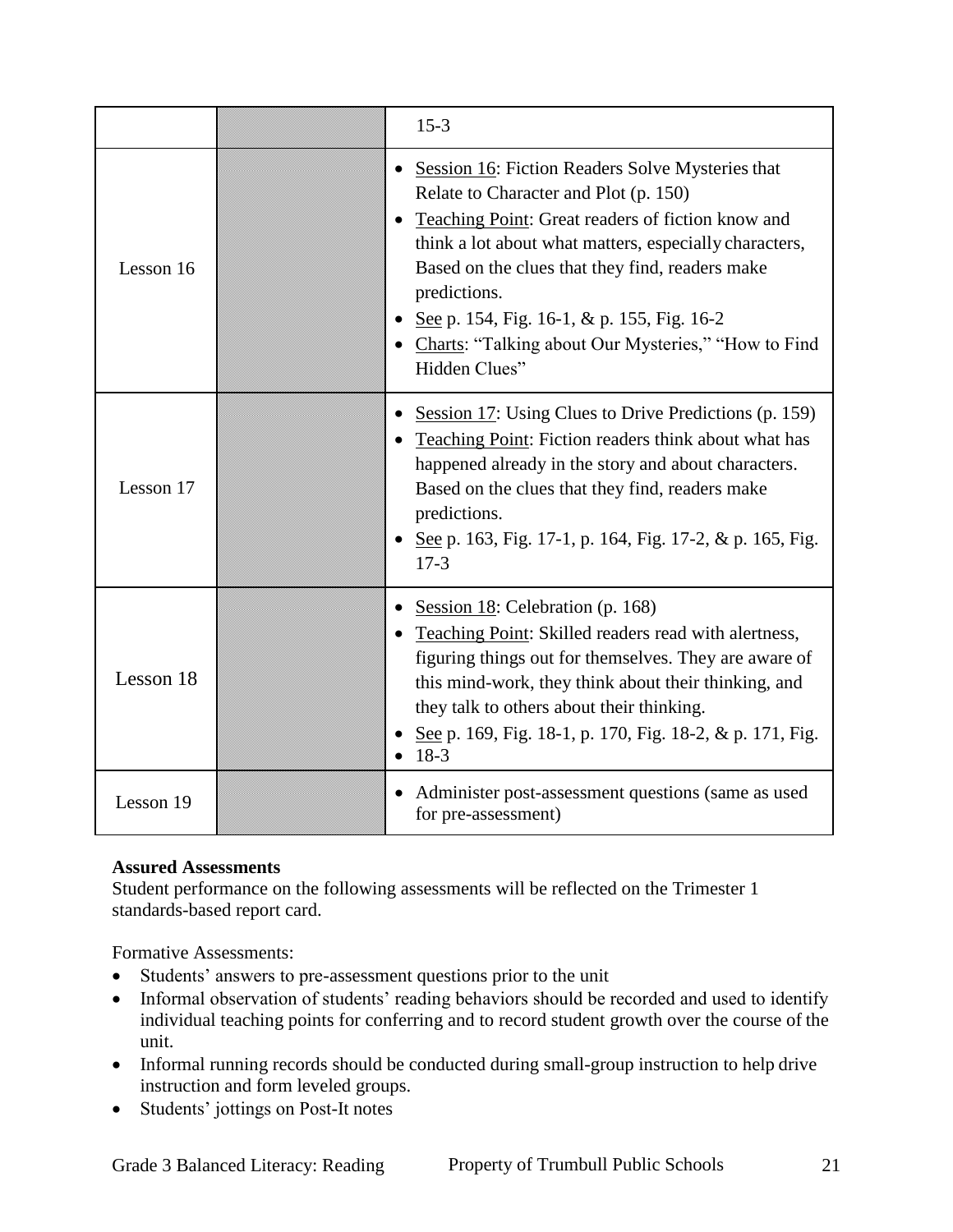Summative Assessments:

Students' answers to post-assessment questions at the conclusion of the unit

#### **Resources**

Core

- *Mystery: Foundational Skills in Disguise* (Grade 3, If/Then Unit)
- *The Absent Author* by Ron Roy (Level N)
- *The Diamond Mystery* by Martin Widmark (Level unknown)
- Note-taking system for conferencing
- Reader's Notebook(s) and Folders

#### Supplemental

- *Nate the Great and the Phony Clue* by Marjorie Weinman Sharmat (Level K)
- *Nate the Great and the Sticky Case* by Marjorie Weinman Sharmat (Level K)
- the *Cam Jansen* series by David A. Adler (Levels J-N)
- the *Nate the Great* series by Marjorie Weinman Sharmat (Level K)
- the *Amber Brown* series by Paula Danziger (Levels K-O)
- the *Judy Moody* series by Megan McDonald (Level M)
- *Amber Brown is Not a Crayon* by Paula Danziger (Level N)
- the *A to Z Mysteries* series by Ron Roy (Levels N-P)
- the *Chet the Gecko* series by Bruce Hale (Level O)
- the *Whodunit Detective Agency* series by Martin Widmark (Levels unknown)
- Additional mentor texts available in *Making Meaning*, *Being a Writer*, and classroom/school libraries

#### **Time Allotment**

• late October – November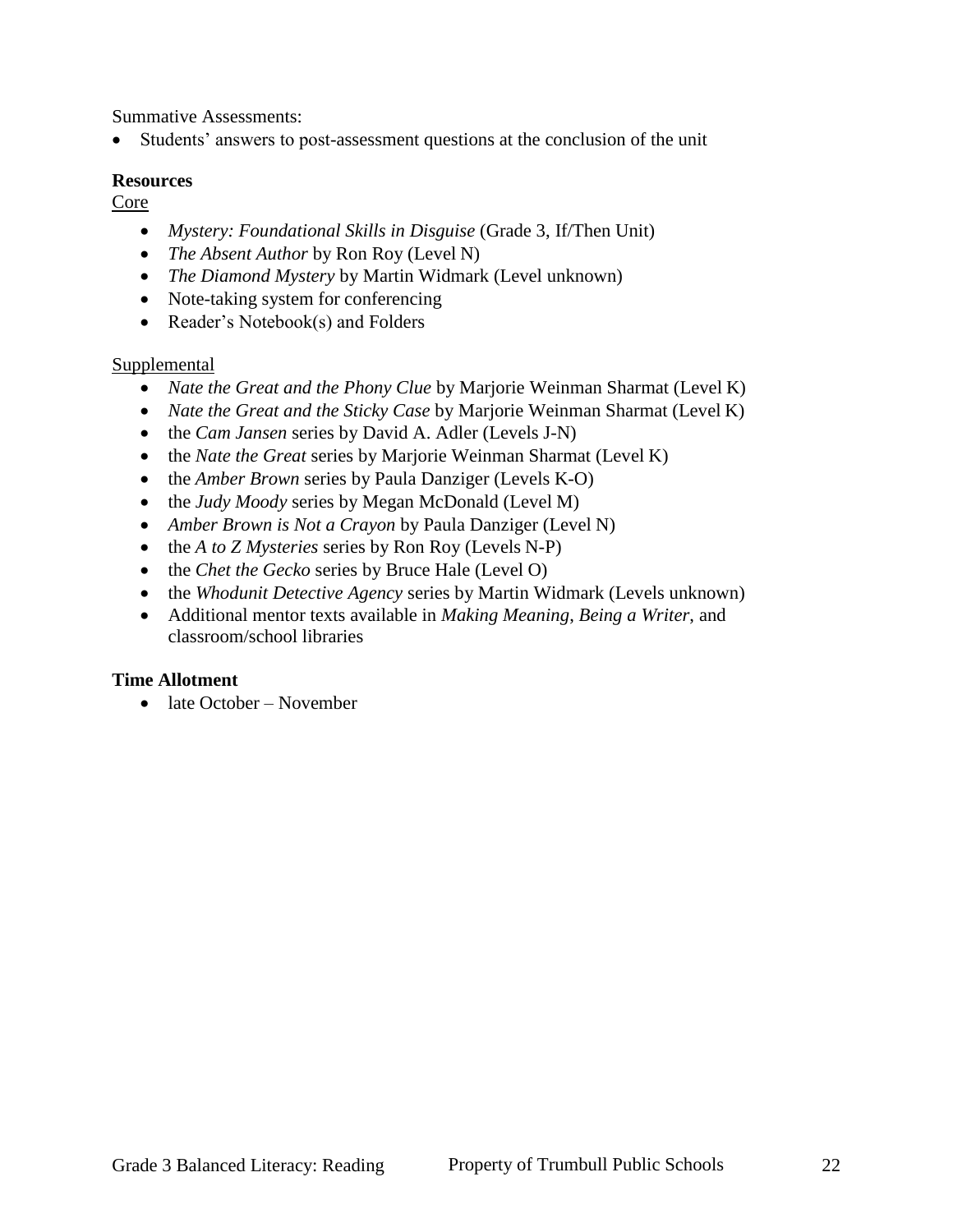## **UNIT 3 Reading to Learn: Grasping Main Ideas and Text Structures**

#### **Unit Goals**

| CCS.ELA-Literacy.RL.3.1  | Ask and answer such questions to demonstrate<br>understanding of a text, referring explicitly to the text as<br>the basis for the answers.                                                                            |
|--------------------------|-----------------------------------------------------------------------------------------------------------------------------------------------------------------------------------------------------------------------|
| CCS.ELA-Literacy.RL.3.2  | Recount stories, including fables, folktales, and myths from<br>diverse cultures; determine the central message, lesson, or<br>moral and explain how it is conveyed through key details in<br>the text.               |
| CCS.ELA-Literacy.RL.3.3  | Describe characters in a story (e.g., their traits, motivations,<br>or feelings) and explain how their actions contribute to the<br>sequence of events.                                                               |
| CCS.ELA-Literacy.RL.3.4  | Determine the meaning of words and phrases as they are<br>used in a text, distinguishing literal from nonliteral<br>language.                                                                                         |
| CCS.ELA-Literacy.RL.3.5  | Refer to parts of stories, dramas, and poems when writing<br>or speaking about a text, using terms such as chapter,<br>scene, and stanza; describe how each successive part builds<br>on earlier sections.            |
| CCS.ELA-Literacy.RL.3.10 | By the end of the year, read and comprehend literature,<br>including stories, dramas, and poetry, at the high end of the<br>grades 2-3 text complexity band independently and<br>proficiently.                        |
| CCS.ELA-Literacy.RI.3.1  | Ask and answer such questions to demonstrate<br>understanding of a text, referring explicitly to the text as<br>the basis for the answers.                                                                            |
| CCS.ELA-Literacy.RI.3.2  | Determine the main idea of a text; recount the key details<br>and explain how they support the main idea.                                                                                                             |
| CCS.ELA-Literacy.RI.3.3  | Describe the relationship between a series of historical<br>events, scientific ideas or concepts, or steps in technical<br>procedures in a text, using language that pertains to time,<br>sequence, and cause/effect. |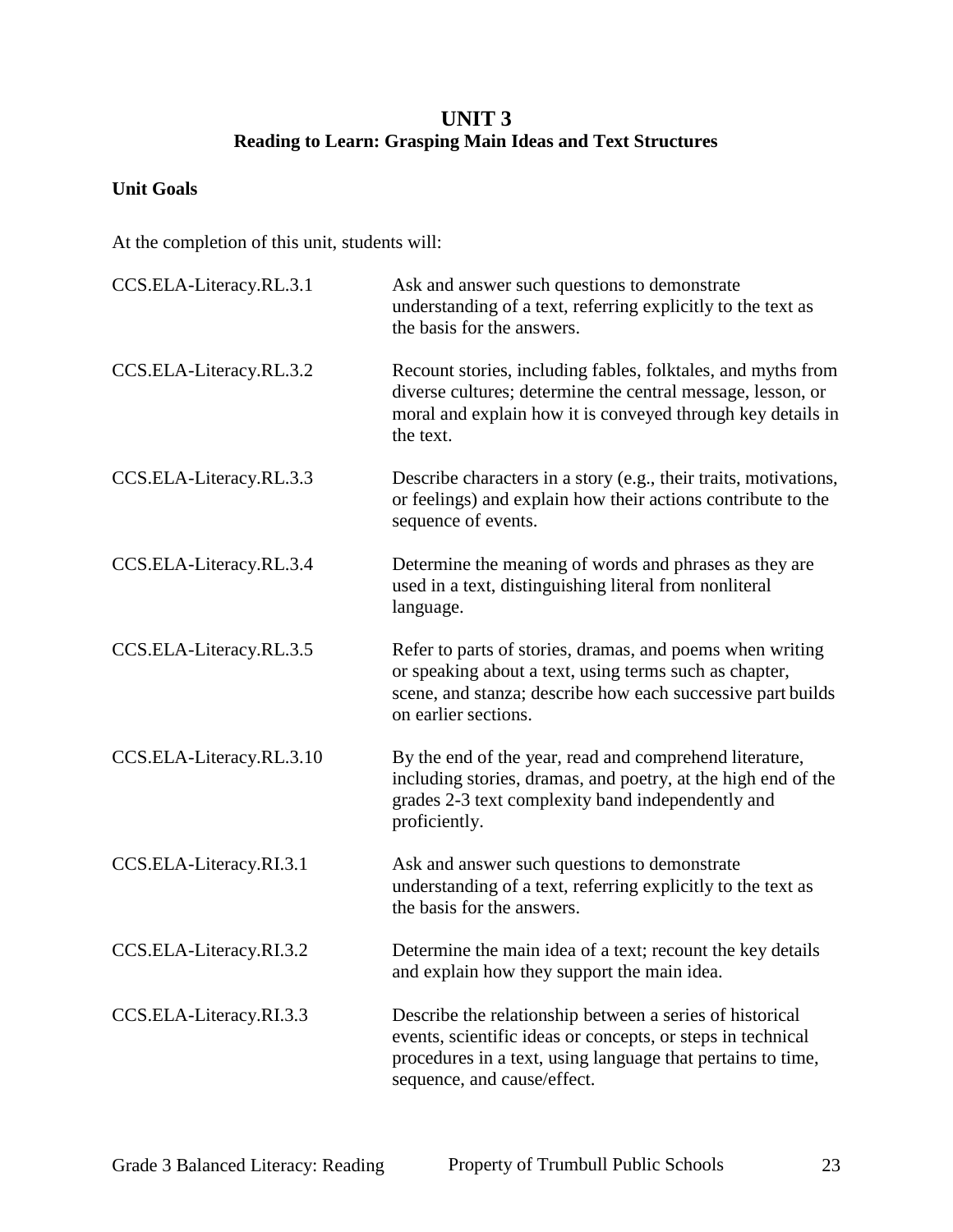| CCS.ELA-Literacy.RI.3.4  | Determine the meaning of general academic and domain-<br>specific words and phrases in a text relevant to a grade 3<br>topic or subject area.                                                                                    |
|--------------------------|----------------------------------------------------------------------------------------------------------------------------------------------------------------------------------------------------------------------------------|
| CCS.ELA-Literacy.RI.3.5  | Use text features and search tools (e.g., key words,<br>sidebars, hyperlinks) to locate information relevant to a<br>given topic efficiently.                                                                                    |
| CCS.ELA-Literacy.RI.3.6  | Distinguish their own point of view from that of the author<br>of a text.                                                                                                                                                        |
| CCS.ELA-Literacy.RI.3.7  | Use information gained from illustrations (e.g., maps,<br>photographs) and the words in a text to demonstrate<br>understanding of the text (e.g., where, when, why, and how<br>key events occur).                                |
| CCS.ELA-Literacy.RI.3.8  | Describe the logical connection between particular<br>sentences and paragraphs in a text (e.g., comparison,<br>cause/effect, first/second/third in a sequence).                                                                  |
| CCS.ELA-Literacy.RI.3.10 | By the end of the year, read and comprehend informational<br>texts, including history/social studies, science, and<br>technical texts, at the high end of the grades 2-3 text<br>complexity band independently and proficiently. |
| CCS.ELA-Literacy.RF.3.3  | Know and apply grade-level phonics and word analysis<br>skills in decoding words.                                                                                                                                                |
| CCS.ELA-Literacy.RF.3.4  | Read with sufficient accuracy and fluency to support<br>comprehension.                                                                                                                                                           |
| CCS.ELA-Literacy.W.3.2   | Write informative/explanatory texts to examine a topic and<br>convey ideas and information clearly.                                                                                                                              |
| CCS.ELA-Literacy.W.3.3   | Write narratives to develop real or imagined experiences or<br>events using effective technique, descriptive details, and<br>clear event sequences.                                                                              |
| CCS.ELA-Literacy.W.3.7   | Conduct short research projects that build knowledge about<br>a topic.                                                                                                                                                           |
| CCS.ELA-Literacy.W.3.8   | Recall information from experiences or gather information<br>from print and digital sources; take brief notes on sources<br>and sort evidence into provided categories.                                                          |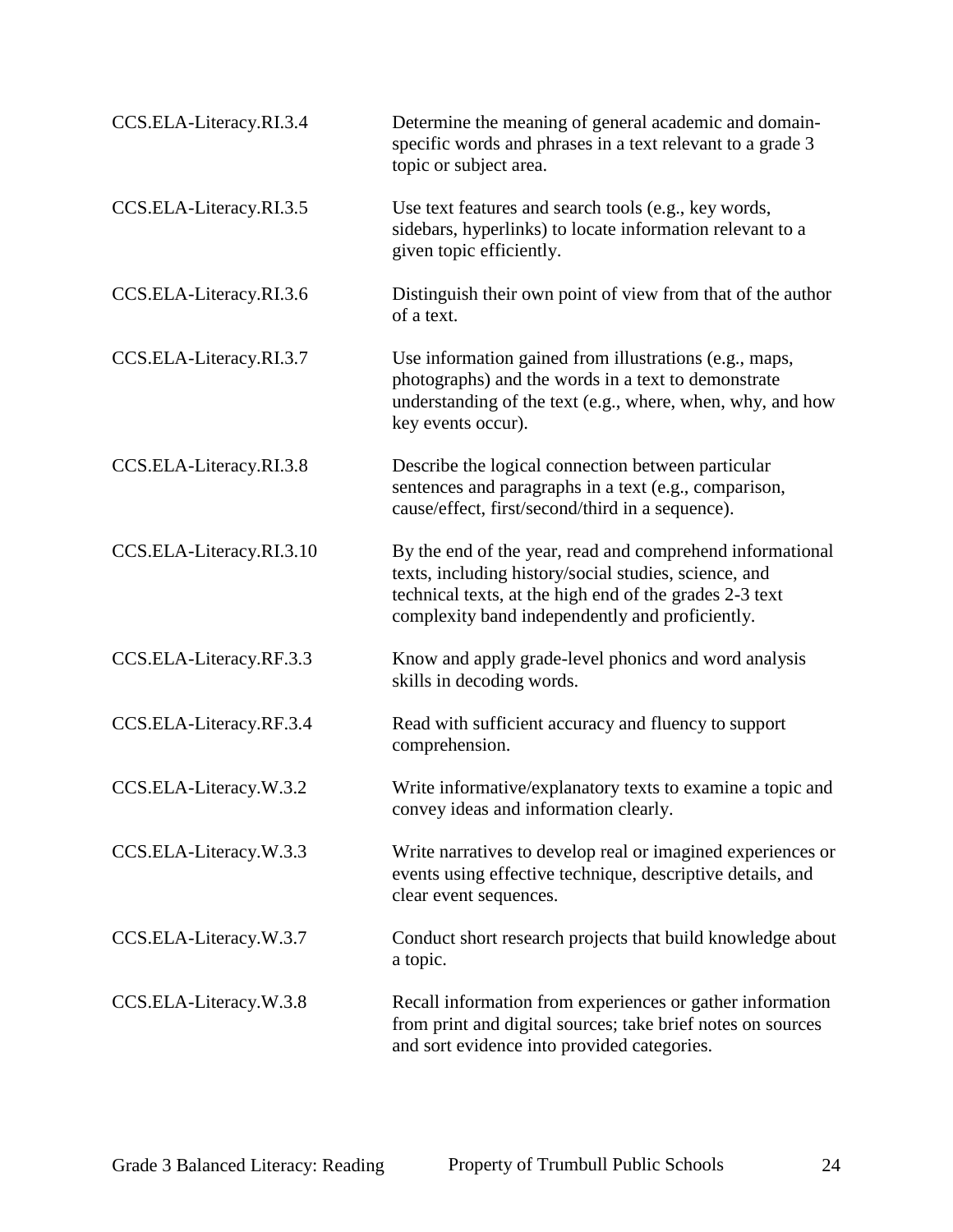| CCS.ELA-Literacy.W.3.10 | Write routinely over extended time frames (time for<br>research, reflection, and revision) and shorter time frames<br>(a single sitting or a day or two) for a range of discipline-<br>specific tasks, purposes, and audiences. |
|-------------------------|---------------------------------------------------------------------------------------------------------------------------------------------------------------------------------------------------------------------------------|
| CCS.ELA-Literacy.SL.3.1 | Engage effectively in a range of collaborative discussions<br>(one-on-one, in groups, and teacher-led) with diverse<br>partners on grade 3 topics and texts, building on others'<br>ideas and expressing their own clearly.     |
| CCS.ELA-Literacy.SL.3.2 | Determine the main ideas and supporting details of a text<br>read aloud or information presented in diverse media and<br>formats, including visually, quantitatively, and orally.                                               |
| CCS.ELA-Literacy.SL.3.3 | Ask and answer questions about information from a<br>speaker, offering appropriate elaboration and detail.                                                                                                                      |
| CCS.ELA-Literacy.SL.3.4 | Report on a topic or text, tell a story, or recount an<br>experience with appropriate facts and relevant, descriptive<br>details, speaking clearly at an understandable pace.                                                   |
| CCS.ELA-Literacy.SL.3.6 | Speak in complete sentences when appropriate to task and<br>situation in order to provide requested detail or<br>clarification.                                                                                                 |
| CCS.ELA-Literacy.L.3.1  | Demonstrate command of the conventions of standard<br>English grammar and usage when writing or speaking.                                                                                                                       |
| CCS.ELA-Literacy.L.3.2  | Demonstrate command of the conventions of standard<br>English capitalization, punctuation, and spelling when<br>writing.                                                                                                        |
| CCS.ELA-Literacy.L.3.3  | Use knowledge of language and its conventions when<br>writing, speaking, reading, or listening.                                                                                                                                 |
| CCS.ELA-Literacy.L.3.4  | Determine or clarify the meaning of unknown and multiple-<br>meaning words and phrases based on grade 3 reading and<br>content, choosing flexibly from a range of strategies.                                                   |
| CCS.ELA-Literacy.L.3.5  | Demonstrate understanding of word relationships and<br>nuances in word meanings.                                                                                                                                                |
| CCS.ELA-Literacy.L.3.6  | Acquire and use accurately grade-appropriate<br>conversational, general academic, and domain-specific<br>words and phrases, including those that signal spatial and                                                             |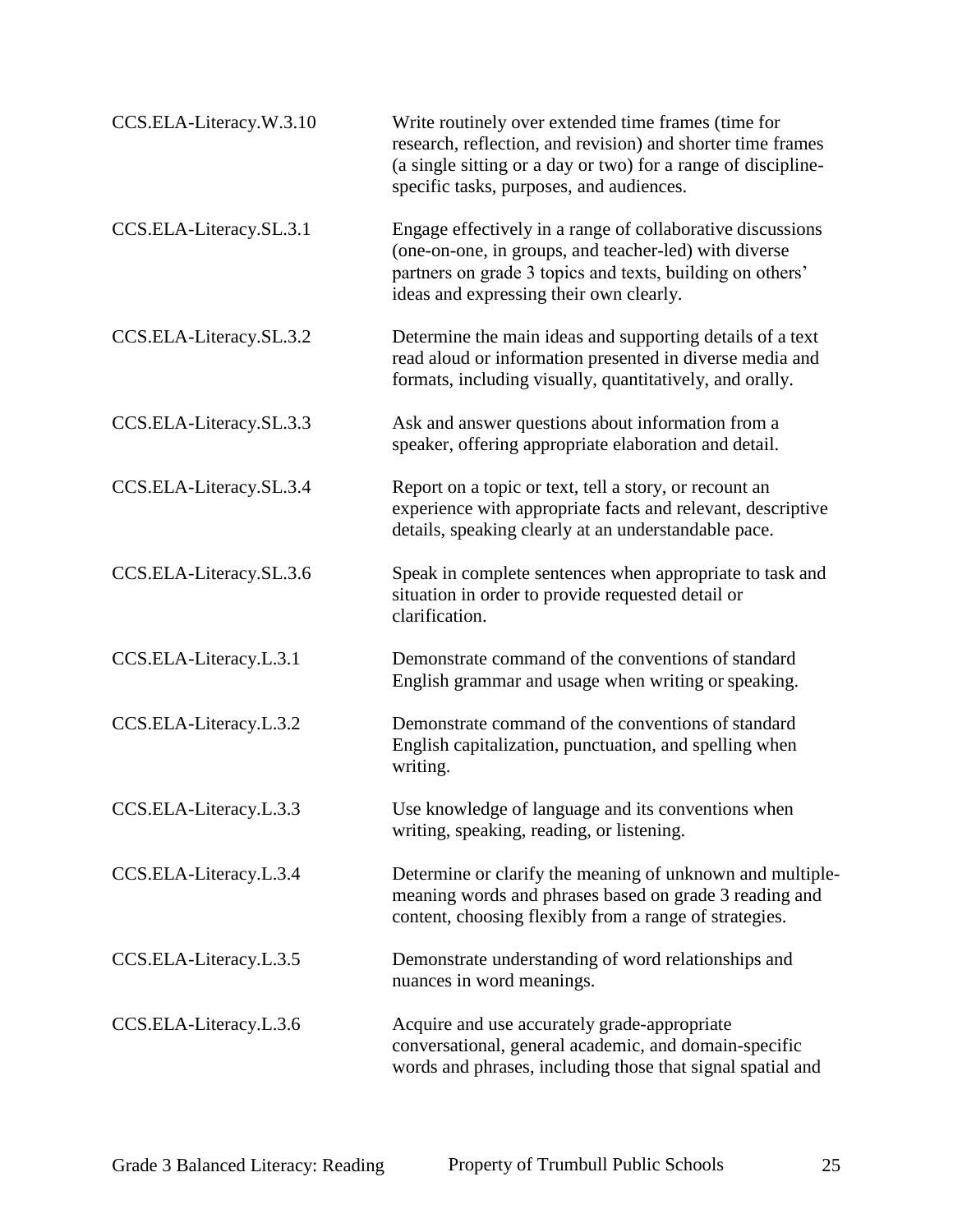temporal relationships (e.g., *After dinner that night we went looking for them*).

## **Unit Essential Questions**

- How do I determine importance in expository text?
- How do I use text features to help me read and understand?
- How do I lift the level of my thinking about expository text?
- How do I synthesize and grow ideas in narrative nonfiction text?
- How do I create goals with my partner to improve my reading?

| <b>Reading to Learn: Grasping Main Ideas and Text Structures</b> |                                                                                                       |                                                                                                                                                                                                                                                                                                                                                                                                                                                                                                                   |  |  |
|------------------------------------------------------------------|-------------------------------------------------------------------------------------------------------|-------------------------------------------------------------------------------------------------------------------------------------------------------------------------------------------------------------------------------------------------------------------------------------------------------------------------------------------------------------------------------------------------------------------------------------------------------------------------------------------------------------------|--|--|
|                                                                  | <b>Interactive</b><br><b>Read-Aloud</b>                                                               | <b>Reading Workshop</b>                                                                                                                                                                                                                                                                                                                                                                                                                                                                                           |  |  |
| Prior to Unit                                                    |                                                                                                       | Administer pre-assessment questions (which one(s) at<br>teacher discretion; see Heinemann website)                                                                                                                                                                                                                                                                                                                                                                                                                |  |  |
|                                                                  | <b>Bend I: Determining Importance in Expository Texts</b>                                             |                                                                                                                                                                                                                                                                                                                                                                                                                                                                                                                   |  |  |
| Lesson 1                                                         | Read nonfiction                                                                                       | Use <i>Gorillas</i> for Lesson 1.<br>Session 1: Previewing Nonfiction $(p. 4)$<br>Teaching Point: Readers prepare to read nonfiction by<br>previewing it, identifying the parts, and thinking about<br>how the book seems like it will go.<br>See p. 10, Fig. 1-1, & p. 13, Fig. 1-2<br>Chart: "Rev Up Your Mind Before Reading<br>Nonfiction"                                                                                                                                                                    |  |  |
| Lesson 2                                                         | text excerpts,<br>paying particular<br>attention to those<br>available on the<br>Heinemann<br>website | Session 2: Looking for Structure within a Nonfiction<br>Text (p. 15)<br>Teaching Point: Readers pause along the way to<br>$\bullet$<br>summarize important information, so that they take in<br>and remember what they read.<br>Prepare "What Adaptations Help Gorillas Survive?"<br>excerpt<br>Prepare "Rev Up Your Mind Before Reading"<br>Nonfiction" bookmarks<br>See p. 17, Fig. 2-1, & p. 20, Figs. 2-4 & 2-5<br>Charts: "Rev Up Your Mind Before Reading<br>Nonfiction," "To Learn from Expository Texts," |  |  |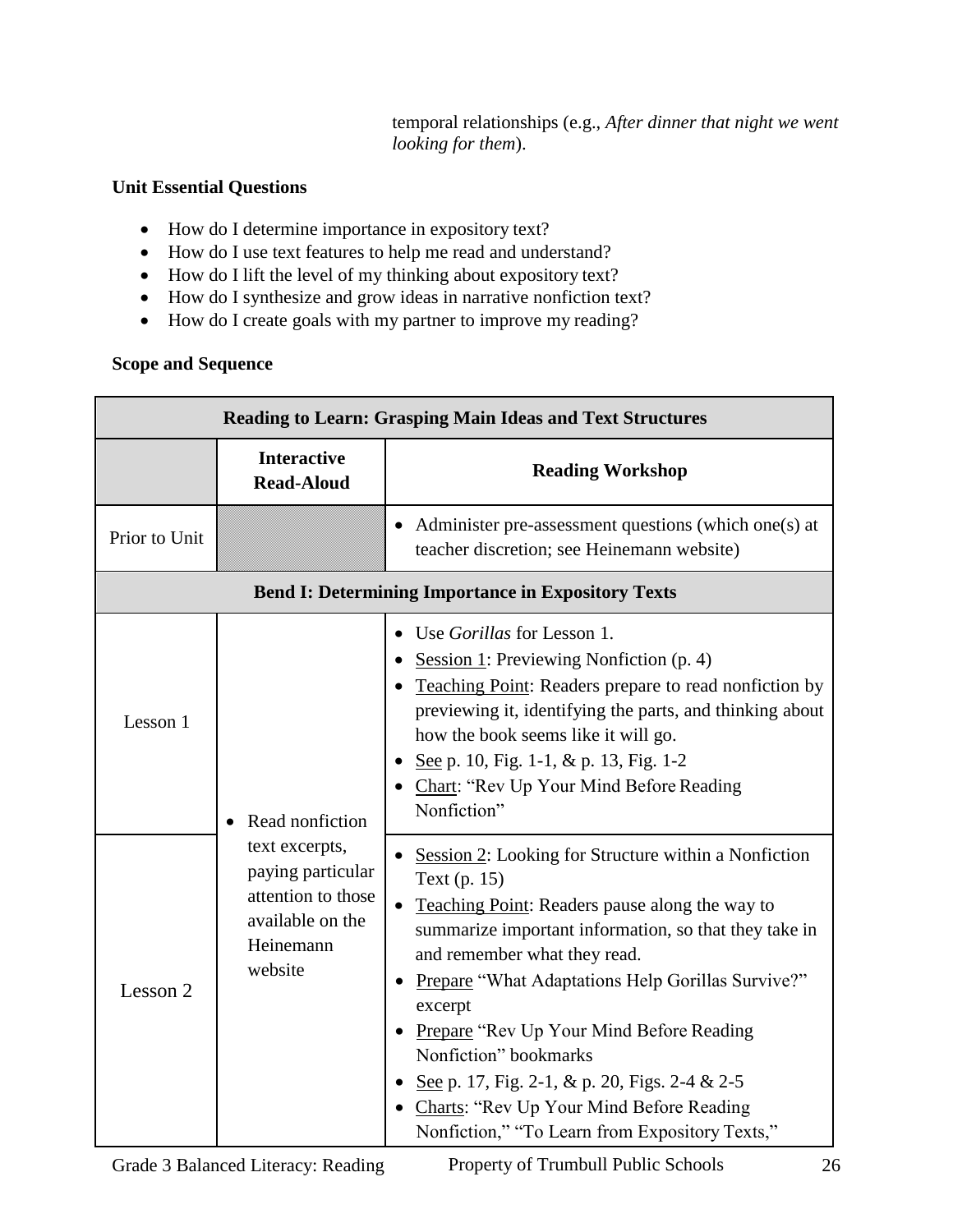|                                                                      |                 | "Signs to Watch for When Choosing a Book"                                                                                                                                                                                                                                                                                                                                                                                              |
|----------------------------------------------------------------------|-----------------|----------------------------------------------------------------------------------------------------------------------------------------------------------------------------------------------------------------------------------------------------------------------------------------------------------------------------------------------------------------------------------------------------------------------------------------|
| Lesson 3                                                             |                 | A Day for Assessment (p. 25)                                                                                                                                                                                                                                                                                                                                                                                                           |
| Lesson 4                                                             |                 | <b>Session 3: Grasping Main Ideas in Nonfiction Texts</b><br>(p. 26)<br>Teaching Point: Nonfiction readers take in more when<br>they organize information into categories as they read.<br>Prepare memory game<br><b>Prepare The Weird and Wonderful Octopus excerpt</b><br>• See p. 31, Figs. 3-5 & 3-6, p. 33, Figs. 3-7 & 3-8, p.<br>34, Figs. 3-9 & 3-10, & p. 35, Fig. 3-11<br>Chart: "To Learn from Expository Texts"            |
| Lesson 5                                                             |                 | <b>Session 4: Becoming Experts and Teaching Others</b><br>from Nonfiction Texts (p. 37)<br>Teaching Point: Readers teach others what they've<br>learned from their nonfiction texts, paying close<br>attention to the main ideas and supporting details.<br><b>Prepare Frogs and Toads excerpts</b><br>See p. 42, Fig. 4-1, p. 44, Fig. 4-2, & p. 45, Fig. 4-3<br>Charts: "To Teach Well ," "To Learn from<br><b>Expository Texts"</b> |
| Lesson 6                                                             |                 | Session 5: Tackling Complexity (p. 47)<br>Teaching Point: Readers can meet the challenge of<br>drafting and revising a main idea.<br>Prepare text with photographs<br>Chart: "To Learn from Expository Texts"                                                                                                                                                                                                                          |
| Lesson 7                                                             |                 | Session 6: Getting Better Requires Clear Goals and<br>Deliberate Work (p. 53)<br>Teaching Point: Teachers analyze their own reading<br>skills, reflecting on what they do well and what they<br>could improve upon. To grow, readers come up with<br>clear goals as well as plans for achieving those goals.<br>Prepare YouTube links of octopi<br>See p. 54, Figs. 6-1 & 6-2, & p. 57, Figs. 6-3 & 6-4                                |
| <b>Bend II: Lifting the Level of Thinking about Expository Texts</b> |                 |                                                                                                                                                                                                                                                                                                                                                                                                                                        |
| Lesson 8                                                             | Read nonfiction | <b>Session 7: Reading for Significance: Approaching</b>                                                                                                                                                                                                                                                                                                                                                                                |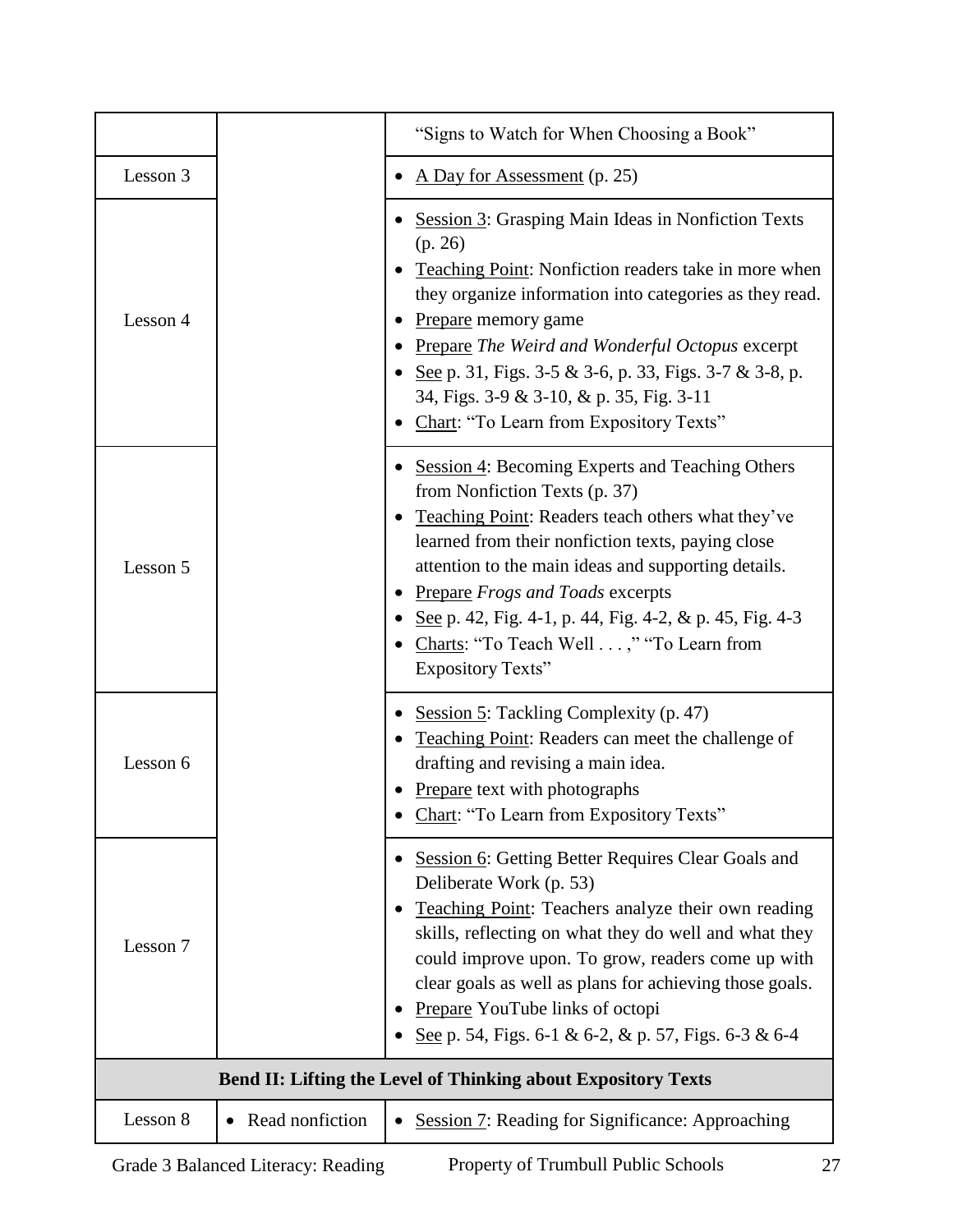|                                                                         | text excerpts,<br>paying particular<br>attention to those<br>available on the<br>Heinemann<br>website | Nonfiction Reading as a Learner (p. 62)<br>Teaching Point: Readers read nonfiction to learn,<br>monitoring for significance, and working to find<br>something of interest in the text.<br>Prepare text excerpts<br>See p. 67, Fig. 7-2, & p. 69, Fig. 7-4<br>Chart: "To Learn from Expository Texts"                                                                                                                                                                                                                                  |
|-------------------------------------------------------------------------|-------------------------------------------------------------------------------------------------------|---------------------------------------------------------------------------------------------------------------------------------------------------------------------------------------------------------------------------------------------------------------------------------------------------------------------------------------------------------------------------------------------------------------------------------------------------------------------------------------------------------------------------------------|
| Lesson 9                                                                |                                                                                                       | Session 8: Reading Differently because of<br>Conversations (p. 70)<br>Teaching Point: When readers know they will be<br>discussing a text, they gather their thoughts and<br>prepare as they read.<br>See p. 74, Figs. 8-2 & 8-3, p. 75, Figs. 8-4 & 8-5, & p.<br>77, Fig. 8-6<br>Charts: "Talking and Thinking in Response to Our<br>Texts," "Rev Up Your Mind Before Reading<br>Nonfiction"                                                                                                                                         |
| Lesson 10                                                               |                                                                                                       | Session 9: Distinguishing Your Own Opinion from<br>That of the Author (p. 78)<br>Teaching Point: To talk and think about a text, it is<br>helpful for a reader to separate his or her perspective<br>on a topic from the perspective of the text he or she is<br>reading. The author of a text may have a point of view<br>that is different from the reader's point of view.<br>Prepare "Look Out for Those Teeth!" excerpt<br>See p. 81, Figs. 9-1 & 9-2, & p. 82, Fig. 9-3<br>Chart: "Determining Perspective in Nonfiction Books" |
| Lesson 11                                                               |                                                                                                       | Session 10: Lifting the Level of Students' Talk (p. 85)<br>Teaching Point: Great conversation about a book uses<br>specific details from that book.<br>See p. 112, Figs. 10-1, 10-2, & 10-3<br>Chart: "Qualities of Great Conversations"                                                                                                                                                                                                                                                                                              |
| <b>Bend III: Synthesizing and Growing Ideas in Narrative Nonfiction</b> |                                                                                                       |                                                                                                                                                                                                                                                                                                                                                                                                                                                                                                                                       |
| Lesson 12                                                               | Read nonfiction<br>$\bullet$<br>text excerpts,                                                        | <b>Session 11:</b> Using Text Structure to Hold On to<br>$\bullet$<br>Meaning in Narrative Nonfiction (p. 90)                                                                                                                                                                                                                                                                                                                                                                                                                         |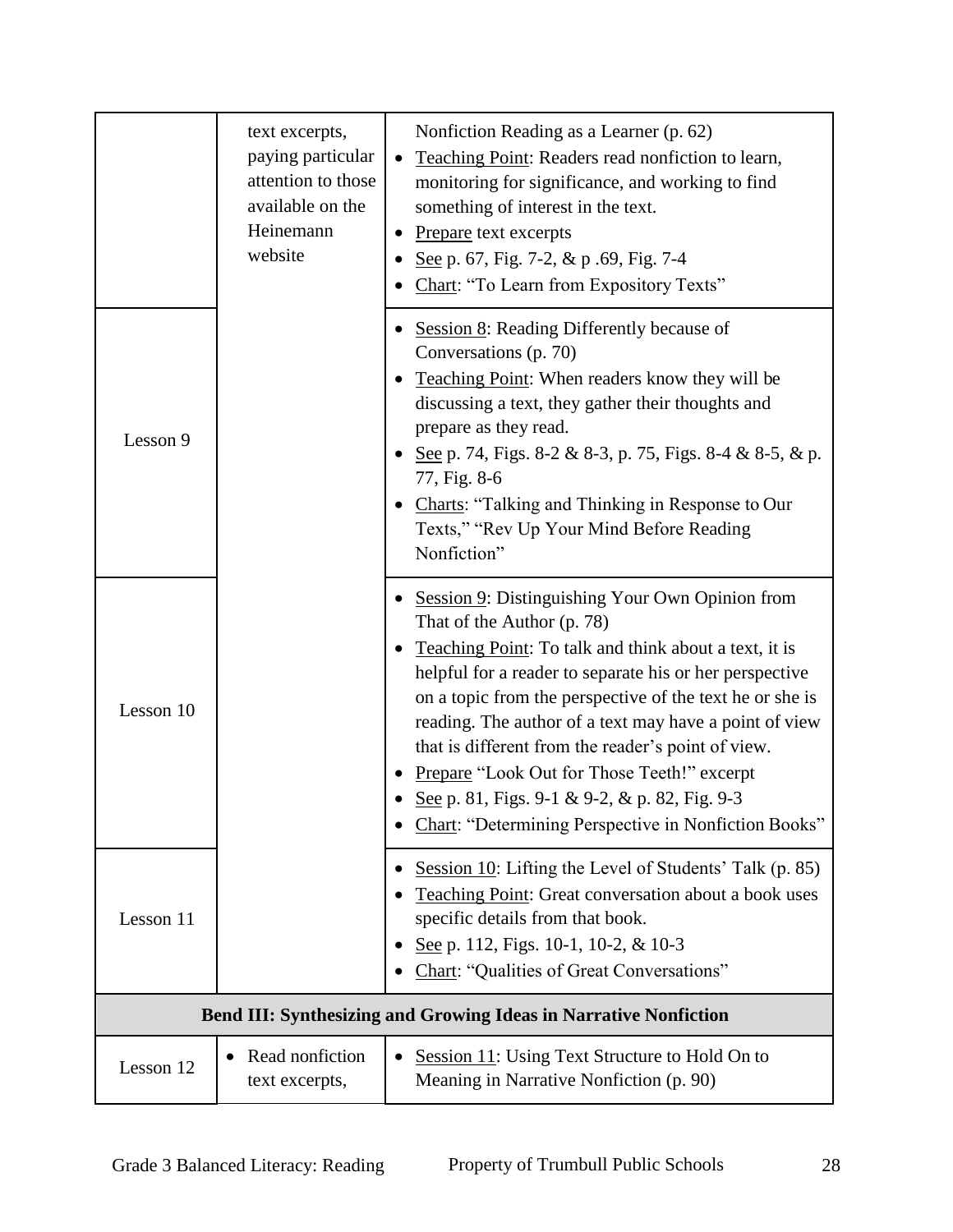|           | paying particular<br>attention to those<br>available on the<br>Heinemann<br>website | Teaching Point: Readers use different ways of reading<br>for different text structures. They begin by identifying<br>the type of structure nonfiction text follows, then use<br>this information to help them organize their<br>understanding of the text.<br>Prepare biography excerpt<br>See p. 98, Figs. 11-1 & 11-2, & p. 99, Fig. 11-3<br>Charts: "Rev Up Your Mind Before Reading<br>Nonfiction," "Questions Narrative Nonfiction Readers<br>Can Ask" |
|-----------|-------------------------------------------------------------------------------------|-------------------------------------------------------------------------------------------------------------------------------------------------------------------------------------------------------------------------------------------------------------------------------------------------------------------------------------------------------------------------------------------------------------------------------------------------------------|
| Lesson 13 |                                                                                     | Session 12: Summarizing Narrative Nonfiction (p.<br>100)<br><b>Teaching Point:</b> Readers recognize the important<br>details that contribute to the overarching storyline, and<br>learn how to synthesize secondary details and<br>storylines into the larger story.<br>See p. 106, Fig. 12-1                                                                                                                                                              |
| Lesson 14 |                                                                                     | <b>Session 13: Tackling Hard Words that Complicate</b><br>Meaning (p. 107)<br>Teaching Point: Good readers self-monitor, striking a<br>balance between reading fluently and stopping to<br>regain meaning when encountering unfamiliar<br>vocabulary.<br>Prepare "Readers Climb the Hurdle of Hard Words by<br>" bookmarks<br>See p. 108, Figs. 13-2 & 13-3, & p. 109, Figs. 13-4 &<br>$13 - 5$                                                             |
| Lesson 15 |                                                                                     | Session 14: Reading Biographies through Different<br>Lenses (p. $111$ )<br>Teaching Point: Readers of narrative nonfiction read<br>with different lenses. One of those lenses is to<br>understand the story, and another lens is to learn<br>information.<br>Prepare biography excerpt<br>See p. 115, Fig. 14-1<br>Chart: "When Reading Narrative Nonfiction"                                                                                               |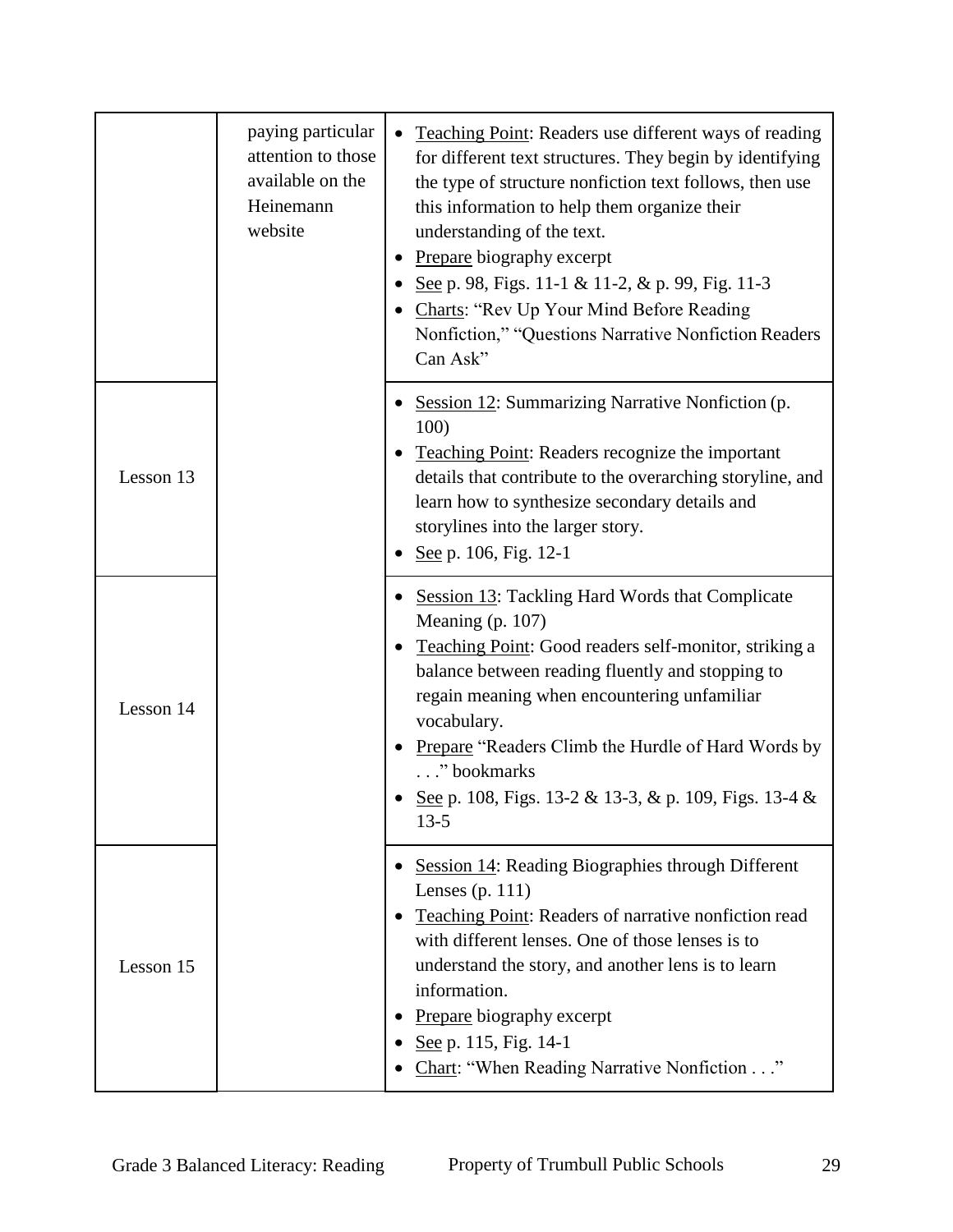| Lesson 16 | <b>Session 15: Seeking Underlying Ideas in True Stories</b><br>(p. 119)<br>Teaching Point: Readers seek out unifying ideas<br>behind the texts they read.<br>See p. 125, Fig. 15-1, & p. 128, Figs. 15-5 & 15-6<br>Charts: "Seeking Underlying Ideas in Stories," "When<br>Reading Narrative Nonfiction"                                                                                                         |
|-----------|------------------------------------------------------------------------------------------------------------------------------------------------------------------------------------------------------------------------------------------------------------------------------------------------------------------------------------------------------------------------------------------------------------------|
| Lesson 17 | <b>Session 16: Bringing Your Narrative Nonfiction</b><br>Lenses to a Broader Range of Texts (p. 129)<br>Teaching Point: Readers use what they know about<br>understanding fictional characters when they are<br>reading narrative nonfiction.<br>See p. 134, Figs. 16-2, 16-3, & 16-4<br>Charts: "When Reading Narrative Nonfiction ,"<br>"Rev Up Your Mind Before Reading Nonfiction"                           |
| Lesson 18 | Session 17: Identifying When a Text Is Hybrid<br>Nonfiction and Adjusting Accordingly (p. 139)<br>Teaching Point: Readers of hybrid nonfiction use<br>authors' signals to shift between using narrative and<br>expository strategies.<br>Prepare hybrid text excerpt<br><b>Prepare "Story Elements" charts for homework</b><br>Charts: "When Reading Narrative Nonfiction ,"<br>"To Learn from Expository Texts" |
| Lesson 19 | Session 18: Becoming Your Own Reading Coach (p.<br>147)<br>Teaching Point: Readers develop stamina and skill by<br>self-assessment and studying their own work.                                                                                                                                                                                                                                                  |
| Lesson 20 | Session 19: A Celebration (p. 151)<br>Teaching Point: Readers can create monuments to<br>their nonfiction reading lives, helping them create a<br>physical manifestation of their learning.                                                                                                                                                                                                                      |
| Lesson 21 | Administer post-assessment questions (same as<br>٠<br>used for pre-assessment)                                                                                                                                                                                                                                                                                                                                   |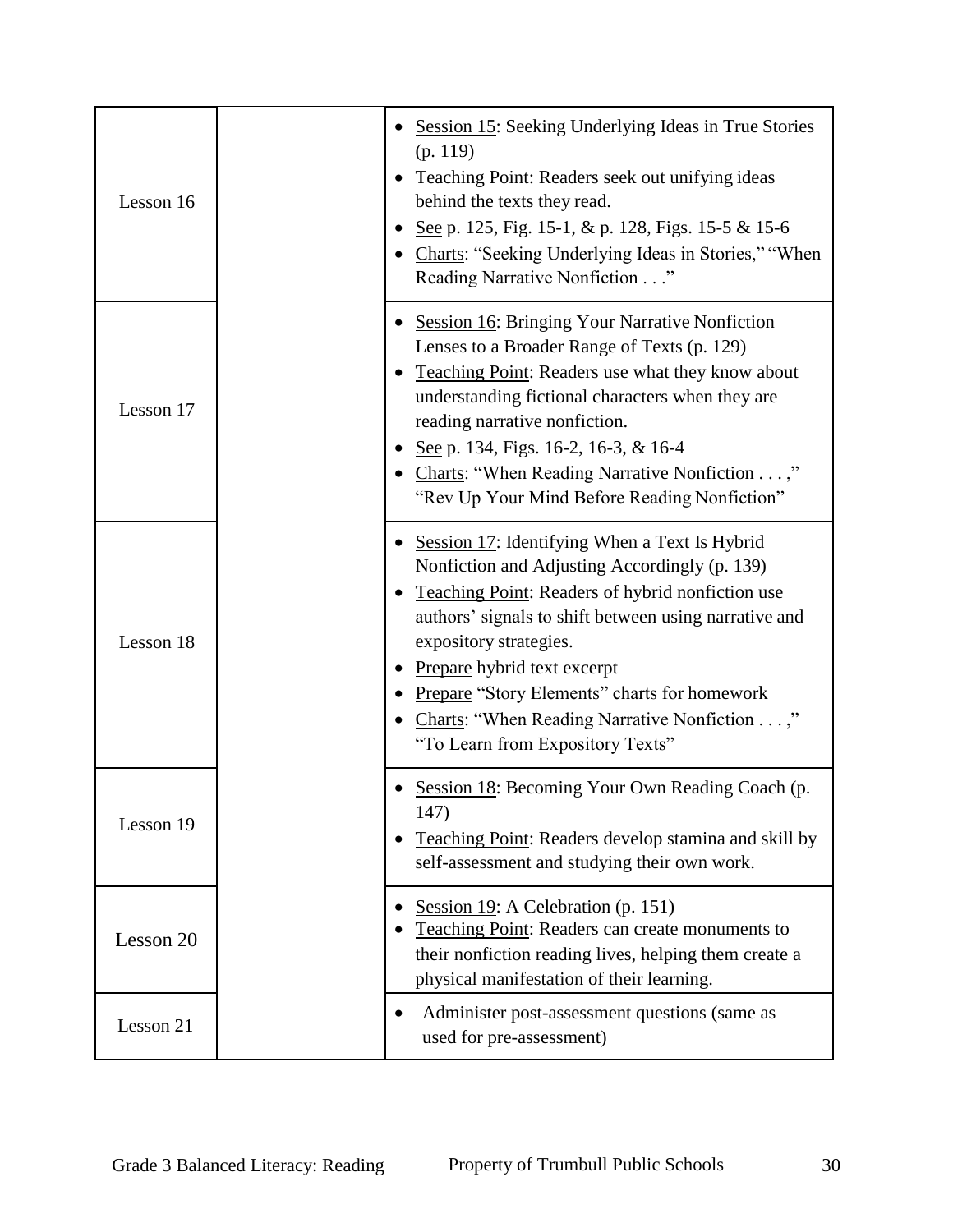Student performance on the following assessments will be reflected on the Trimester 2 standards-based report card.

Formative Assessments:

- Students' answers to pre-assessment questions prior to the unit
- Informal observation of students' reading behaviors should be recorded and used to identify individual teaching points for conferring and to record student growth over the course of the unit.
- Informal running records should be conducted during small-group instruction to help drive instruction and form leveled groups.
- Students' jottings on Post-It notes

Summative Assessments:

Students' answers to post-assessment questions at the conclusion of the unit

#### **Resources**

Core

- *Reading to Learn: Grasping Main Ideas and Text Structures* (Grade 3, Unit 2)
- *Gorillas* by Lisa MaManus
- *Frogs and Toads* by Bobbie Kalman
- Note-taking system for conferencing
- Reader's Notebook(s) and Folders

#### Supplemental

- *The Weird and Wonderful Octopus* by Lucy Calkins and Kathleen Tolan (accessible online via www.heinemann.com)
- Ezra Jack Keats biography excerpt by the University of Southern Mississippi (accessible online via www.heinemann.com)
- *The Story of Ruby Bridges* excerpt by Robert Coles (accessible online via www.heinemann.com) (Level O)
- *Cactus Hotel* excerpt by Brenda Z. Guiberson (accessible online via www.heinemann.com) (Level M)
- *George Washington's Breakfast* excerpt by Jean Fritz (accessible online via www.heinemann.com) (Level P)
- "Biographies for Grades 3-5 Book List." [https://www.scholastic.com/teachers/lists/teaching-content/biographies-for-grades-3-5/.](https://www.scholastic.com/teachers/lists/teaching-content/biographies-for-grades-3-5/) Web.
- $\bullet$  "Biographies for 3<sup>rd</sup> and 4<sup>th</sup> Graders." [http://www.teachingkidsbooks.com/3rd-4th](http://www.teachingkidsbooks.com/3rd-4th-grade/biographies-for-3-4th-graders)[grade/biographies-for-3-4th-graders.](http://www.teachingkidsbooks.com/3rd-4th-grade/biographies-for-3-4th-graders) Web.
- "Reading Comprehension Worksheets Biographies." [https://worksheetsplus.com/Reading/BiographyStoryList.html.](https://worksheetsplus.com/Reading/BiographyStoryList.html) Web.
- Additional mentor texts available in *Making Meaning*, *Being a Writer*, and classroom/school libraries

#### **Time Allotment**

• December – mid January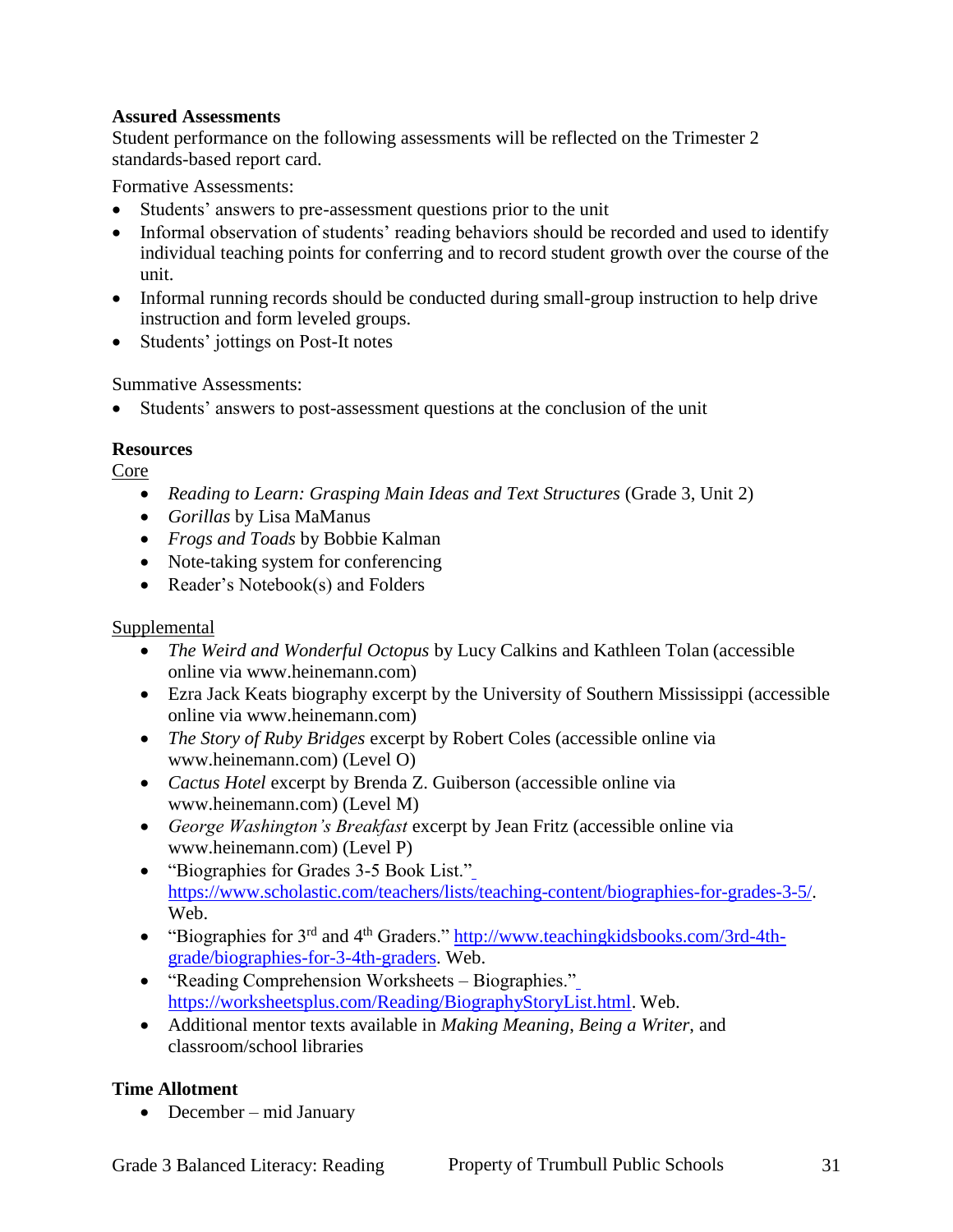## **UNIT 4 Character Studies**

#### **Unit Goals**

| CCS.ELA-Literacy.RL.3.1  | Ask and answer such questions to demonstrate<br>understanding of a text, referring explicitly to the text as<br>the basis for the answers.                                                                 |
|--------------------------|------------------------------------------------------------------------------------------------------------------------------------------------------------------------------------------------------------|
| CCS.ELA-Literacy.RL.3.2  | Recount stories, including fables, folktales, and myths from<br>diverse cultures; determine the central message, lesson, or<br>moral and explain how it is conveyed through key details in<br>the text.    |
| CCS.ELA-Literacy.RL.3.3  | Describe characters in a story (e.g., their traits, motivations,<br>or feelings) and explain how their actions contribute to the<br>sequence of events.                                                    |
| CCS.ELA-Literacy.RL.3.4  | Determine the meaning of words and phrases as they are<br>used in a text, distinguishing literal from nonliteral<br>language.                                                                              |
| CCS.ELA-Literacy.RL.3.5  | Refer to parts of stories, dramas, and poems when writing<br>or speaking about a text, using terms such as chapter,<br>scene, and stanza; describe how each successive part builds<br>on earlier sections. |
| CCS.ELA-Literacy.RL.3.6  | Distinguish their own point of view from that of the<br>narrative or those of the characters.                                                                                                              |
| CCS.ELA-Literacy.RL.3.7  | Explain how specific aspects of a text's illustrations<br>contribute to what is conveyed by the words in a story (e.g.,<br>create mood, emphasize aspects of a character or setting).                      |
| CCS.ELA-Literacy.RL.3.9  | Compare and contrast the themes, settings, and plots of<br>stories written by the same author about the same or similar<br>characters (e.g., in books from a series).                                      |
| CCS.ELA-Literacy.RL.3.10 | By the end of the year, read and comprehend literature,<br>including stories, dramas, and poetry, at the high end of the<br>grades 2-3 text complexity band independently and<br>proficiently.             |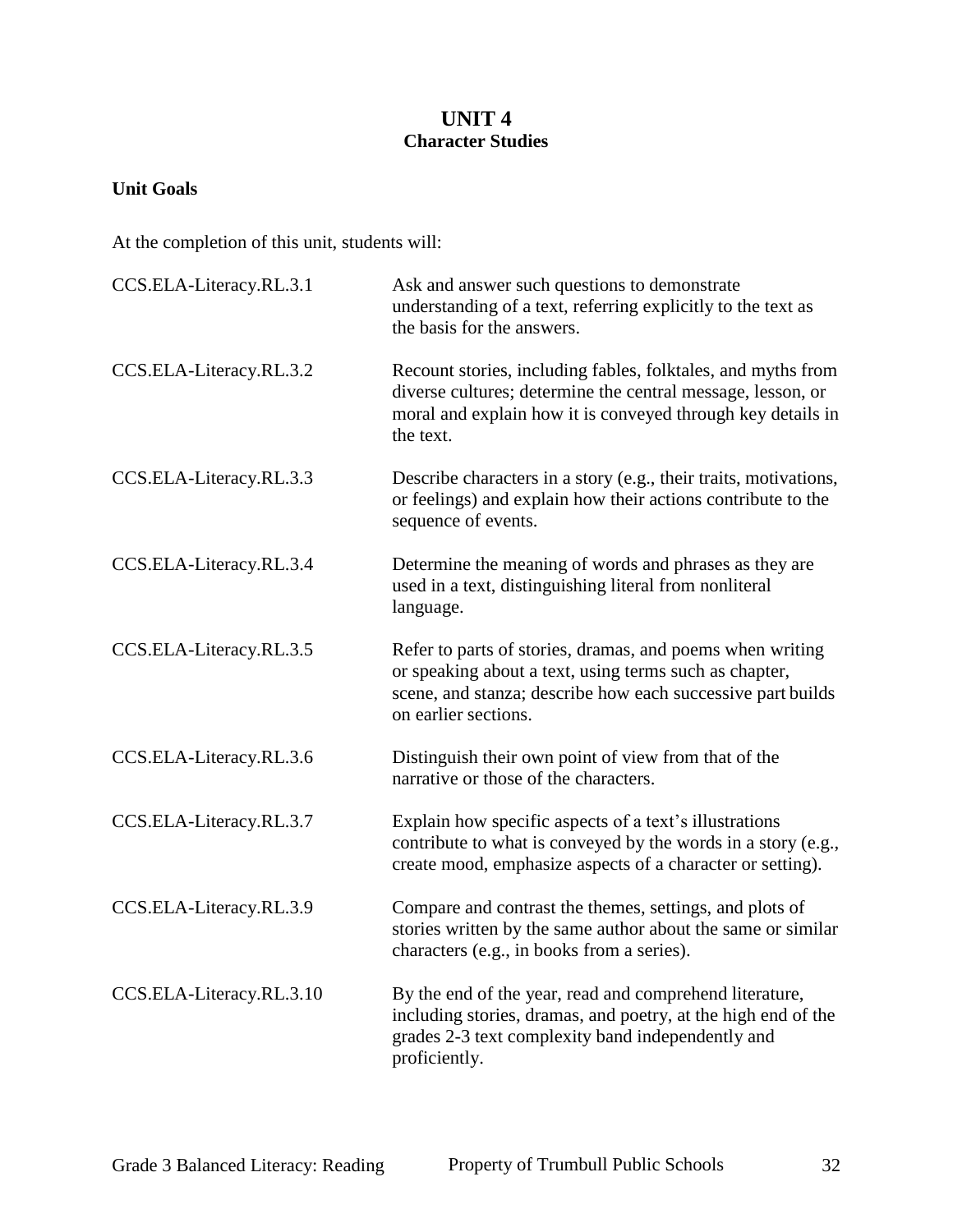| CCS.ELA-Literacy.RF.3.3 | Know and apply grade-level phonics and word analysis<br>skills in decoding words.                                                                                                                                               |
|-------------------------|---------------------------------------------------------------------------------------------------------------------------------------------------------------------------------------------------------------------------------|
| CCS.ELA-Literacy.RF.3.4 | Read with sufficient accuracy and fluency to support<br>comprehension.                                                                                                                                                          |
| CCS.ELA-Literacy.W.3.3  | Write narratives to develop real or imagined experiences or<br>events using effective technique, descriptive details, and<br>clear event sequences.                                                                             |
| CCS.ELA-Literacy.W.3.10 | Write routinely over extended time frames (time for<br>research, reflection, and revision) and shorter time frames<br>(a single sitting or a day or two) for a range of discipline-<br>specific tasks, purposes, and audiences. |
| CCS.ELA-Literacy.SL.3.1 | Engage effectively in a range of collaborative discussions<br>(one-on-one, in groups, and teacher-led) with diverse<br>partners on grade 3 topics and texts, building on others'<br>ideas and expressing their own clearly.     |
| CCS.ELA-Literacy.SL.3.2 | Determine the main ideas and supporting details of a text<br>read aloud or information presented in diverse media and<br>formats, including visually, quantitatively, and orally.                                               |
| CCS.ELA-Literacy.SL.3.3 | Ask and answer questions about information from a<br>speaker, offering appropriate elaboration and detail.                                                                                                                      |
| CCS.ELA-Literacy.SL.3.4 | Report on a topic or text, tell a story, or recount an<br>experience with appropriate facts and relevant, descriptive<br>details, speaking clearly at an understandable pace.                                                   |
| CCS.ELA-Literacy.SL.3.6 | Speak in complete sentences when appropriate to task and<br>situation in order to provide requested detail or<br>clarification.                                                                                                 |
| CCS.ELA-Literacy.L.3.1  | Demonstrate command of the conventions of standard<br>English grammar and usage when writing or speaking.                                                                                                                       |
| CCS.ELA-Literacy.L.3.2  | Demonstrate command of the conventions of standard<br>English capitalization, punctuation, and spelling when<br>writing.                                                                                                        |
| CCS.ELA-Literacy.L.3.3  | Use knowledge of language and its conventions when<br>writing, speaking, reading, or listening.                                                                                                                                 |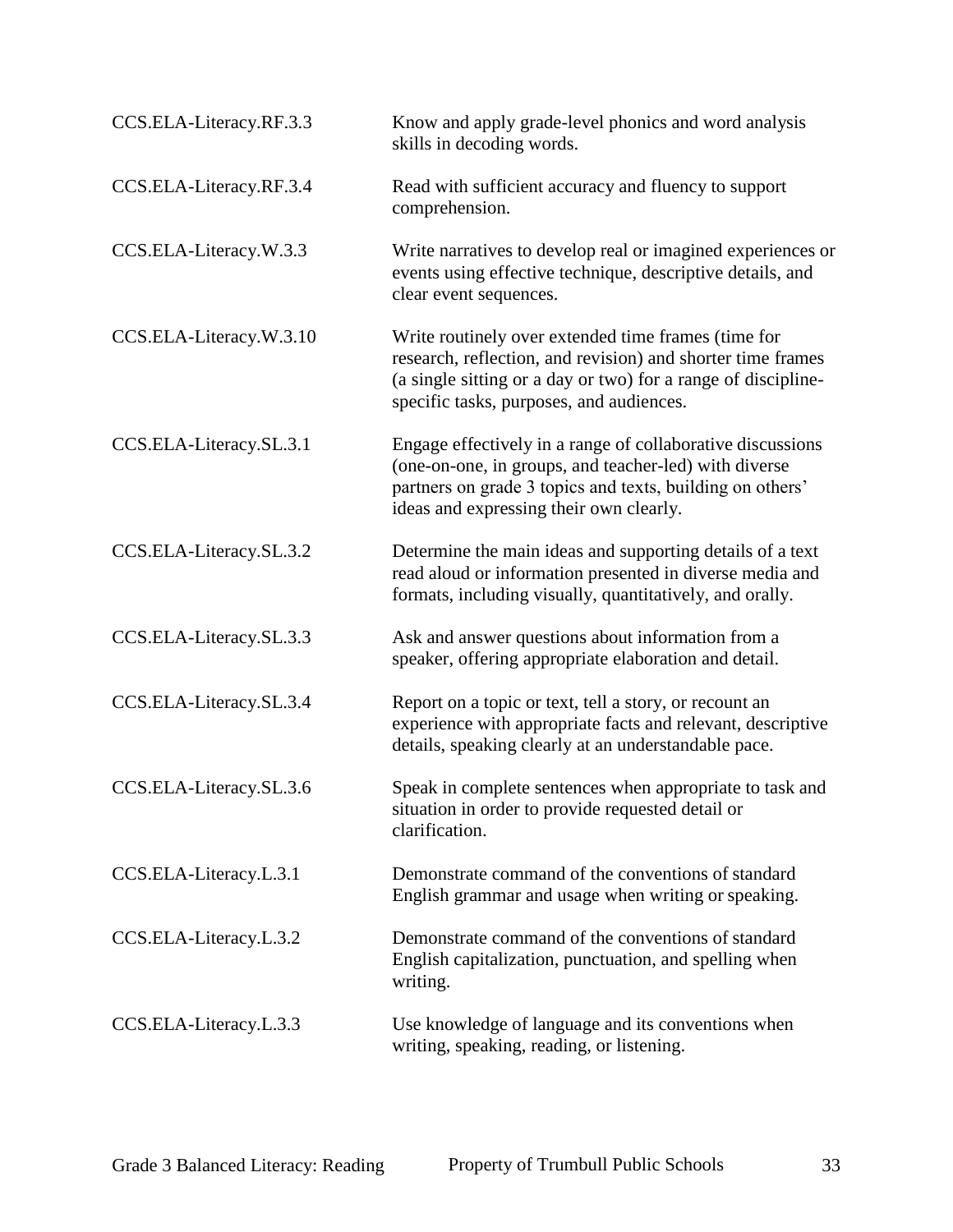| CCS.ELA-Literacy.L.3.4 | Determine or clarify the meaning of unknown and multiple-<br>meaning words and phrases based on grade 3 reading and<br>content, choosing flexibly from a range of strategies.                                                                                      |
|------------------------|--------------------------------------------------------------------------------------------------------------------------------------------------------------------------------------------------------------------------------------------------------------------|
| CCS.ELA-Literacy.L.3.6 | Acquire and use accurately grade-appropriate<br>conversational, general academic, and domain-specific<br>words and phrases, including those that signal spatial and<br>temporal relationships (e.g., After dinner that night we went<br><i>looking for them</i> ). |

## **Unit Essential Questions**

- How do I get to know a character?
- How do I follow a character across a story?
- How do I compare and contrast characters across books?

| <b>Character Studies</b>                               |                                                                  |                                                                                                                                                                                                                                                                                                                                                                                                                                                                |
|--------------------------------------------------------|------------------------------------------------------------------|----------------------------------------------------------------------------------------------------------------------------------------------------------------------------------------------------------------------------------------------------------------------------------------------------------------------------------------------------------------------------------------------------------------------------------------------------------------|
|                                                        | <b>Interactive</b><br><b>Read-Aloud</b>                          | <b>Reading Workshop</b>                                                                                                                                                                                                                                                                                                                                                                                                                                        |
| Prior to Unit                                          |                                                                  | • Administer pre-assessment questions (which one(s) at<br>teacher discretion; see Heinemann website)                                                                                                                                                                                                                                                                                                                                                           |
| <b>Bend I: Getting to Know a Character as a Friend</b> |                                                                  |                                                                                                                                                                                                                                                                                                                                                                                                                                                                |
| Lesson 1                                               | Read <i>Because of</i><br>Winn-Dixie<br>through end of<br>Chp. 2 | Session 1: Readers Notice How a New Character<br>Talks and Acts (p.4)<br>Teaching Point: Readers get to know the main<br>character in their book in the same way as they get to<br>know a new friend, noticing how the character talks<br>and acts.<br>Prepare "Readers Understand a Story by" and<br>"Reading Fast, Strong, and Long" bookmarks<br>See p. 10, Fig. 1-1<br>Charts: "Signs to Watch for When Choosing a Book,"<br>"Getting to Know a Character" |
| Lesson 2                                               | Read <i>Because</i> of<br>Winn-Dixie<br>through end of<br>Chp. 4 | Session 2: From Observations to Ideas: Readers<br>Think, "What Is My Character Like?" (p. 12)<br>Teaching Point: Once readers have gotten to know<br>some things about a character, they study their<br>observations to think, "What kind of person is this?"                                                                                                                                                                                                  |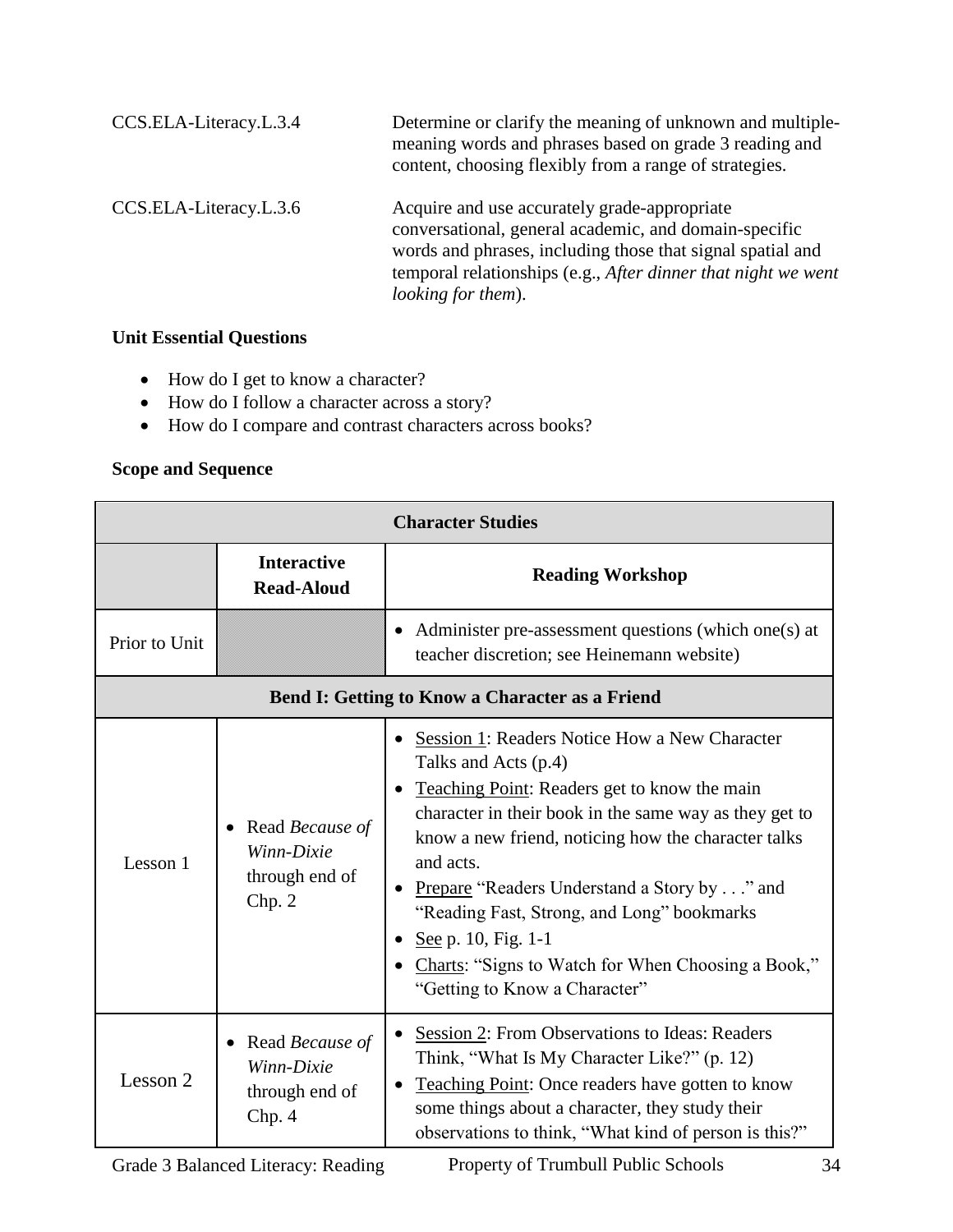|          |                                                            | See p. 15, Fig. 2-1<br>Charts: "Signs to Watch for When Choosing a Book,"<br>"Getting to Know a Character"                                                                                                                                                                                                                                                                                                                                 |
|----------|------------------------------------------------------------|--------------------------------------------------------------------------------------------------------------------------------------------------------------------------------------------------------------------------------------------------------------------------------------------------------------------------------------------------------------------------------------------------------------------------------------------|
| Lesson 3 |                                                            | A Day for Assessment (p. 22)                                                                                                                                                                                                                                                                                                                                                                                                               |
| Lesson 4 | Read Because of<br>Winn-Dixie<br>through end of<br>Chp. 7  | <b>Session 3: Noticing Patterns, Seeing More: Growing</b><br>Theories about a Character (p. 23)<br>Teaching Point: Once readers move forward in a book,<br>they notice patterns in a character's actions and<br>feelings, and they use those patterns to develop a<br>theory about the character.<br>See p. 29, Fig. 3-1, & p. 30, Fig. 3-2<br>Chart: "Getting to Know a Character"                                                        |
| Lesson 5 | Read Because of<br>Winn-Dixie<br>through end of<br>Chp. 8  | <b>Session 4: Growing Bigger Theories about a</b><br>Character: Asking Why (p. 34)<br><b>Teaching Point:</b> Once readers have developed theories<br>about characters, they challenge themselves to dig<br>deeper, asking, "Why might the character be this<br>way?" and then to think, "My bigger idea about the<br>character is that "<br>See p. 41, Fig. 4-1<br>Charts: "Getting to Know a Character," "Writing<br>Long about a Theory" |
| Lesson 6 | Read Because of<br>Winn-Dixie<br>through end of<br>Chp. 9  | <b>Session 5: Using Theories about Characters to Predict</b><br>(p. 43)<br>Teaching Point: Once readers understand a character<br>in deeper ways and have a sense of who the character<br>is, readers can use this knowledge to predict.<br>See p. 51, Fig. 5-1<br>Chart: "Getting to Know a Character"                                                                                                                                    |
| Lesson 7 | Read Because of<br>Winn-Dixie<br>through end of<br>Chp. 12 | <b>Session 6: Taking Stock and Self-Assessing: Looking</b><br>at Checklists, Noticing Strengths and Weaknesses, and<br>Making New Reading Goals (p. 52)<br><b>Teaching Point: Using the Narrative Learning</b><br>Progression can help readers analyze their work and<br>set new reading goals.<br>Prepare self-assessment materials (available on                                                                                         |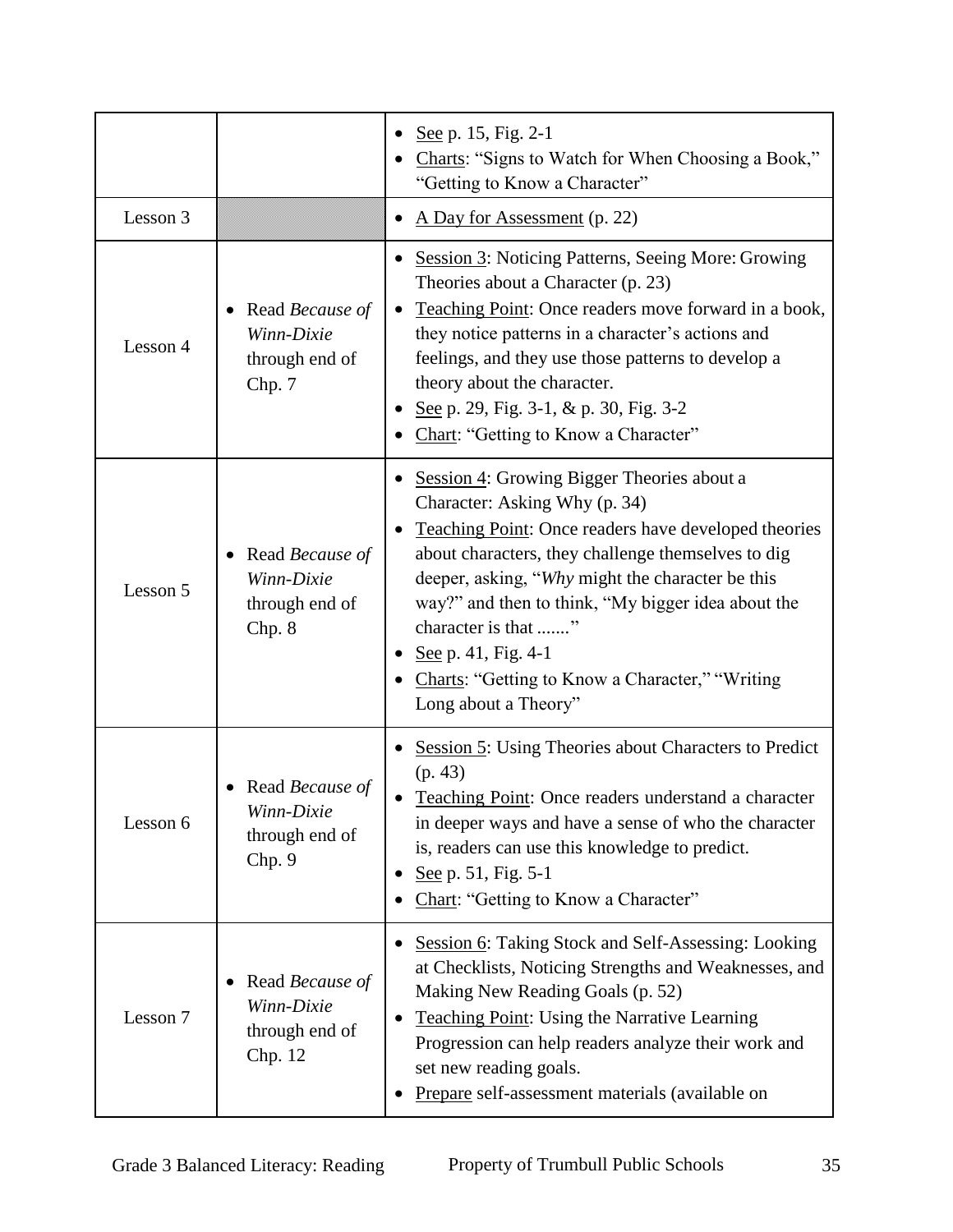|           |                                                            | Heinemann website)<br>See p. 55, Fig. 6-1                                                                                                                                                                                                                                                                                                                                                                                                                              |
|-----------|------------------------------------------------------------|------------------------------------------------------------------------------------------------------------------------------------------------------------------------------------------------------------------------------------------------------------------------------------------------------------------------------------------------------------------------------------------------------------------------------------------------------------------------|
|           |                                                            | <b>Bend II: Following a Character's Journey</b>                                                                                                                                                                                                                                                                                                                                                                                                                        |
| Lesson 8  | Read Because of<br>Winn-Dixie<br>through end of<br>Chp. 15 | Use <i>Peter's Chair</i> for Lesson 8.<br>Session 7: Stories Are Shaped like a Mountain:<br>Readers Watch Characters Go $Up$ – and Down (p. 58)<br>Teaching Point: All characters move across a story in<br>predictable ways. Readers understand how characters<br>fit into the shape of a story.<br>See p. 63, Fig. 7-1<br>Chart: "Getting to Know a Character"                                                                                                       |
| Lesson 9  | Read Because of<br>Winn-Dixie<br>through end of<br>Chp. 17 | Session $8$ : Readers Expect Characters to Face – and<br>React to $-$ Trouble (p. 69)<br>Teaching Point: Readers expect characters to face<br>problems. Readers notice what problems characters<br>face and also how they react to these.<br>See p. 76, Fig. 8-1<br>٠<br>Charts: "Following a Character Up and Down the<br>Story Mountain," "What Should We Think about as<br>We Create Our Book Club Rules and Identity?"                                             |
| Lesson 10 | Read Because of<br>Winn-Dixie<br>through end of<br>Chp. 19 | <b>Session 9: Readers Notice the Roles Secondary</b><br>Characters Play in the Main Character's Journey (p.<br>78)<br>Teaching Point: Readers pay close attention to the<br>roles that secondary characters in a story play in the<br>main character's journey. Readers ask themselves,<br>"Why did the author put this character into this story?"<br>See p. 85, Fig. 9-1, & p. 86, Fig. 9-2<br>٠<br>Chart: "Following a Character Up and Down the Story<br>Mountain" |
| Lesson 11 | Read Because of<br>Winn-Dixie<br>through end of<br>Chp. 21 | Session 10: Noticing the Roles Illustrations Play in a<br>Story (p. 87)<br>Inquiry Questions: Why might authors include<br>illustrations? What do pictures contribute or add to<br>stories?                                                                                                                                                                                                                                                                            |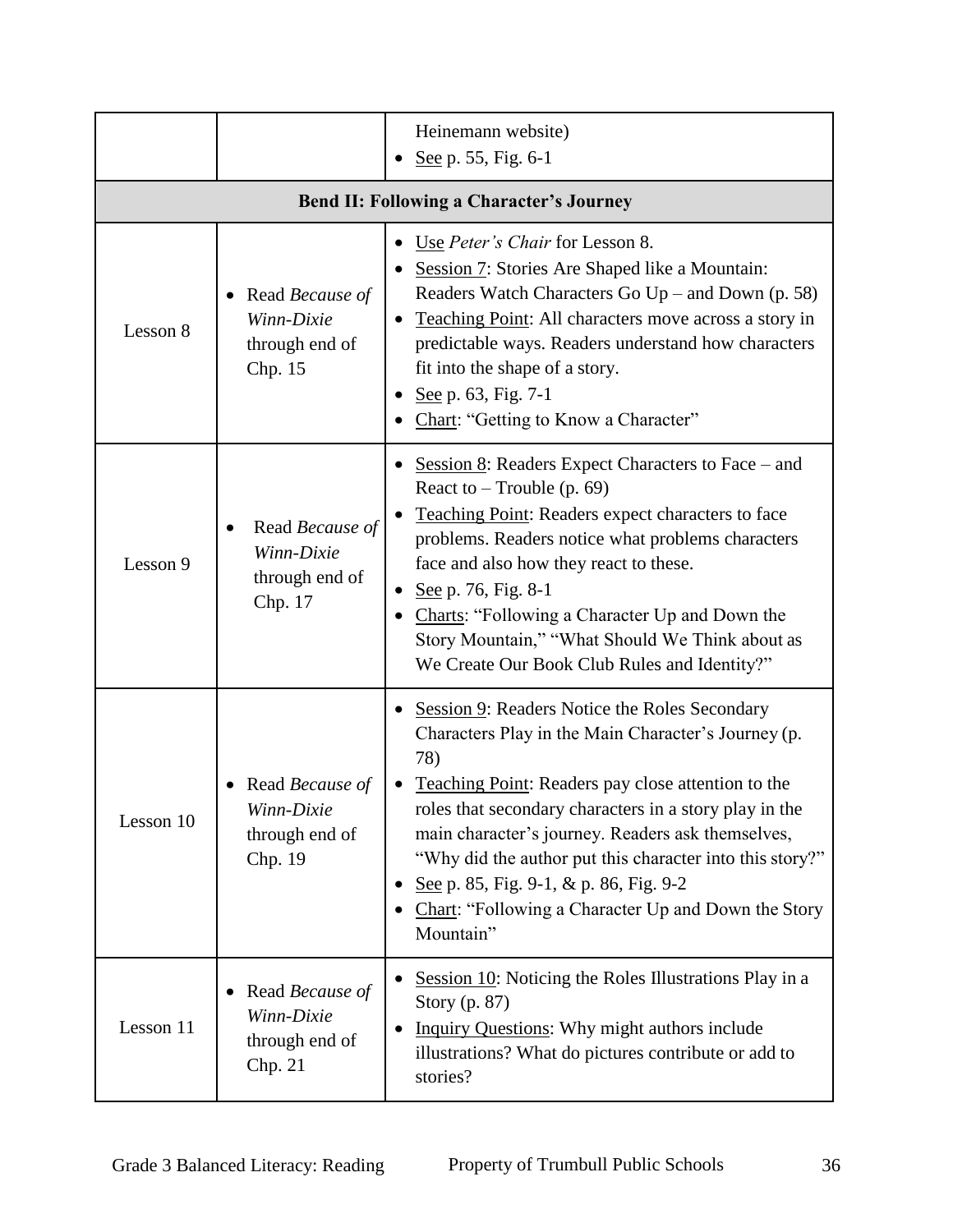|           |                                                            | • <u>See</u> p. 89, Fig. 10-1                                                                                                                                                                                                                                                                                                                                                                                                                                                                                                                                                                                                                                                                               |
|-----------|------------------------------------------------------------|-------------------------------------------------------------------------------------------------------------------------------------------------------------------------------------------------------------------------------------------------------------------------------------------------------------------------------------------------------------------------------------------------------------------------------------------------------------------------------------------------------------------------------------------------------------------------------------------------------------------------------------------------------------------------------------------------------------|
| Lesson 12 | Read Because of<br>Winn-Dixie<br>through end of<br>Chp. 23 | Session 11: Readers Pay Close Attention to the<br>$\bullet$<br>Climax of a Story, Noticing How the Main Character<br>Is Tested $(p. 95)$<br>Teaching Point: As readers near the end of the story,<br>they anticipate that things will heat up and the<br>character will be tested in some way. When this<br>happens, readers notice how the character reacts, the<br>choices the characters makes that set him or her in a<br>new direction, and reflect on the significance of this<br>moment to the character's journey.<br>See p. 99, Fig. 11-1<br>• Charts: "Following a Character Up and Down the<br>Story Mountain," "Getting to Know a Character,"<br>"Use the Story Mountain to Guide Your Reading" |
| Lesson 13 | Read Because of<br>Winn-Dixie<br>through end of<br>Chp. 25 | Session 12: Readers Notice How a Character Resolves<br>Big Trouble (p. 104)<br>Teaching Point: Characters draw on traits and internal<br>resources they have had all along to resolve their<br>problems.<br>Chart: "Following a Character Up and Down the Story<br>Mountain"                                                                                                                                                                                                                                                                                                                                                                                                                                |
| Lesson 14 | Read Because of<br>Winn-Dixie<br>through end of<br>Chp. 26 | Session 13: Readers Learn Lessons Alongside Their<br>$\bullet$<br>Characters (p. 109)<br>Teaching Point: As a story nears the end and a<br>character resolves his or her problems, characters, and<br>readers too, learn lessons.<br>See p. 113, Fig. 13-1<br>٠                                                                                                                                                                                                                                                                                                                                                                                                                                             |
| Lesson 15 |                                                            | Session 14: Lingering with a Story after It's Done:<br>Looking Back to Analyze Author's Craft (p. 119)<br>Teaching Point: Once they get to the end of a book,<br>expert readers think about how all the parts fit together<br>to make the whole story. Readers examine how the<br>parts of a story go together, noting what particular<br>parts do, as well as how parts connect.<br>Prepare sorting activity                                                                                                                                                                                                                                                                                               |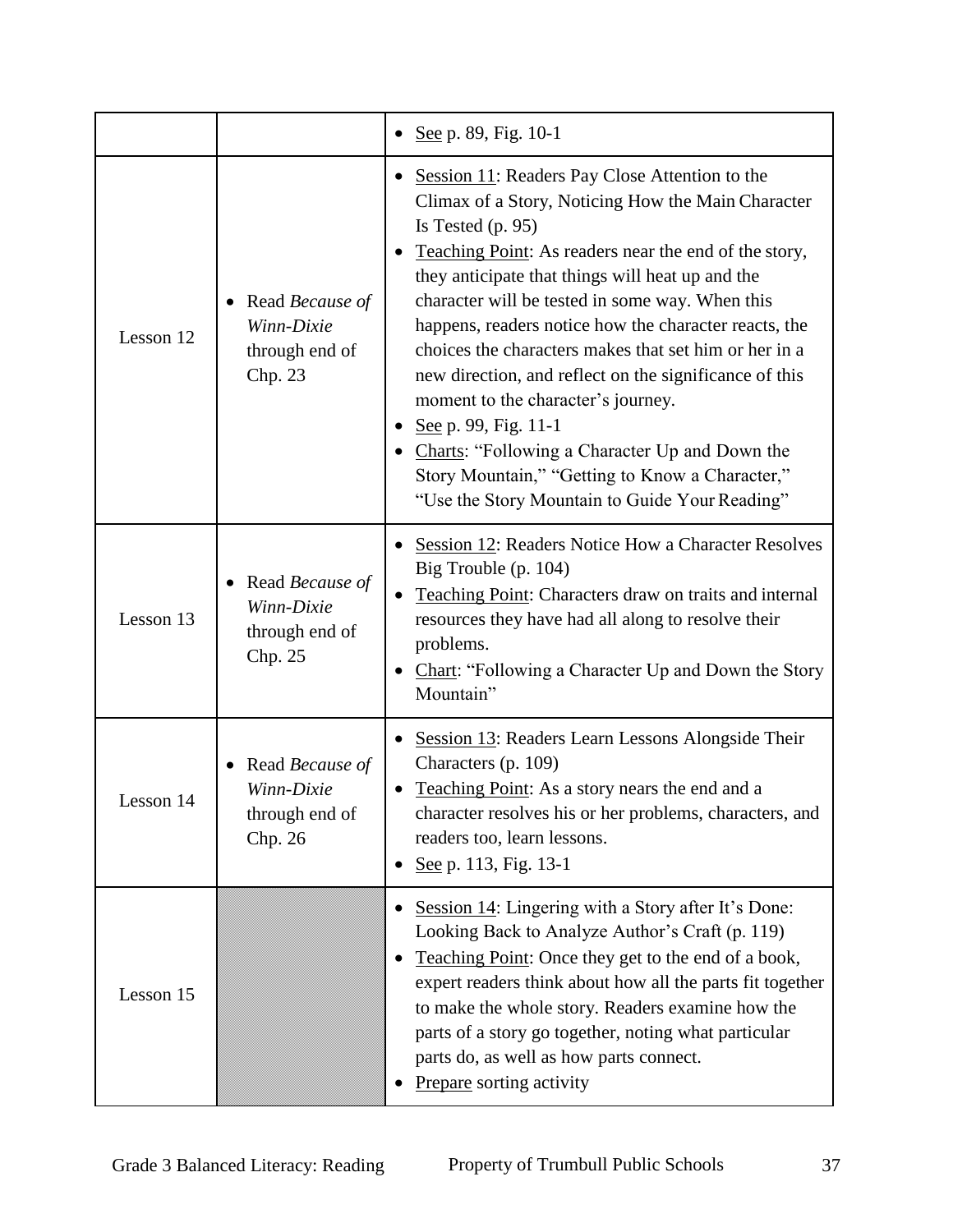|                                                                    |                                                                  | Charts: "Story Elements," "Prompts to Support<br>Thinking about Author's Craft"                                                                                                                                                                                                                                                                                                                                                                                                                                                                                                                                              |
|--------------------------------------------------------------------|------------------------------------------------------------------|------------------------------------------------------------------------------------------------------------------------------------------------------------------------------------------------------------------------------------------------------------------------------------------------------------------------------------------------------------------------------------------------------------------------------------------------------------------------------------------------------------------------------------------------------------------------------------------------------------------------------|
| <b>Bend III: Comparing and Contrasting Characters across Books</b> |                                                                  |                                                                                                                                                                                                                                                                                                                                                                                                                                                                                                                                                                                                                              |
| Lesson 16                                                          | Read Make Way<br>for Dyamonde<br>Daniel through<br>end of Chp. 2 | <b>Session 15: Comparing Characters: Noticing</b><br>Similarities and Differences (p. 130)<br>Teaching Point: Readers think comparatively across<br>books that go together in some way. They think about<br>how the main characters are similar: they ways they<br>behave, the things they say, as well as what they care<br>about. They also think about how the characters are<br>different.<br>Prepare sentence frames tool<br>See p. 133, Fig. 15-1, & p. 137, Fig. 15-2<br>Charts: Getting to Know a Character," "Following a<br>Character Up and Down the Story Mountain,"<br>"Comparing Characters that 'Go Together" |
| Lesson 17                                                          | Read Make Way<br>for Dyamonde<br>Daniel through<br>end of Chp. 4 | Session 16: Readers Compare the Problems<br>Characters Face – and Their Reactions (p. 139)<br><b>Teaching Point:</b> One important way readers compare<br>characters in two books is to notice and name the<br>kinds of problems each one has, and the ways in<br>which each reacts to these.<br>See p. 143, Fig. 16-1<br>Charts: "Getting to Know a Character," "Comparing<br>Characters that 'Go Together'"                                                                                                                                                                                                                |
| Lesson 18                                                          | Read Make Way<br>for Dyamonde<br>Daniel through<br>end of Chp. 6 | Session 17: Readers Ask, "What Makes You Say<br>That?": Engaging in Text-Based Mini-Arguments<br>about Characters<br>Teaching Point: Readers can develop debatable ideas<br>about characters across books by exploring a big<br>question with no one "right" answer. They can use<br>mini-arguments to share their ideas, supporting them<br>with evidence from the text.<br>See p. 157, Fig. 17-1<br><b>Charts: "Predictable Debate Questions," "Comparing</b><br>Characters that 'Go Together'"                                                                                                                            |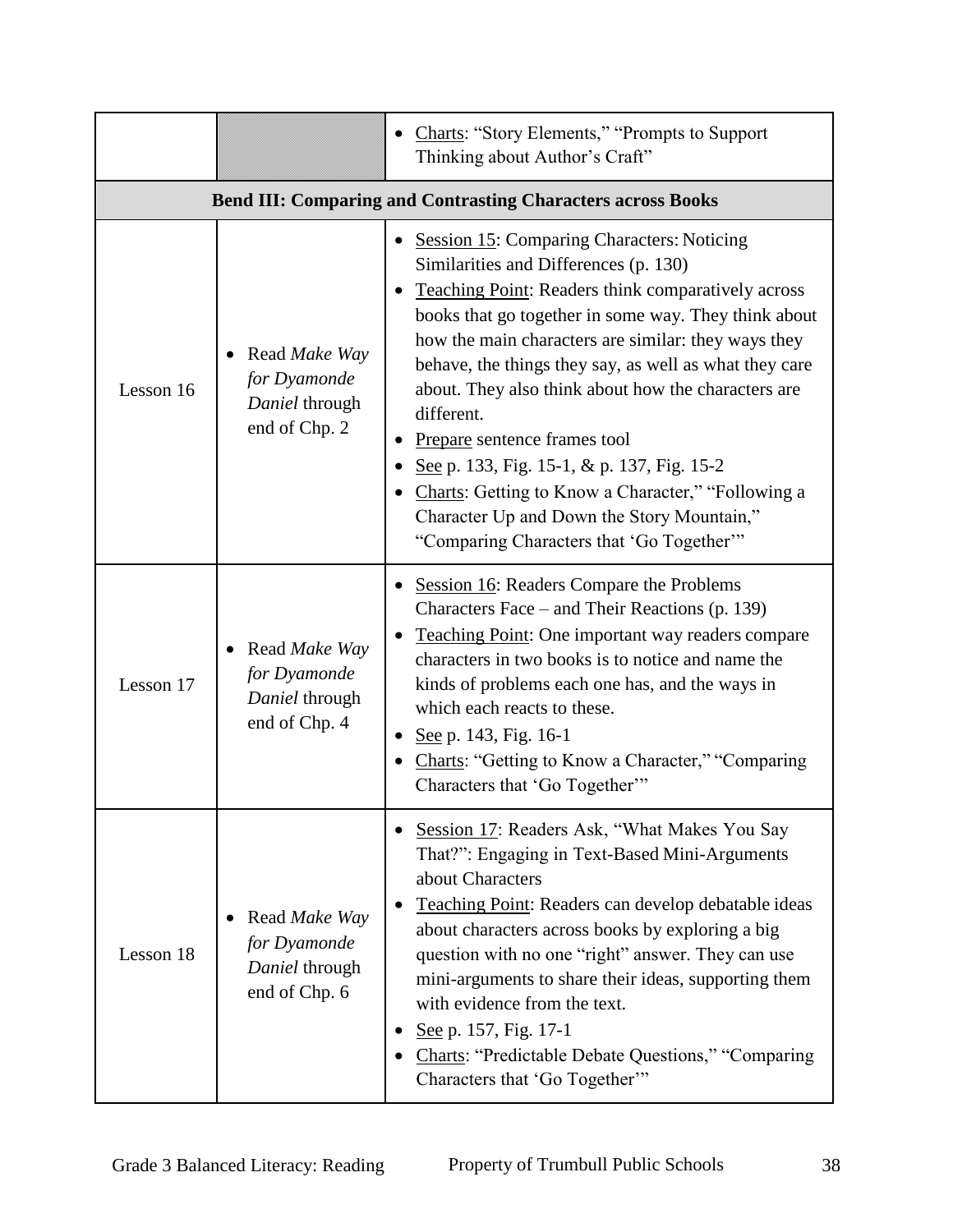| Lesson 19 | • Read <i>Make Way</i><br>for Dyamonde<br>Daniel through<br>end of Chp. 8 | Session 18: Comparing and Contrasting the Lessons<br>Characters Learn (p. 159)<br>• Teaching Point: Another way to draw comparisons<br>across books is by studying the lessons characters<br>learn from the problems they encounter.<br>• View videolink "Using a Learning Progression to<br>Support Self-Assessment"<br>Chart: "Comparing Characters that 'Go Together" |
|-----------|---------------------------------------------------------------------------|--------------------------------------------------------------------------------------------------------------------------------------------------------------------------------------------------------------------------------------------------------------------------------------------------------------------------------------------------------------------------|
| Lesson 20 |                                                                           | Session 19: Celebration (p. 170)<br>Children can work in clubs to develop text set book<br>lists to be displayed within the school community.                                                                                                                                                                                                                            |
| Lesson 21 |                                                                           | • Administer post-assessment questions (same as<br>used for pre-assessment)                                                                                                                                                                                                                                                                                              |

Student performance on the following assessments will be reflected on the Trimester 2 standards-based report card.

Formative Assessments:

- Students' answers to pre-assessment questions prior to the unit
- Informal observation of students' reading behaviors should be recorded and used to identify individual teaching points for conferring and to record student growth over the course of the unit.
- Informal running records should be conducted during small-group instruction to help drive instruction and form leveled groups.
- Students' jottings on Post-It notes

Summative Assessments:

- Students' answers to post-assessment questions at the conclusion of the unit
- For students not meeting the September/October Benchmark, Formal Running Records utilizing the Fountas & Pinnell Benchmark Assessments

#### **Resources**

Core

- *Character Studies* (Grade 3, Unit 3)
- *Because of Winn-Dixie* by Kate DiCamillo (Level R)
- *Peter's Chair* by Ezra Jack Keats (Level J)
- *Make Way for Dyamonde Daniel* by Nikki Grimes (Level P)
- Note-taking system for conferencing
- Reader's Notebook(s) and Folders

#### Supplemental

- the *Amber Brown* series by Paula Danziger (Levels K-O)
- the *Judy Moody* series by Megan McDonald (Level M)

Grade 3 Balanced Literacy: Reading Property of Trumbull Public Schools 39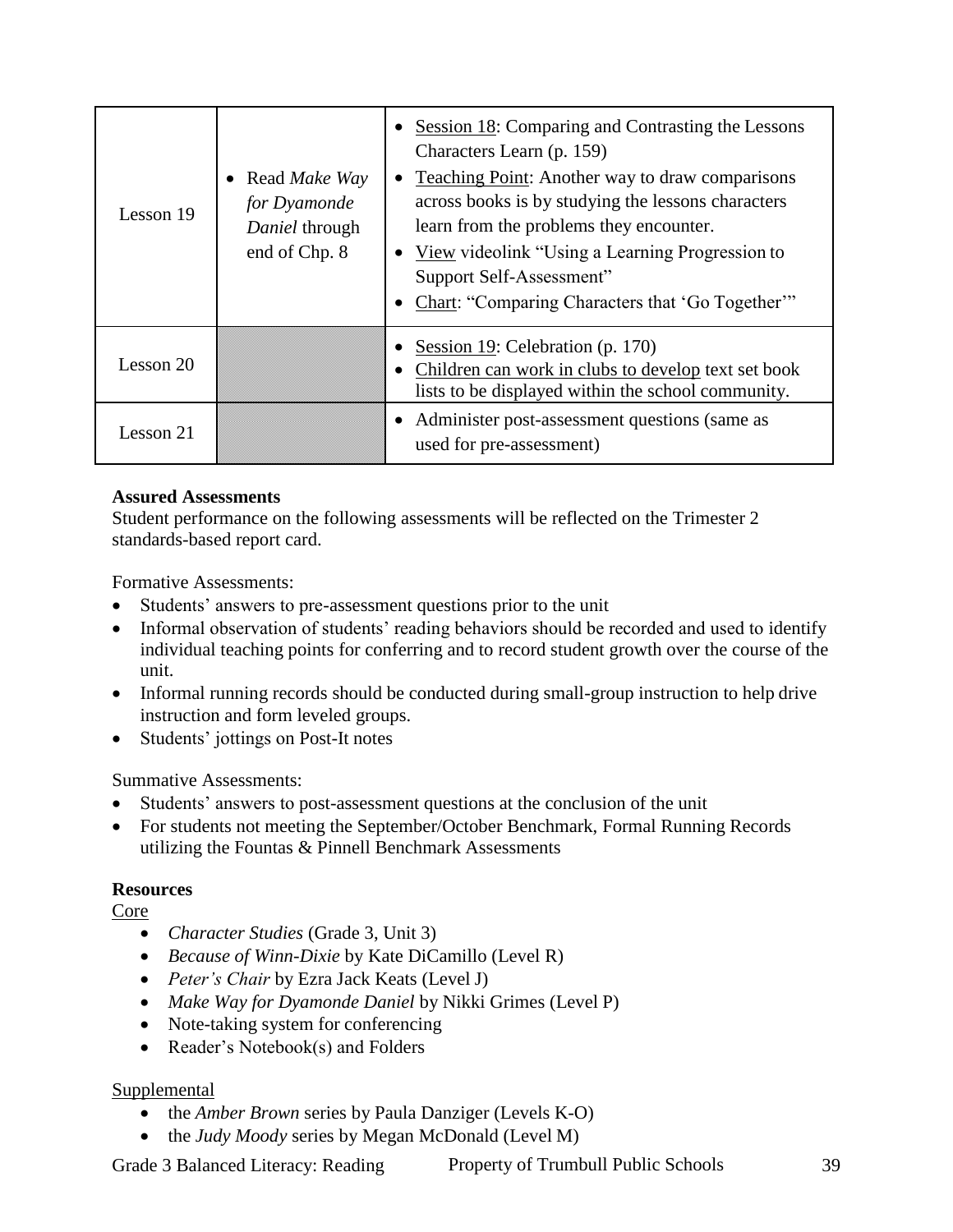- the *Horrible Harry* series by Suzy Kline (Levels M-O)
- the *Ivy and Bean* series by Annie Barrows (Levels M-O)
- *My Name Is Maria Isabel* by Alma Flor Ada (Level N)
- the *Dragon Slayers' Academy* series by Kate McMullan (Level N)
- *Sable* by Karen Hesse (Level O)
- the *Geronimo Stilton* series by Geronimo Stilton (Level O)
- the *Clementine* series by Sara Pennypacker (Levels O-Q)
- *The Hundred Dresses* by Eleanor Estes (Level P)
- Additional mentor texts available in *Making Meaning*, *Being a Writer*, and classroom/school libraries

#### **Time Allotment**

 $\bullet$  late January – February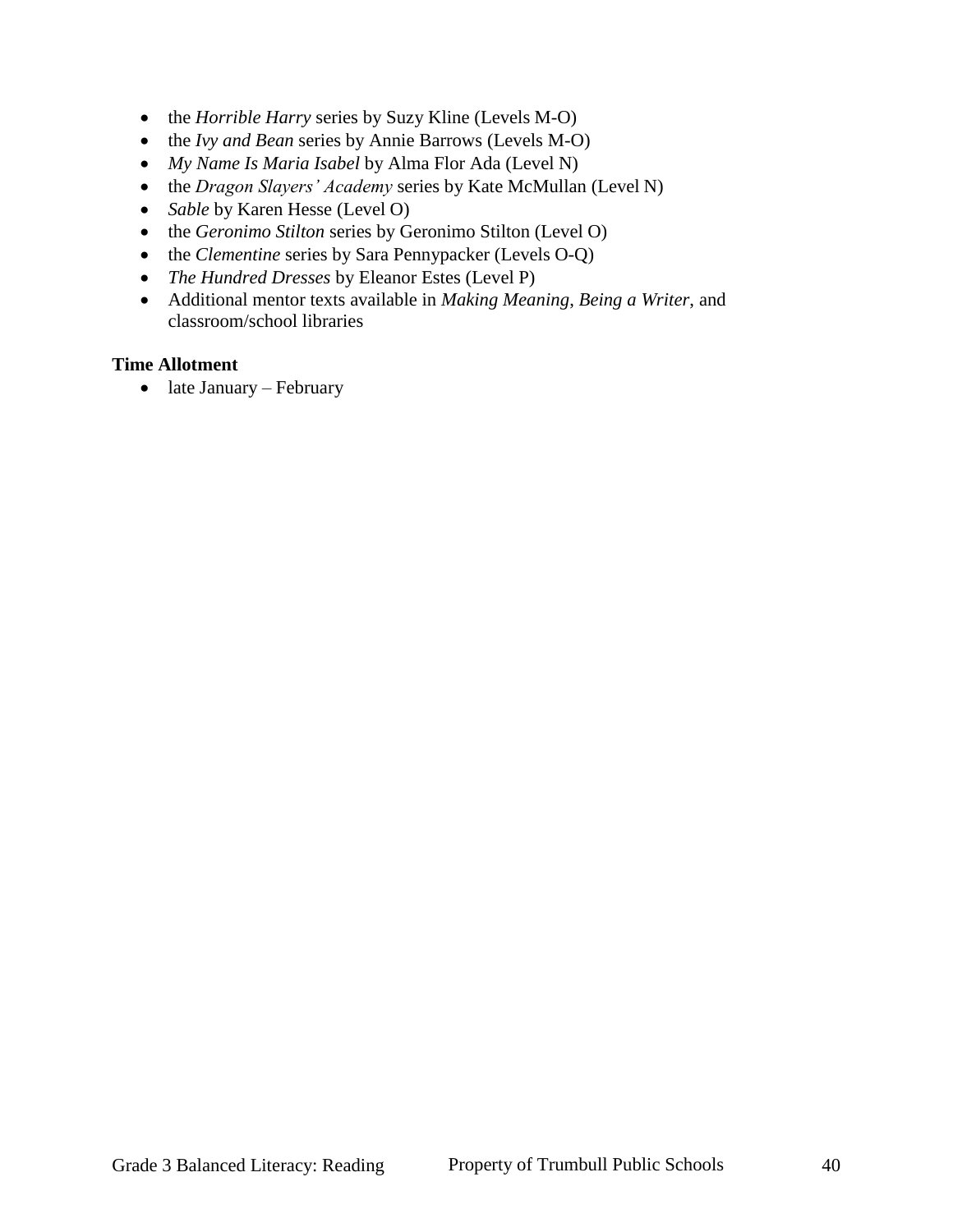## **UNIT 5 Research Clubs: Elephants, Penguins, and Frogs, Oh My!**

#### **Unit Goals**

| CCS.ELA-Literacy.RL.3.4 | Determine the meaning of words and phrases as they are<br>used in a text, distinguishing literal from nonliteral<br>language.                                                                                         |
|-------------------------|-----------------------------------------------------------------------------------------------------------------------------------------------------------------------------------------------------------------------|
| CCS.ELA-Literacy.RI.3.1 | Ask and answer such questions to demonstrate<br>understanding of a text, referring explicitly to the text as<br>the basis for the answers.                                                                            |
| CCS.ELA-Literacy.RI.3.2 | Determine the main idea of a text; recount the key details<br>and explain how they support the main idea.                                                                                                             |
| CCS.ELA-Literacy.RI.3.3 | Describe the relationship between a series of historical<br>events, scientific ideas or concepts, or steps in technical<br>procedures in a text, using language that pertains to time,<br>sequence, and cause/effect. |
| CCS.ELA-Literacy.RI.3.4 | Determine the meaning of general academic and domain-<br>specific words and phrases in a text relevant to a grade 3<br>topic or subject area.                                                                         |
| CCS.ELA-Literacy.RI.3.5 | Use text features and search tools (e.g., key words,<br>sidebars, hyperlinks) to locate information relevant to a<br>given topic efficiently.                                                                         |
| CCS.ELA-Literacy.RI.3.6 | Distinguish their own point of view from that of the author<br>of a text.                                                                                                                                             |
| CCS.ELA-Literacy.RI.3.7 | Use information gained from illustrations (e.g., maps,<br>photographs) and the words in a text to demonstrate<br>understanding of the text (e.g., where, when, why, and how<br>key events occur).                     |
| CCS.ELA-Literacy.RI.3.8 | Describe the logical connection between particular<br>sentences and paragraphs in a text (e.g., comparison,<br>cause/effect, first/second/third in a sequence).                                                       |
| CCS.ELA-Literacy.RI.3.9 | Compare and contrast the most important points and key<br>details presented in two texts on the same topic.                                                                                                           |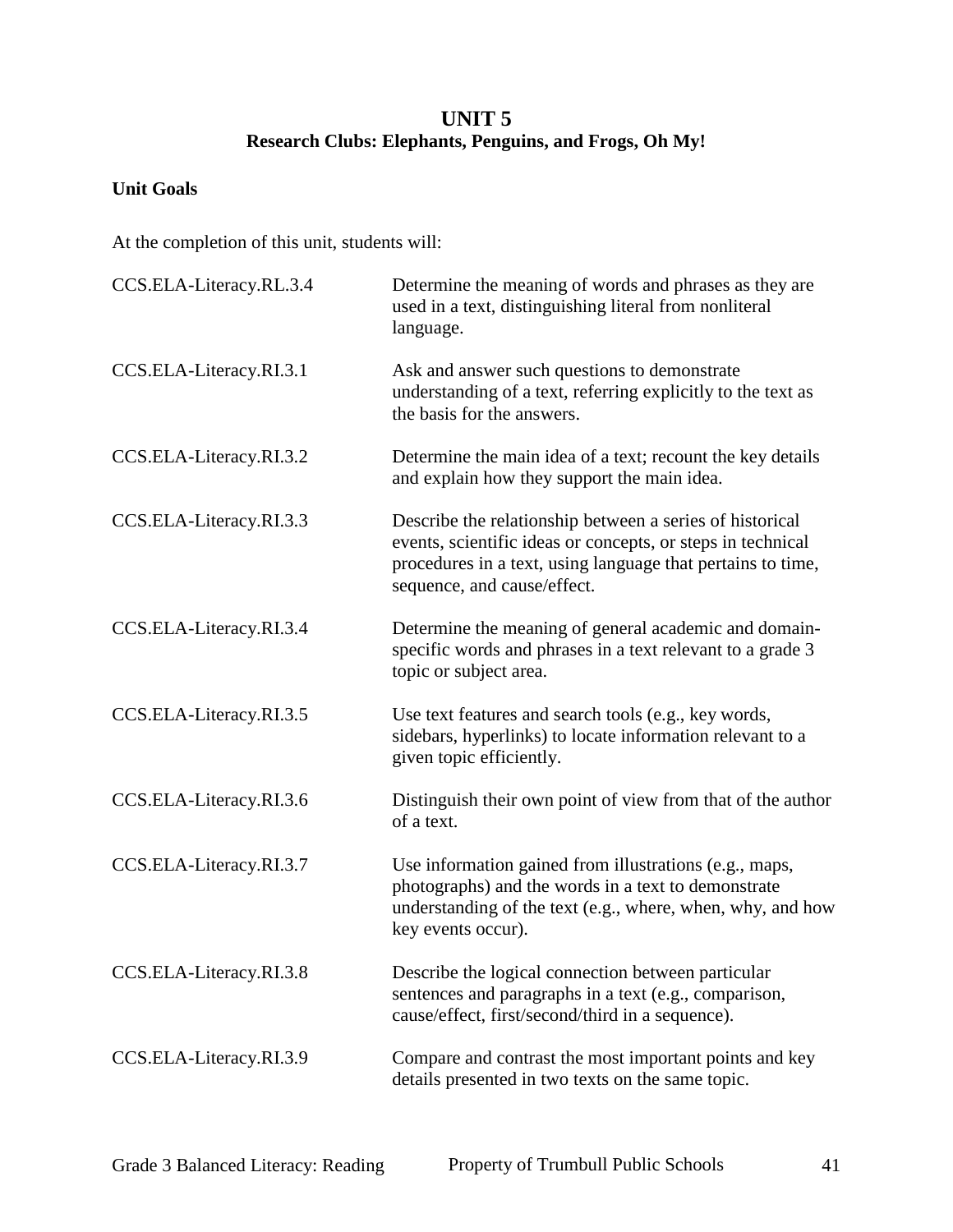| CCS.ELA-Literacy.RI.3.10 | By the end of the year, read and comprehend informational<br>texts, including history/social studies, science, and<br>technical texts, at the high end of the grades 2-3 text<br>complexity band independently and proficiently. |
|--------------------------|----------------------------------------------------------------------------------------------------------------------------------------------------------------------------------------------------------------------------------|
| CCS.ELA-Literacy.RF.3.3  | Know and apply grade-level phonics and word analysis<br>skills in decoding words.                                                                                                                                                |
| CCS.ELA-Literacy.RF.3.4  | Read with sufficient accuracy and fluency to support<br>comprehension.                                                                                                                                                           |
| CCS.ELA-Literacy.W.3.2   | Write informative/explanatory texts to examine a topic and<br>convey ideas and information clearly.                                                                                                                              |
| CCS.ELA-Literacy.W.3.4   | With guidance and support from adults, produce writing in<br>which the development and organization are appropriate to<br>task and purpose.                                                                                      |
| CCS.ELA-Literacy.W.3.5   | With guidance and support from peers and adults, develop<br>and strengthen writing as needed by planning, revising, and<br>editing.                                                                                              |
| CCS.ELA-Literacy.W.3.6   | With guidance and support from adults, use technology to<br>produce and publish writing (using keyboarding skills) as<br>well as to interact and collaborative with others.                                                      |
| CCS.ELA-Literacy.W.3.7   | Conduct short research projects that build knowledge about<br>a topic.                                                                                                                                                           |
| CCS.ELA-Literacy.W.3.8   | Recall information from experiences or gather information<br>from print and digital sources; take brief notes on sources<br>and sort evidence into provided categories.                                                          |
| CCS.ELA-Literacy.W.3.10  | Write routinely over extended time frames (time for<br>research, reflection, and revision) and shorter time frames<br>(a single sitting or a day or two) for a range of discipline-<br>specific tasks, purposes, and audiences.  |
| CCS.ELA-Literacy.SL.3.1  | Engage effectively in a range of collaborative discussions<br>(one-on-one, in groups, and teacher-led) with diverse<br>partners on grade 3 topics and texts, building on others'<br>ideas and expressing their own clearly.      |
| CCS.ELA-Literacy.SL.3.2  | Determine the main ideas and supporting details of a text<br>read aloud or information presented in diverse media and<br>formats, including visually, quantitatively, and orally.                                                |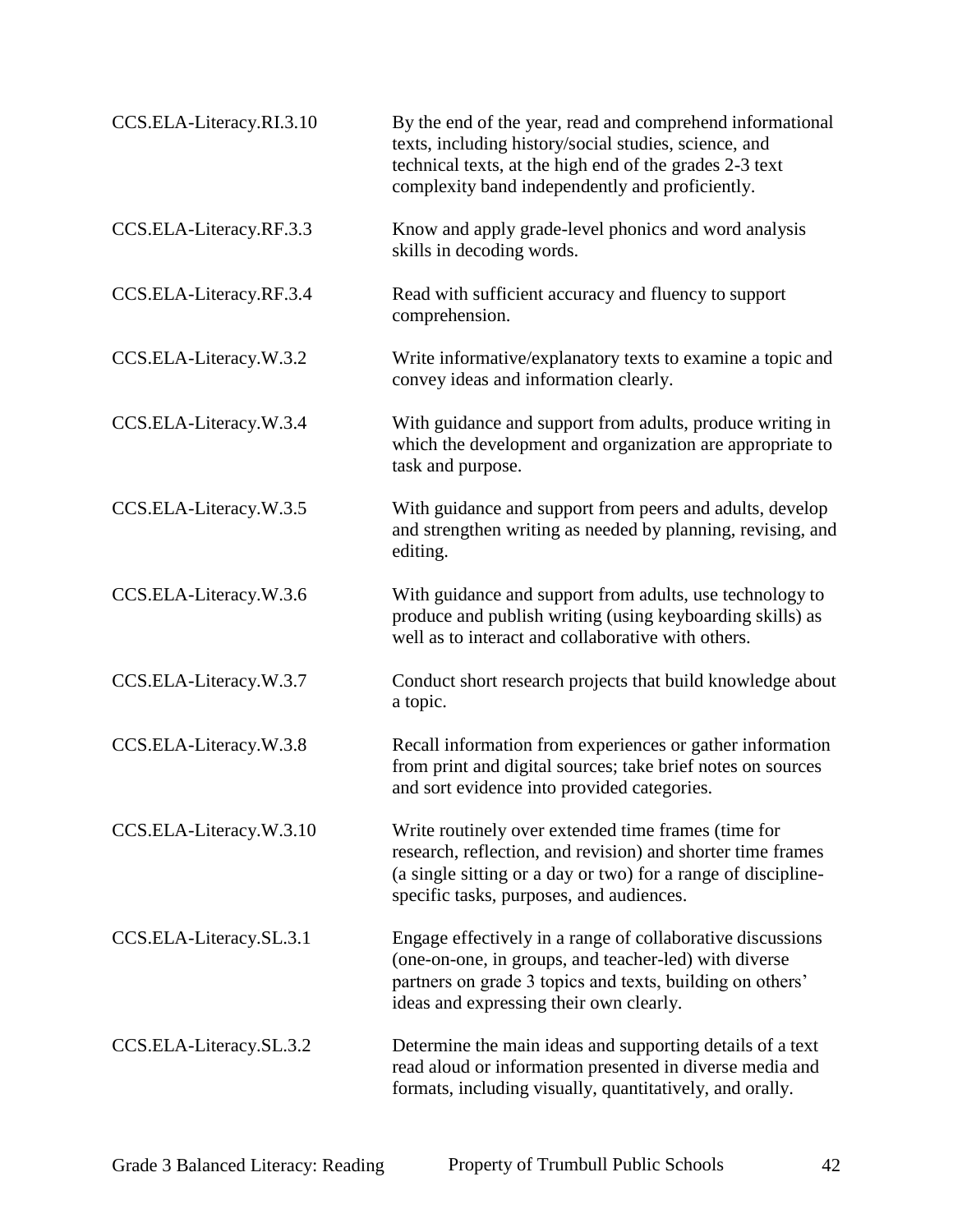| CCS.ELA-Literacy.SL.3.3 | Ask and answer questions about information from a<br>speaker, offering appropriate elaboration and detail.                                                                                                                                                 |
|-------------------------|------------------------------------------------------------------------------------------------------------------------------------------------------------------------------------------------------------------------------------------------------------|
| CCS.ELA-Literacy.SL.3.4 | Report on a topic or text, tell a story, or recount an<br>experience with appropriate facts and relevant, descriptive<br>details, speaking clearly at an understandable pace.                                                                              |
| CCS.ELA-Literacy.SL.3.5 | Create engaging audio recordings of stories or poems that<br>demonstrate fluid reading at an understandable pace; add<br>visual displays when appropriate to emphasize or enhance<br>certain facts or details.                                             |
| CCS.ELA-Literacy.SL.3.6 | Speak in complete sentences when appropriate to task and<br>situation in order to provide requested detail or<br>clarification.                                                                                                                            |
| CCS.ELA-Literacy.L.3.1  | Demonstrate command of the conventions of standard<br>English grammar and usage when writing or speaking.                                                                                                                                                  |
| CCS.ELA-Literacy.L.3.2  | Demonstrate command of the conventions of standard<br>English capitalization, punctuation, and spelling when<br>writing.                                                                                                                                   |
| CCS.ELA-Literacy.L.3.3  | Use knowledge of language and its conventions when<br>writing, speaking, reading, or listening.                                                                                                                                                            |
| CCS.ELA-Literacy.L.3.4  | Determine or clarify the meaning of unknown and multiple-<br>meaning words and phrases based on grade 3 reading and<br>content, choosing flexibly from a range of strategies.                                                                              |
| CCS.ELA-Literacy.L.3.5  | Demonstrate understanding of word relationships and<br>nuances in word meanings.                                                                                                                                                                           |
| CCS.ELA-Literacy.L.3.6  | Acquire and use accurately grade-appropriate<br>conversational, general academic, and domain-specific<br>words and phrases, including those that signal spatial and<br>temporal relationships (e.g., After dinner that night we went<br>looking for them). |

#### **Unit Essential Questions**

- How do I research a topic?
- How do I start a second cycle of research?
- How do I synthesize, compare, and contrast across animals?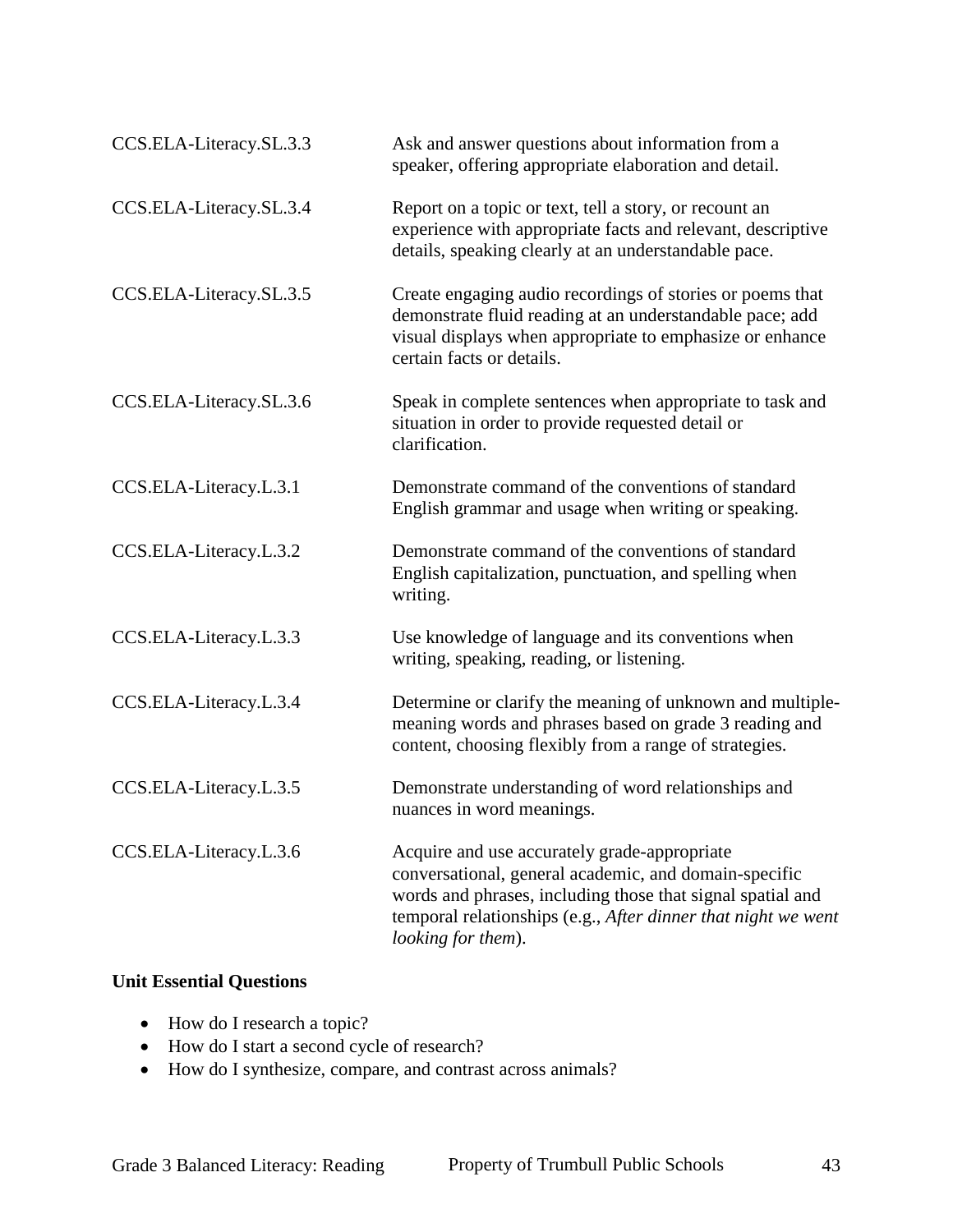| <b>Research Clubs: Elephants, Penguins, and Frogs, Oh My!</b> |                                         |                                                                                                                                                                                                                                                                                                                                                                                                                                                                                   |
|---------------------------------------------------------------|-----------------------------------------|-----------------------------------------------------------------------------------------------------------------------------------------------------------------------------------------------------------------------------------------------------------------------------------------------------------------------------------------------------------------------------------------------------------------------------------------------------------------------------------|
|                                                               | <b>Interactive</b><br><b>Read-Aloud</b> | <b>Reading Workshop</b>                                                                                                                                                                                                                                                                                                                                                                                                                                                           |
| Prior to Unit                                                 |                                         | Administer pre-assessment questions (which one(s) at<br>teacher discretion; see Heinemann website)                                                                                                                                                                                                                                                                                                                                                                                |
| <b>Bend I: Researching a Topic</b>                            |                                         |                                                                                                                                                                                                                                                                                                                                                                                                                                                                                   |
| Lesson 1                                                      |                                         | Session 1: Revving Up for a Research Project:<br>Readers Orient Themselves to a Text Set (p. 3)<br>Teaching Point: To learn about a topic, researchers<br>look over their resources and organize them, read an<br>easy book to get an overview, and skim tables of<br>contents and illustrations to glean main subtopics.<br>Prepare animal books and animal videos<br>See p. 7, Fig. 1-1, & p. 9, Fig. 1-2<br>Charts: "To Research ," "To Learn from<br><b>Expository Texts"</b> |
| Lesson 2                                                      |                                         | Session 2: Cross-Text Synthesis $(p. 10)$<br>Teaching Point: As researchers dig into a topic, they<br>identify subtopics within it, and as they read more<br>about the subtopics, they synthesize the information<br>the way experts do.<br>Prepare Penguins and The Penguin excerpts<br>See p. 14, Fig. 2-2<br>Charts: "To Research ," "Synthesizing<br>Information in Conversation"                                                                                             |
| Lesson 3                                                      |                                         | A Day for Assessment (p. 19)                                                                                                                                                                                                                                                                                                                                                                                                                                                      |
| Lesson 4                                                      |                                         | Session 3: Using the Lingo of Experts (p. 21)<br>Teaching Point: As readers read more about a subject,<br>they learn and use that subject's technical vocabulary.<br>Prepare "Word Bank for Penguin Topic"<br>See p. 25, Fig. 3-1, & p. 27, Figs. 3-2 & 3-3<br>Chart: "To Research"                                                                                                                                                                                               |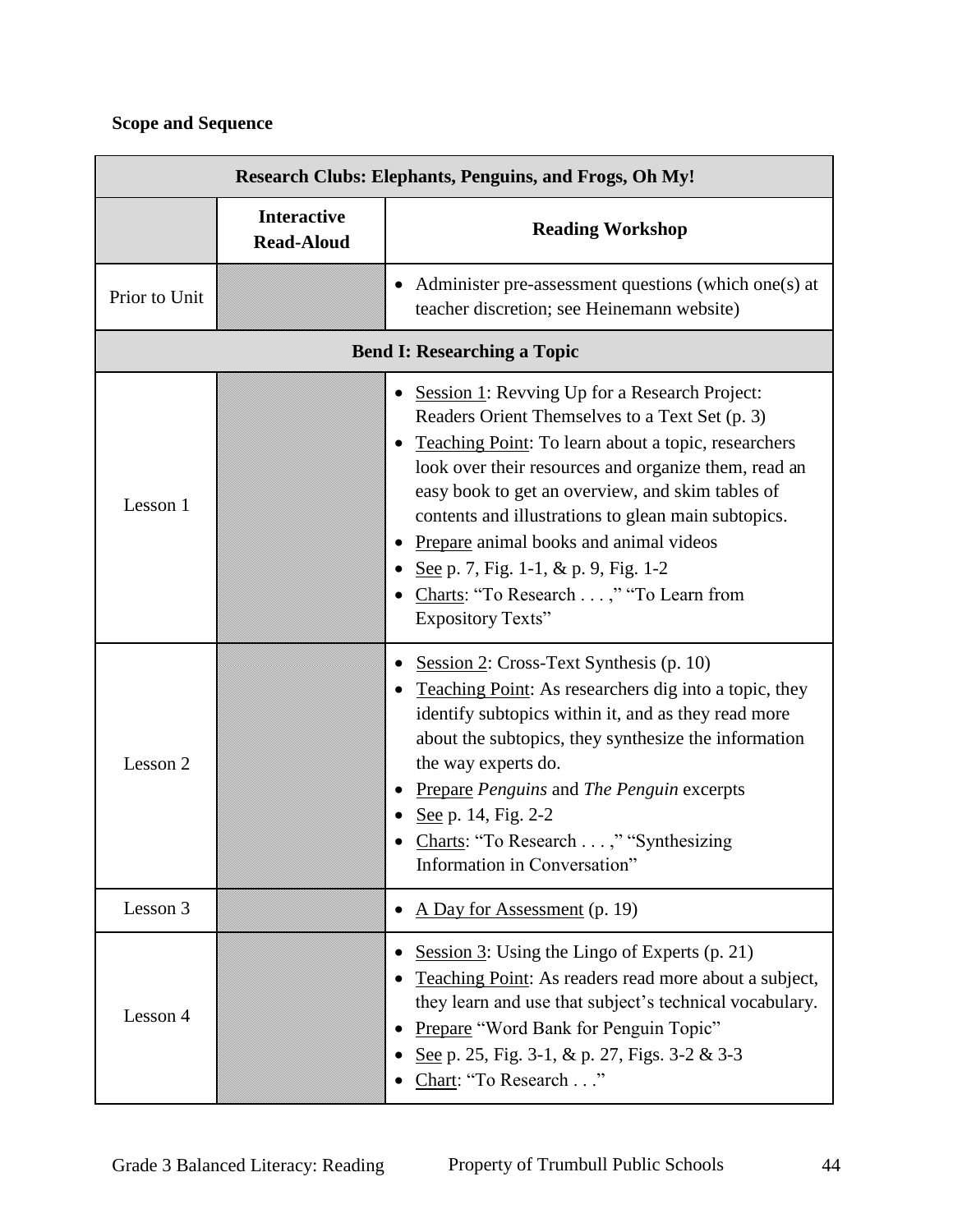| Lesson 5 |                                               | Session 4: Zeal Matters: Pursuing Collaborative<br>Inquiries with Commitment (p. 30)<br>Teaching Point: Strong readers pitch in to<br>collaborative reading work with enthusiasm and<br>commitment.<br>Prepare link to "I Whistle a Happy Tune"<br>See p. 34, Fig. 4-2, $\&$ p. 37, Fig. 4-3<br>Chart: "To Research"                                           |
|----------|-----------------------------------------------|----------------------------------------------------------------------------------------------------------------------------------------------------------------------------------------------------------------------------------------------------------------------------------------------------------------------------------------------------------------|
| Lesson 6 | Read The<br><b>Whispering Land</b><br>excerpt | Session 5: Growing Ideas about Nonfiction (p. 38)<br>$\bullet$<br>Teaching Point: Readers can get ideas about<br>nonfiction by paying close attention to the traits,<br>motivations, and struggles of their nonfiction subject.<br>See p. 43, Fig. 5-1, & p. 45, Figs. 5-2 & 5-3<br>Charts: "To Research ," "Talking and Thinking in<br>Response to Our Texts" |
| Lesson 7 |                                               | Session 6: Researchers Ask Questions (p. 47)<br>Teaching Point: Researchers analyze the information<br>that they collect, asking and answering the all-<br>important question: Why?<br>See p. 48, Fig. 6-1                                                                                                                                                     |
|          |                                               | <b>Bend II: A Second Cycle of Research</b>                                                                                                                                                                                                                                                                                                                     |
|          |                                               |                                                                                                                                                                                                                                                                                                                                                                |
| Lesson 8 |                                               | Session 7: Planning a Second Study (p. 52)<br>Teaching Point: Nonfiction readers plan how to study<br>a new topic, using all they know about reading and<br>research strategies.<br>See p. 57, Fig. 7-1<br>Chart: "To Research"                                                                                                                                |
| Lesson 9 |                                               | Session $8$ : Reading with Volume and Fluency (p. 60)<br><b>Teaching Point:</b> Nonfiction readers use an explaining<br>voice to read with fluency.<br><b>Prepare link to "The Trials of a Tadpole"</b><br>See p. 66, Fig. 8-1<br>Charts: "Narrators of Nonfiction Use Their Voices<br>,,                                                                      |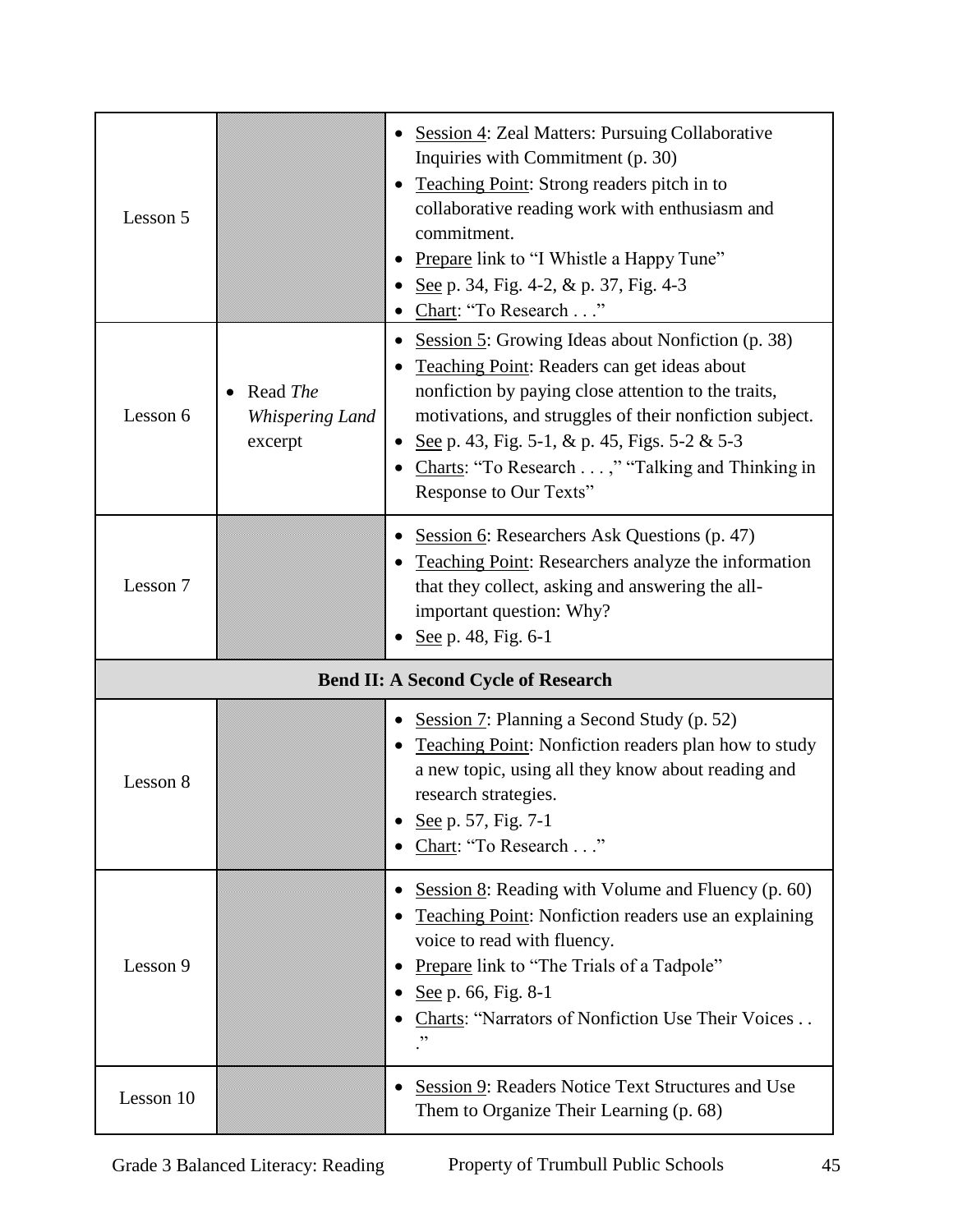|           |                                 | Teaching Point: When readers recognize the structure<br>of the texts they read, they can use those same text<br>structures to help organize their notes and their<br>learning.<br><b>Prepare Frogs and Toads excerpts</b><br>See p. 75, Fig. 9-2<br>Charts: "Researchers Take Notes that Follow the<br>Structure of Their Texts," "To Research"                  |
|-----------|---------------------------------|------------------------------------------------------------------------------------------------------------------------------------------------------------------------------------------------------------------------------------------------------------------------------------------------------------------------------------------------------------------|
| Lesson 11 |                                 | Session 10: Compare and Contrast (p. 77)<br>Teaching Point: Readers recognize when authors use a<br>compare-and-contrast structure in their nonfiction<br>texts.<br><b>Prepare Frogs and Toads excerpt</b><br>See p. 82, Fig. 10-2, & p. 83, Fig. 10-3<br>Charts: "Researchers Take Notes that Follow the<br>Structure of Their Texts," "Compare and Contrast"   |
| Lesson 12 | Read Frogs and<br>Toads excerpt | Session 11: Cause and Effect (p. 87)<br>Teaching Point: Readers recognize when authors use a<br>cause-and-effect structure in their nonfiction texts.<br><b>Prepare Penguins and The Penguin excerpts</b><br>$\bullet$<br>See p. 91, Fig. 11-1, $\&$ p. 94, Fig. 11-2<br>٠<br>Chart: "Researchers Take Notes that Follow the<br><b>Structure of Their Texts"</b> |
| Lesson 13 |                                 | Session 12: Reading Closely, Thinking Deeply (p. 96)<br>Teaching Point: Nonfiction readers carefully consider<br>the choices made by an author, and they read closely<br>to understand why the author made those choices.<br>See p. 100, Fig. 12-1<br>Charts: "To Research ," "Synthesizing Information<br>in Conversation"                                      |
|           |                                 | <b>Bend III: Synthesizing, Comparing, and Contrasting</b>                                                                                                                                                                                                                                                                                                        |
| Lesson 14 |                                 | Session 13: Experts Widen Their Field of Focus and<br>See Patterns (p. 106)<br><b>Teaching Point:</b> Nonfiction readers develop expertise<br>about a topic by thinking about patterns and                                                                                                                                                                       |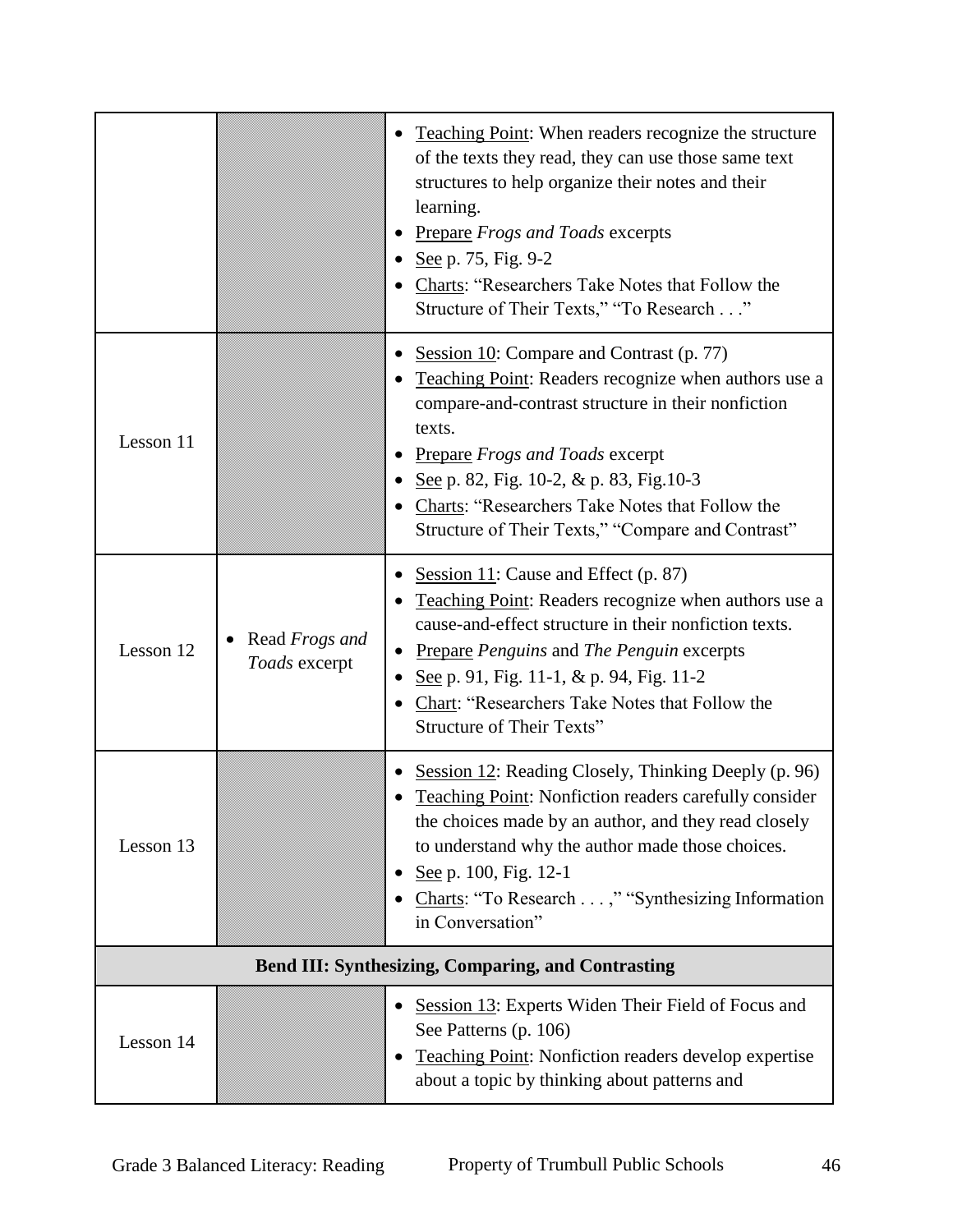|           |                                        | relationships.<br>Prepare Frogs and Toads and Penguins excerpts<br>See p. 113, Fig. 13-1<br>• Charts: "Compare and Contrast," "To Research ,"<br>"Researchers Take Notes that Follow the Structure of<br>Their Texts"                                                                                                                                                                                                                             |
|-----------|----------------------------------------|---------------------------------------------------------------------------------------------------------------------------------------------------------------------------------------------------------------------------------------------------------------------------------------------------------------------------------------------------------------------------------------------------------------------------------------------------|
| Lesson 15 |                                        | • Session 14: Asking Questions, Growing Big Ideas (p.<br>115)<br><b>Teaching Point:</b> When readers research similarities<br>and differences between things, they ask questions and<br>form theories about their subject, then make plans to<br>read further to test those boundaries.<br>See p. 122, Fig. 14-1<br>• Charts: "Questions lead to ," "To Grow Big<br>Questions and Ideas in a Comparative Study, Readers<br>Will: ," "To Research" |
| Lesson 16 |                                        | Session 15: Pursuing Questions (p. 124)<br>Teaching Point: Experts pause to think about their<br>process, taking stock of where they are, considering<br>what they need to do next, and moving forward, with a<br>plan.<br>See p. 125, Fig. 15-1, & p. 126, Fig. 15-2                                                                                                                                                                             |
| Lesson 17 |                                        | Session 16: Developing Evidence-Based Theories (p.<br>127)<br>Teaching Point: Researchers study all of the evidence<br>they find to grow new evidence-based theories.<br>See p. 129, Fig. 16-1<br>Chart: "To Research"                                                                                                                                                                                                                            |
| Lesson 18 | Read Giraffes<br>excerpt               | Session 17: Adding to Theories by Researching Big-<br>Picture Concepts (p. 135)<br>Teaching Point: Researchers study all of the evidence<br>they find to grow new evidence-based theories.<br>See p. 139, Fig. 17-1, & p. 141, Fig. 17-2                                                                                                                                                                                                          |
| Lesson 19 | Read <i>Frogs and</i><br>Toads excerpt | Session 18: Learning to Apply the Knowledge<br>Readers Develop through Their Research (p. 144)                                                                                                                                                                                                                                                                                                                                                    |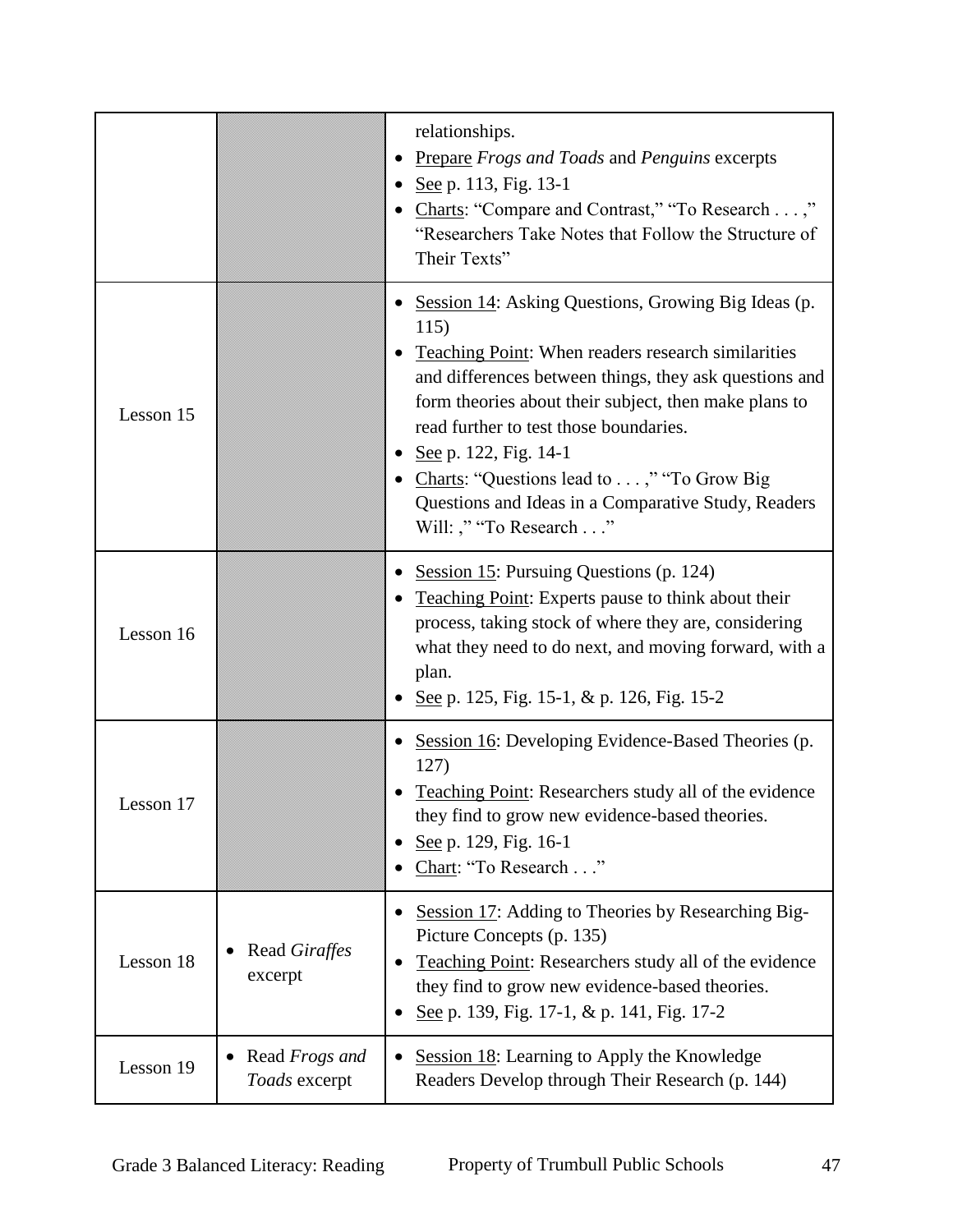|           | • Teaching Point: When researching to solve a real-<br>world problem, researchers consider ways they might<br>solve the problem, think about the information they<br>need, and make a plan for the work they need to do.<br>• Prepare "Real-Life Problems" list<br>Chart: "To Research Real-Life Problems" |
|-----------|------------------------------------------------------------------------------------------------------------------------------------------------------------------------------------------------------------------------------------------------------------------------------------------------------------|
| Lesson 20 | <b>Session 19:</b> Finding Solutions to Real-World<br>Problems: A Celebration (p. 154)<br>• Teaching Point: The information learned and the ideas<br>grown can be applied to solving real-world problems.<br>See p. 155, Fig. 19-1, p. 156, Fig. 19-2, & p. 157, Fig.<br>$19-3$                            |
| Lesson 21 | Administer post-assessment questions (same as used<br>for pre-assessment)                                                                                                                                                                                                                                  |

Student performance on the following assessments will be reflected on the Trimester 3 standards-based report card.

Formative Assessments:

- Students' answers to pre-assessment questions prior to the unit
- Informal observation of students' reading behaviors should be recorded and used to identify individual teaching points for conferring and to record student growth over the course of the unit.
- Informal running records should be conducted during small-group instruction to help drive instruction and form leveled groups.
- Students' jottings on Post-It notes

Summative Assessments:

Students' answers to post-assessment questions at the conclusion of the unit

#### **Resources**

Core

- *Research Clubs: Elephants, Penguins, and Frogs, Oh My!* (Grade 3, Unit 4)
- *Penguins* by Bobbie Kalman (Level unknown)
- *The Penguin: A Funny Bird* by Béatrice Fontanal (Level unknown)
- *Frogs and Toads* by Bobbie Kalman (Level unknown)
- Note-taking system for conferencing
- Reader's Notebook(s) and Folders

#### Supplemental

 *The Whispering Land* excerpt by Gerald Durrell (accessible online via www.heinemann.com) (Level unknown)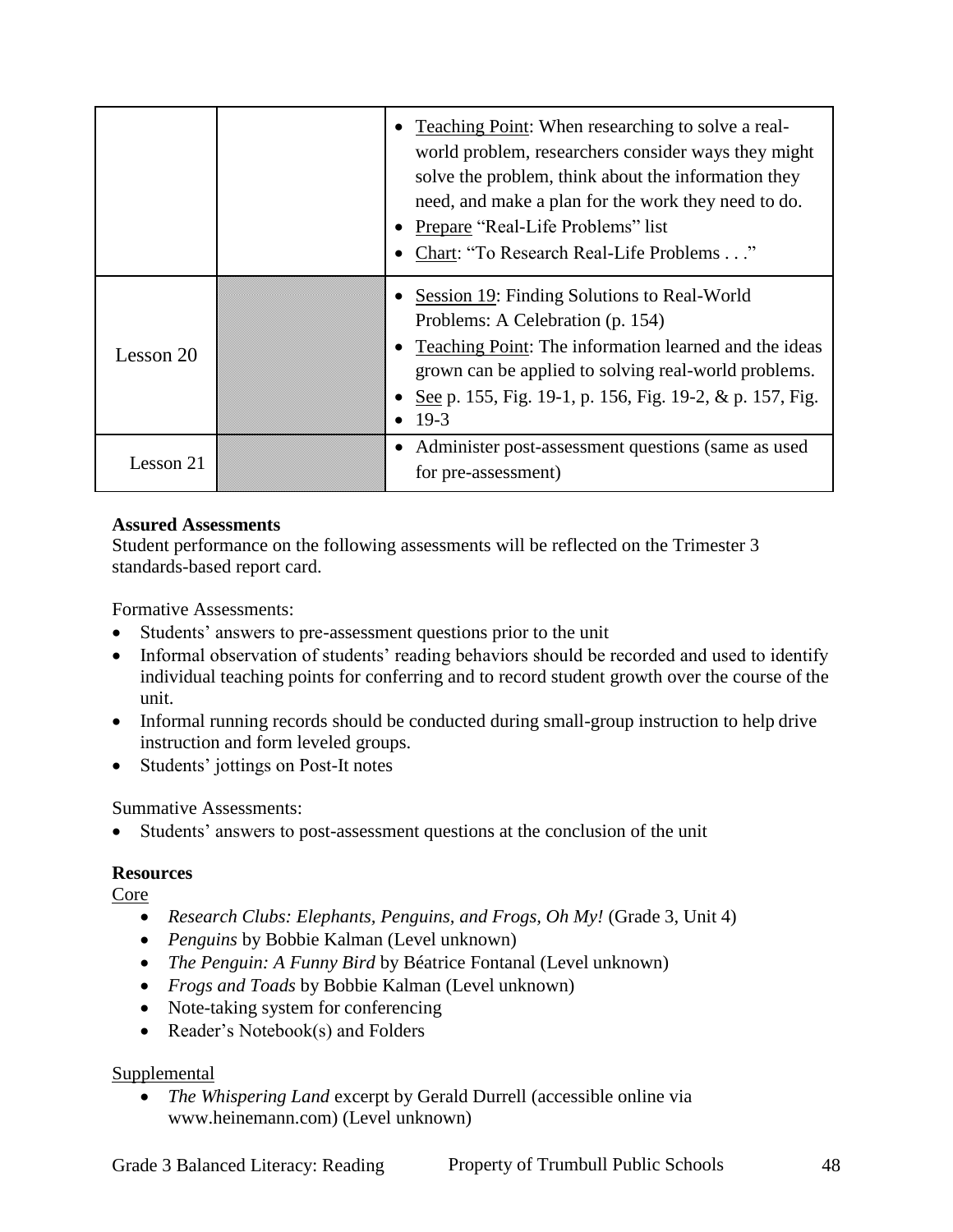- *Giraffes* excerpt by Emilie U. Lepthien (accessible online via www.heinemann.com) (Level L)
- "Trials of a Tadpole" by National Geographic. [https://www.youtube.com/watch?v=r3zqdWSYgSA.](https://www.youtube.com/watch?v=r3zqdWSYgSA) Web.
- *Frogs* by Elizabeth Carney (Level L)
- *The Life Cycle of a Frog* by Bobbie Kalman (accessible online via www.heinemann.com) (Level unknown)
- *Penguins* by Seymour Simon (Level O)
- *Penguins* by Lucia Raatma (Level Q)
- Additional mentor texts available in *Making Meaning*, *Being a Writer*, and classroom/school libraries
- Text sets corresponding with science biomes:
	- o Arctic
		- **penguins**
		- **b**ears
		- **u** whales
		- $\blacksquare$  seals
		- $\blacksquare$  foxes
		- n reindeer
	- o Rainforest
		- **nonkeys**
		- **snakes**
		- $\blacksquare$  big cats
		- **fixalle** frogs and toads
		- **birds**

## **Time Allotment**

• March – April (including days for specific standardized assessment preparation)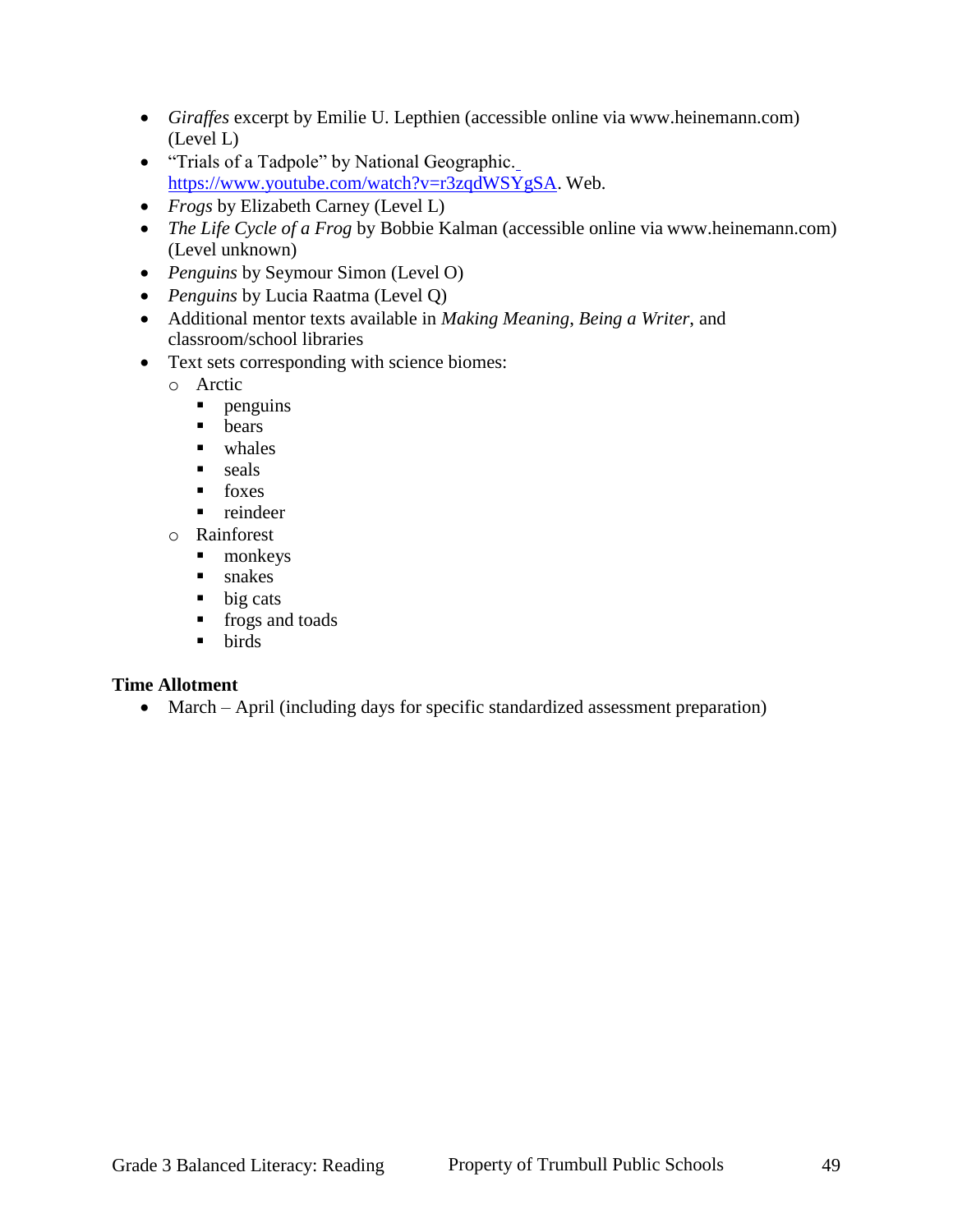## **UNIT 6 Countries around the World**

## **Unit Goals**

| CCS.ELA-Literacy.RI.3.1  | Ask and answer such questions to demonstrate<br>understanding of a text, referring explicitly to the text as<br>the basis for the answers.                                                                                       |
|--------------------------|----------------------------------------------------------------------------------------------------------------------------------------------------------------------------------------------------------------------------------|
| CCS.ELA-Literacy.RI.3.2  | Determine the main idea of a text; recount the key details<br>and explain how they support the main idea.                                                                                                                        |
| CCS.ELA-Literacy.RI.3.3  | Describe the relationship between a series of historical<br>events, scientific ideas or concepts, or steps in technical<br>procedures in a text, using language that pertains to time,<br>sequence, and cause/effect.            |
| CCS.ELA-Literacy.RI.3.4  | Determine the meaning of general academic and domain-<br>specific words and phrases in a text relevant to a grade 3<br>topic or subject area.                                                                                    |
| CCS.ELA-Literacy.RI.3.5  | Use text features and search tools (e.g., key words,<br>sidebars, hyperlinks) to locate information relevant to a<br>given topic efficiently.                                                                                    |
| CCS.ELA-Literacy.RI.3.7  | Use information gained from illustrations (e.g., maps,<br>photographs) and the words in a text to demonstrate<br>understanding of the text (e.g., where, when, why, and how<br>key events occur).                                |
| CCS.ELA-Literacy.RI.3.8  | Describe the logical connection between particular<br>sentences and paragraphs in a text (e.g., comparison,<br>cause/effect, first/second/third in a sequence).                                                                  |
| CCS.ELA-Literacy.RI.3.9  | Compare and contrast the most important points and key<br>details presented in two texts on the same topic.                                                                                                                      |
| CCS.ELA-Literacy.RI.3.10 | By the end of the year, read and comprehend informational<br>texts, including history/social studies, science, and<br>technical texts, at the high end of the grades 2-3 text<br>complexity band independently and proficiently. |
| CCS.ELA-Literacy.RF.3.3  | Know and apply grade-level phonics and word analysis<br>skills in decoding words.                                                                                                                                                |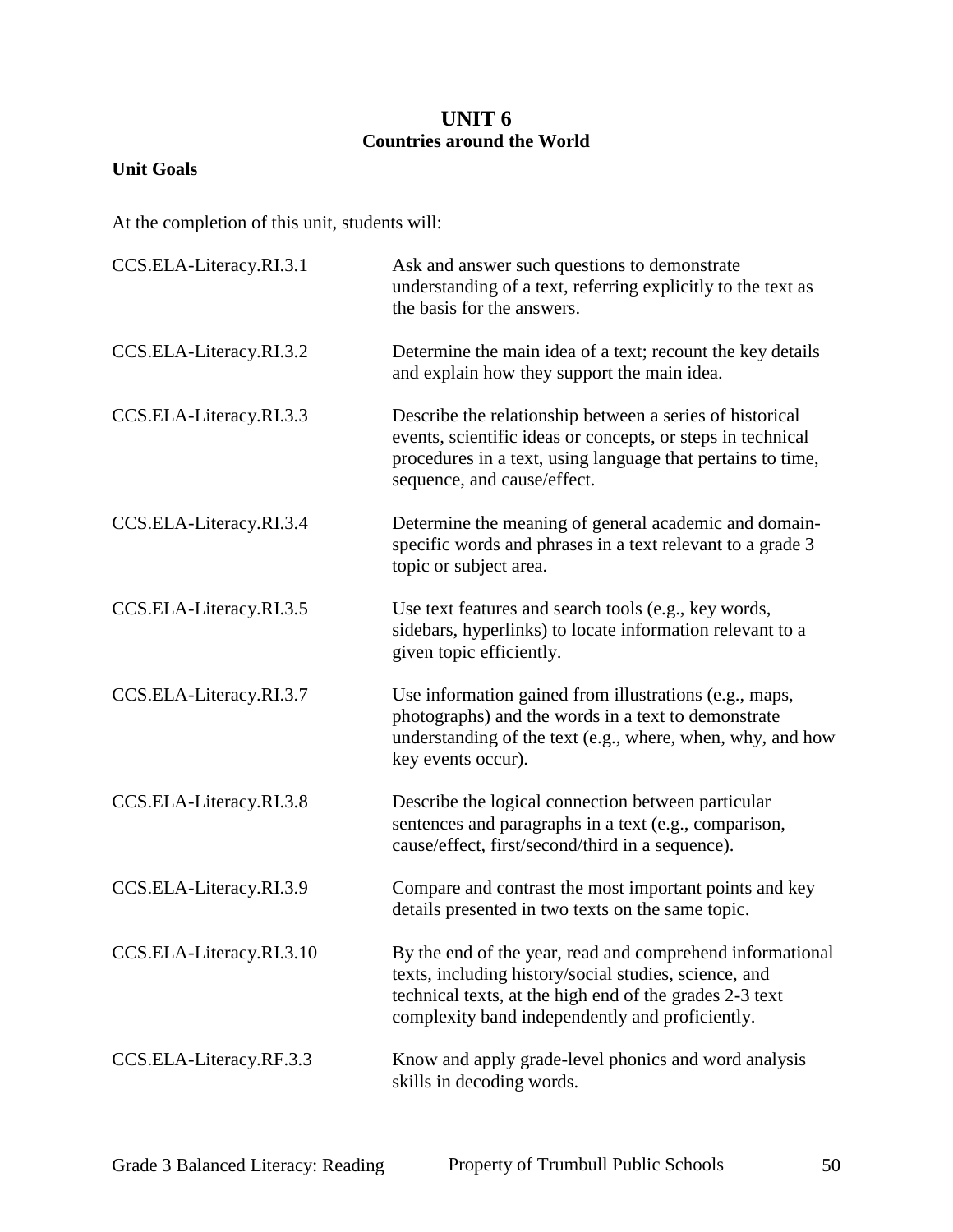| CCS.ELA-Literacy.RF.3.4 | Read with sufficient accuracy and fluency to support<br>comprehension.                                                                                                                                                          |
|-------------------------|---------------------------------------------------------------------------------------------------------------------------------------------------------------------------------------------------------------------------------|
| CCS.ELA-Literacy.W.3.6  | With guidance and support from adults, use technology to<br>produce and publish writing (using keyboarding skills) as<br>well as to interact and collaborative with others.                                                     |
| CCS.ELA-Literacy.W.3.7  | Conduct short research projects that build knowledge about<br>a topic.                                                                                                                                                          |
| CCS.ELA-Literacy.W.3.8  | Recall information from experiences or gather information<br>from print and digital sources; take brief notes on sources<br>and sort evidence into provided categories.                                                         |
| CCS.ELA-Literacy.W.3.10 | Write routinely over extended time frames (time for<br>research, reflection, and revision) and shorter time frames<br>(a single sitting or a day or two) for a range of discipline-<br>specific tasks, purposes, and audiences. |
| CCS.ELA-Literacy.SL.3.1 | Engage effectively in a range of collaborative discussions<br>(one-on-one, in groups, and teacher-led) with diverse<br>partners on grade 3 topics and texts, building on others'<br>ideas and expressing their own clearly.     |
| CCS.ELA-Literacy.SL.3.2 | Determine the main ideas and supporting details of a text<br>read aloud or information presented in diverse media and<br>formats, including visually, quantitatively, and orally.                                               |
| CCS.ELA-Literacy.SL.3.3 | Ask and answer questions about information from a<br>speaker, offering appropriate elaboration and detail.                                                                                                                      |
| CCS.ELA-Literacy.SL.3.4 | Report on a topic or text, tell a story, or recount an<br>experience with appropriate facts and relevant, descriptive<br>details, speaking clearly at an understandable pace.                                                   |
| CCS.ELA-Literacy.SL.3.5 | Create engaging audio recordings of stories or poems that<br>demonstrate fluid reading at an understandable pace; add<br>visual displays when appropriate to emphasize or enhance<br>certain facts or details.                  |
| CCS.ELA-Literacy.SL.3.6 | Speak in complete sentences when appropriate to task and<br>situation in order to provide requested detail or<br>clarification.                                                                                                 |
| CCS.ELA-Literacy.L.3.1  | Demonstrate command of the conventions of standard<br>English grammar and usage when writing or speaking.                                                                                                                       |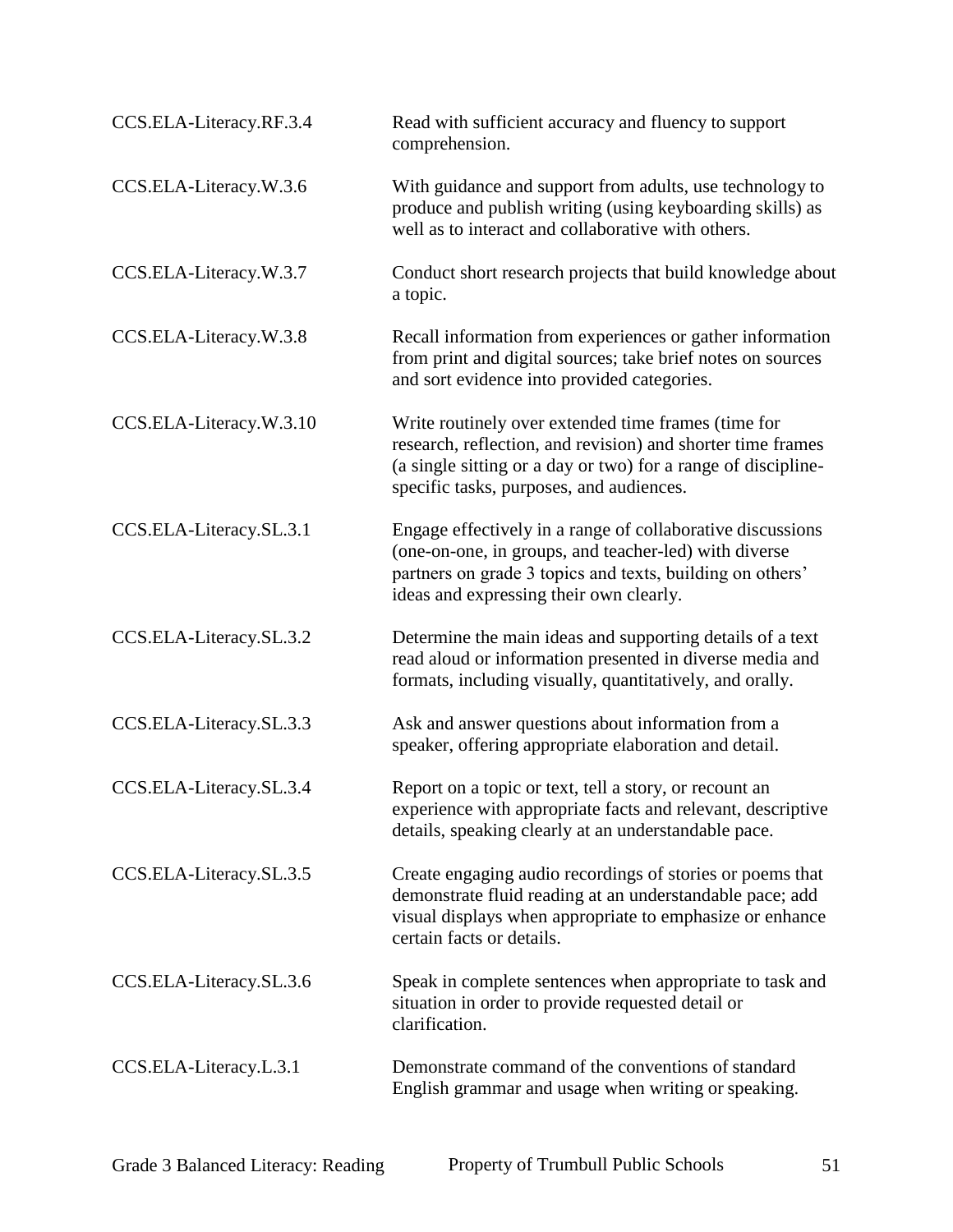| CCS.ELA-Literacy.L.3.2 | Demonstrate command of the conventions of standard<br>English capitalization, punctuation, and spelling when<br>writing.                                                                                                                                           |
|------------------------|--------------------------------------------------------------------------------------------------------------------------------------------------------------------------------------------------------------------------------------------------------------------|
| CCS.ELA-Literacy.L.3.3 | Use knowledge of language and its conventions when<br>writing, speaking, reading, or listening.                                                                                                                                                                    |
| CCS.ELA-Literacy.L.3.4 | Determine or clarify the meaning of unknown and multiple-<br>meaning words and phrases based on grade 3 reading and<br>content, choosing flexibly from a range of strategies.                                                                                      |
| CCS.ELA-Literacy.L.3.5 | Demonstrate understanding of word relationships and<br>nuances in word meanings.                                                                                                                                                                                   |
| CCS.ELA-Literacy.L.3.6 | Acquire and use accurately grade-appropriate<br>conversational, general academic, and domain-specific<br>words and phrases, including those that signal spatial and<br>temporal relationships (e.g., After dinner that night we went<br><i>looking for them</i> ). |

#### **Unit Essential Questions**

- How can I use all that I know about nonfiction reading in order to launch a research inquiry about the factors that shape life in different countries?
- How can I think critically about the reasons that texts offer contrasting information on the same topic?
- How can I learn about a country using a variety of texts and lenses?
- How can I research a different country?
- How can I explore similarities and differences to grow ideas about two different countries?
- How does literature (folktales and fairy tales) reflect the characteristics of a culture?

| <b>Countries around the World</b>                                    |                                         |                                                                                                                                                                          |
|----------------------------------------------------------------------|-----------------------------------------|--------------------------------------------------------------------------------------------------------------------------------------------------------------------------|
|                                                                      | <b>Interactive</b><br><b>Read-Aloud</b> | <b>Reading Workshop</b>                                                                                                                                                  |
| Bend I: Learning about a Country Using a Variety of Texts and Lenses |                                         |                                                                                                                                                                          |
| Lesson 1                                                             | • Read China: The<br>People excerpt     | Focus: Readers Orient Themselves to a Text Set (p. 5)<br>Teaching Point: To rev up for a research project,<br>٠<br>researchers organize resources, read an easy overview |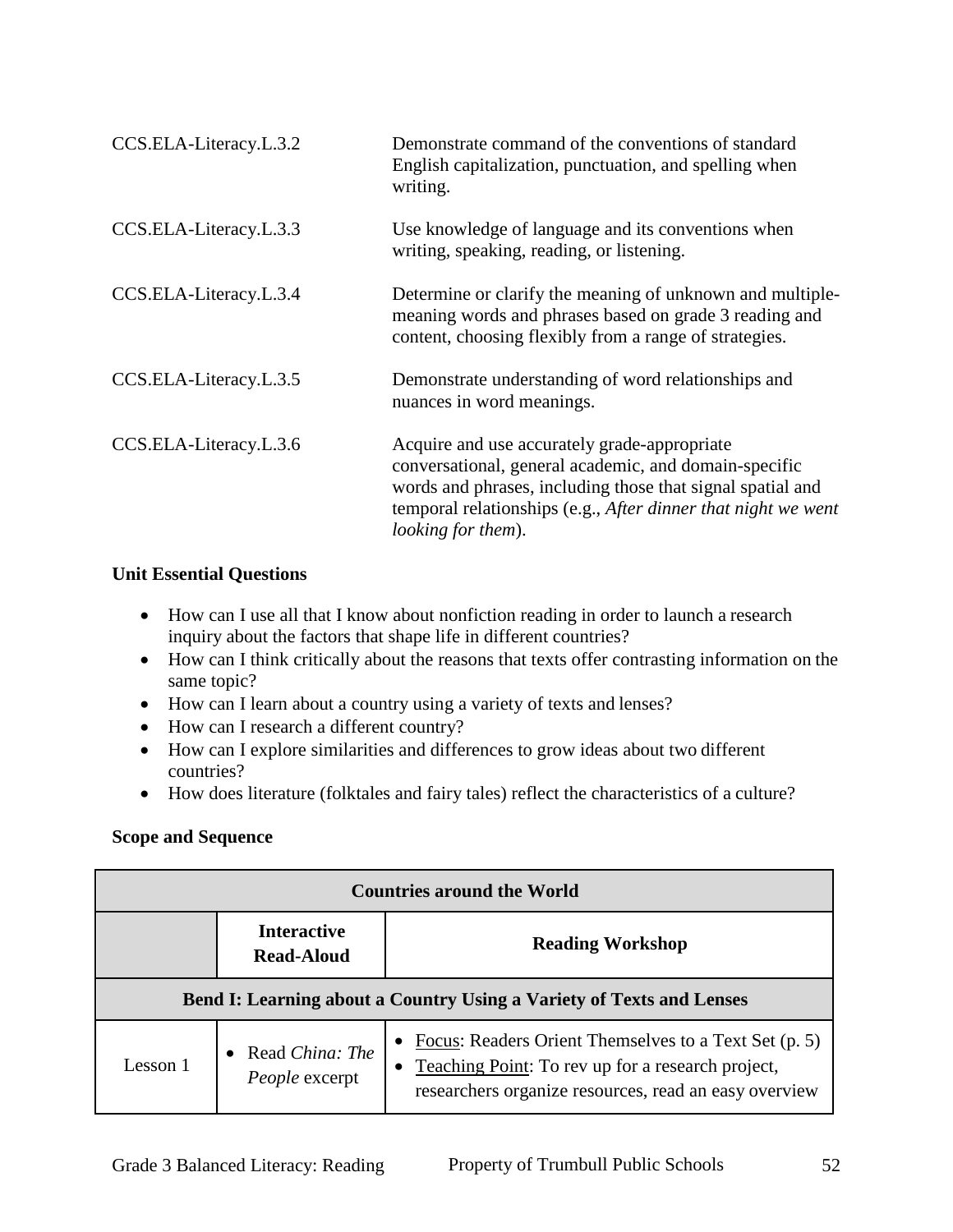|                                                 |                                   | book, glean main subtopics, and read across books in<br>one subtopic after another.<br>Charts: "To Research"                                                                                                                                                                                 |
|-------------------------------------------------|-----------------------------------|----------------------------------------------------------------------------------------------------------------------------------------------------------------------------------------------------------------------------------------------------------------------------------------------|
| Lesson 2                                        | Read China: The<br>People excerpt | Focus: Readers Have Repertoire of Note-Taking<br>Strategies (p. 5)<br><b>Teaching Point:</b> Readers pay attention to text structure<br>$\bullet$<br>from the get-go to guide their note-taking.<br>Charts "Researchers Take Notes that Follow the<br><b>Structure of Their Texts"</b>       |
| Lesson 3                                        | Read China: The<br>People excerpt | Focus: Readers Have a Lens through Which to Angle<br>their Research (p. 5)<br>Teaching Point: Readers can choose lenses, such as<br>education or geography, through which to study their<br>country and focus their research.                                                                |
| Lesson 4                                        | Read China: The<br>People excerpt | Focus: Readers Move Beyond Just Gathering<br>Information to Growing Ideas (p. 5)<br>Teaching Point: In addition to listing facts, good<br>readers spent time growing ideas and making<br>connections from subtopic to subtopic.<br>Chart: "Talking and Thinking in Response to Our<br>Texts" |
| Lesson 5                                        | Read China: The<br>People excerpt | Focus: Readers Synthesize Their Learning by<br>Teaching Others about Their Topics (p. 5)<br>Teaching Point: Good readers summarize and<br>determine importance rather than just read parts of the<br>texts to each other.<br>Chart: "Talking and Thinking in Response to Our<br>Texts"       |
| Lesson 6                                        |                                   | Focus: Readers Acquire and Use the Specific<br>Vocabulary of Their Topics (p. 5)<br>Teaching Point: Readers can lift the level of their<br>conversation and writing about reading by trying to<br>use more of the words that the author has used often.                                      |
| <b>Bend II: Researching a Different Country</b> |                                   |                                                                                                                                                                                                                                                                                              |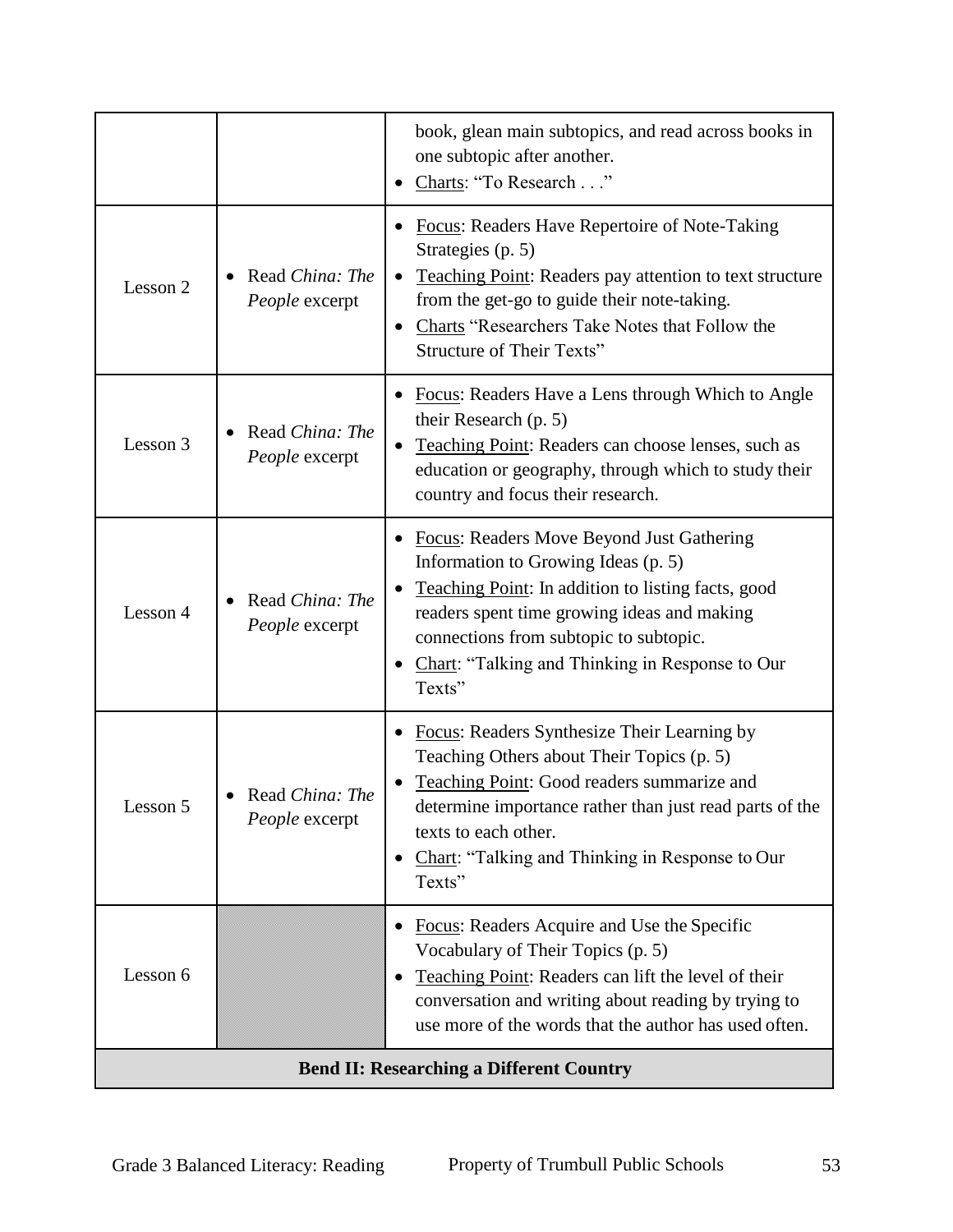| Lesson 7                                                                                                                | Read True<br><b>Books: Greece</b><br>excerpt | Focus: Planning a Second Study (p. 10)<br>Teaching Point: Researchers think about tools and<br>resources that were helpful during past projects, and<br>then plan to use these as they embark on a new<br>project.                                                                                                    |
|-------------------------------------------------------------------------------------------------------------------------|----------------------------------------------|-----------------------------------------------------------------------------------------------------------------------------------------------------------------------------------------------------------------------------------------------------------------------------------------------------------------------|
| Lesson 8                                                                                                                | Read True<br><b>Books: Greece</b><br>excerpt | Focus: Organizing Research (p. 10)<br>Teaching Point: Researchers make choices about how<br>their research will be organized, and they plan their<br>notes accordingly.<br>Prepare tables of contents from a few books on Greece                                                                                      |
| Lesson 9                                                                                                                | Read True<br><b>Books: Greece</b><br>excerpt | Focus: Taking Notes and Learning from Each Other's<br>Notes $(p. 10)$<br>Teaching Point: Researchers share what they are<br>learning in teams, taking notes on information they<br>learn from their groupmates, just as they would take<br>notes on information they learn from books.                                |
| <b>Bend III: Learning and Thinking across Countries:</b><br><b>Exploring Similarities and Differences to Grow Ideas</b> |                                              |                                                                                                                                                                                                                                                                                                                       |
| Lesson 10                                                                                                               |                                              | <b>Focus:</b> Comparing and Contrasting Countries (p. 12)<br><b>Teaching Point:</b> When researchers compare and<br>contrast, they don't just name similarities and<br>differences. They also think, talk, and write about why<br>and how these might be significant.<br>Prepare a book on China and a book on Greece |
| Lesson 11                                                                                                               |                                              | Focus: Developing New Theories and Conclusions (p.<br>12)<br>Teaching Point: Researchers use compare and contrast<br>observations to develop new theories and conclusions.                                                                                                                                            |
| Lesson 12                                                                                                               |                                              | Focus: Acquiring New Knowledge (p. 12)<br>Teaching Point: Researchers often revisit their notes<br>after they acquire new knowledge, using their new<br>knowledge to draw conclusions and develop theories<br>about the information.                                                                                  |
| <b>Bend IV: Learning about Countries and Cultures through Literature</b>                                                |                                              |                                                                                                                                                                                                                                                                                                                       |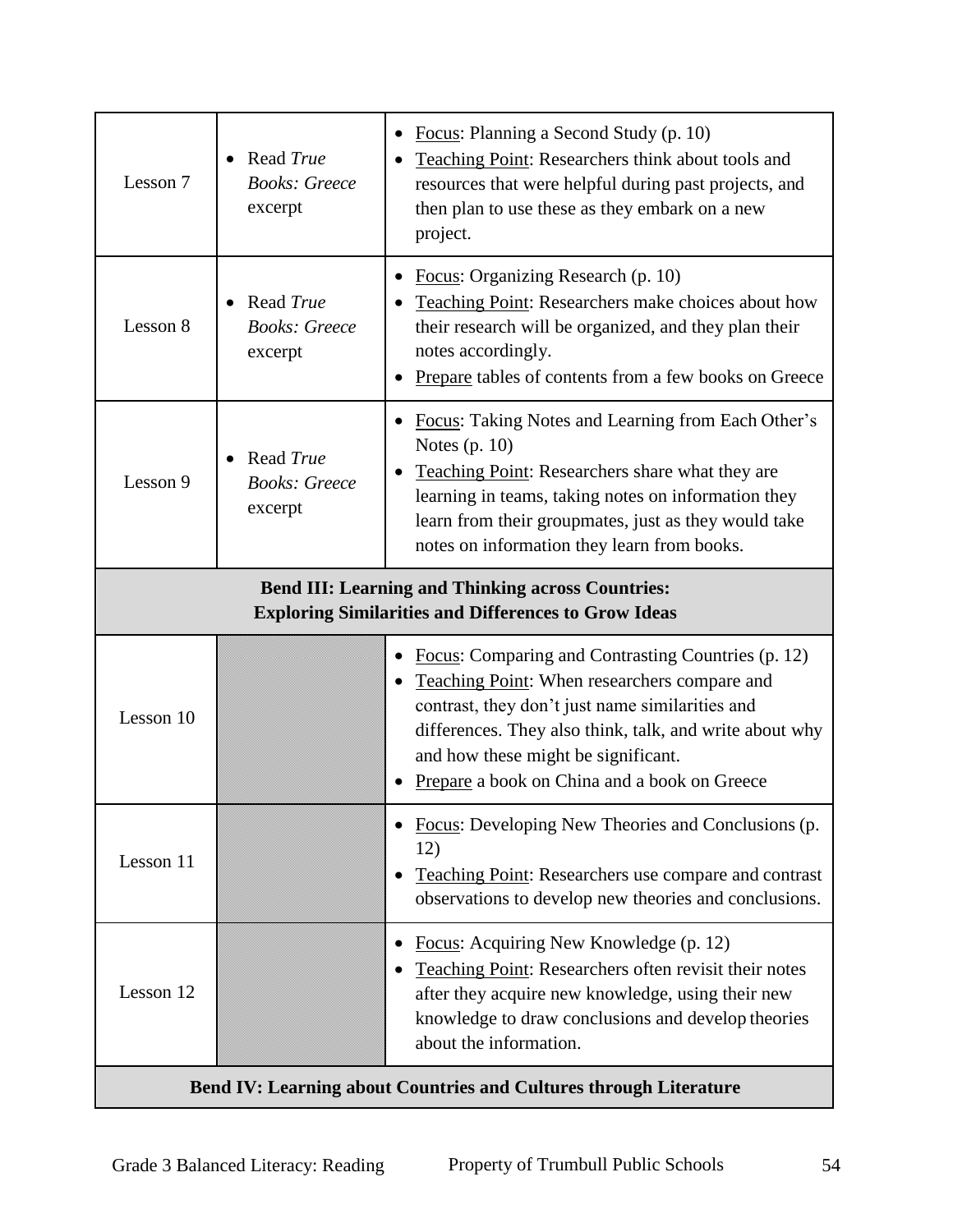| (Folktales and Fairy Tales) |                                                                                                        |                                                                                                                                                                                                                                                                                                                                                                                                                                                                                                                                                                                                                                                         |
|-----------------------------|--------------------------------------------------------------------------------------------------------|---------------------------------------------------------------------------------------------------------------------------------------------------------------------------------------------------------------------------------------------------------------------------------------------------------------------------------------------------------------------------------------------------------------------------------------------------------------------------------------------------------------------------------------------------------------------------------------------------------------------------------------------------------|
| Lesson 13                   | Consider<br>reading excerpts<br>from Lon Po<br>Po: A Red-<br><b>Riding Hood</b><br>Story from<br>China | <b>Focus:</b> Noticing Similarities and Differences Among<br>Fairy Tales (p. 14)<br>Teaching Point: Readers notice the similarities and<br>differences among fairy tales from different<br>countries.<br>Guide students in an inquiry to chart distinguishing<br>features of fairy tales. Chart can include: fairy tale<br>title, important characteristics (e.g., good vs. evil,<br>magic), life lessons, cultural elements (e.g., fishing<br>being an important livelihood in some cultures)<br>Highlight changes in fairy tales between cultures<br>that are meaningful are have significance.                                                       |
| Lesson 14                   |                                                                                                        | • Focus: Drawing on Nonfiction to Help Think More<br>Deeply about Fiction (p. 14)<br>Teaching Point: Researchers pay attention to the<br>influence of a culture on a story.                                                                                                                                                                                                                                                                                                                                                                                                                                                                             |
| Lesson 15                   |                                                                                                        | Focus: Using Fiction to Learn More about a Culture<br>(p. 14)<br>Teaching Point: "Today I want to teach you that<br>$\bullet$<br>readers compare and contrast stories about<br>cultures to learn more about these cultures."<br>Chart: "Lenses to use While Reading Folktales to<br>٠<br>Learn More about Culture"<br>Guide students through examining clothing,<br>language, power, transportation, money and<br>wealth, messages/lessons, geography, and/or<br>architecture. (This continues through Lesson 16.)<br>Example: Many books have a wise older<br>$\bullet$<br>grandparent because several cultures teach<br>children to listen to adults. |
| Lesson 16                   |                                                                                                        | <b>Focus:</b> Comparing and Contrasting Stories from<br>٠<br>Different Countries (p. 14)<br>Teaching Point: Researchers observe and discuss the<br>similarities and differences of the same tale from<br>different cultures.                                                                                                                                                                                                                                                                                                                                                                                                                            |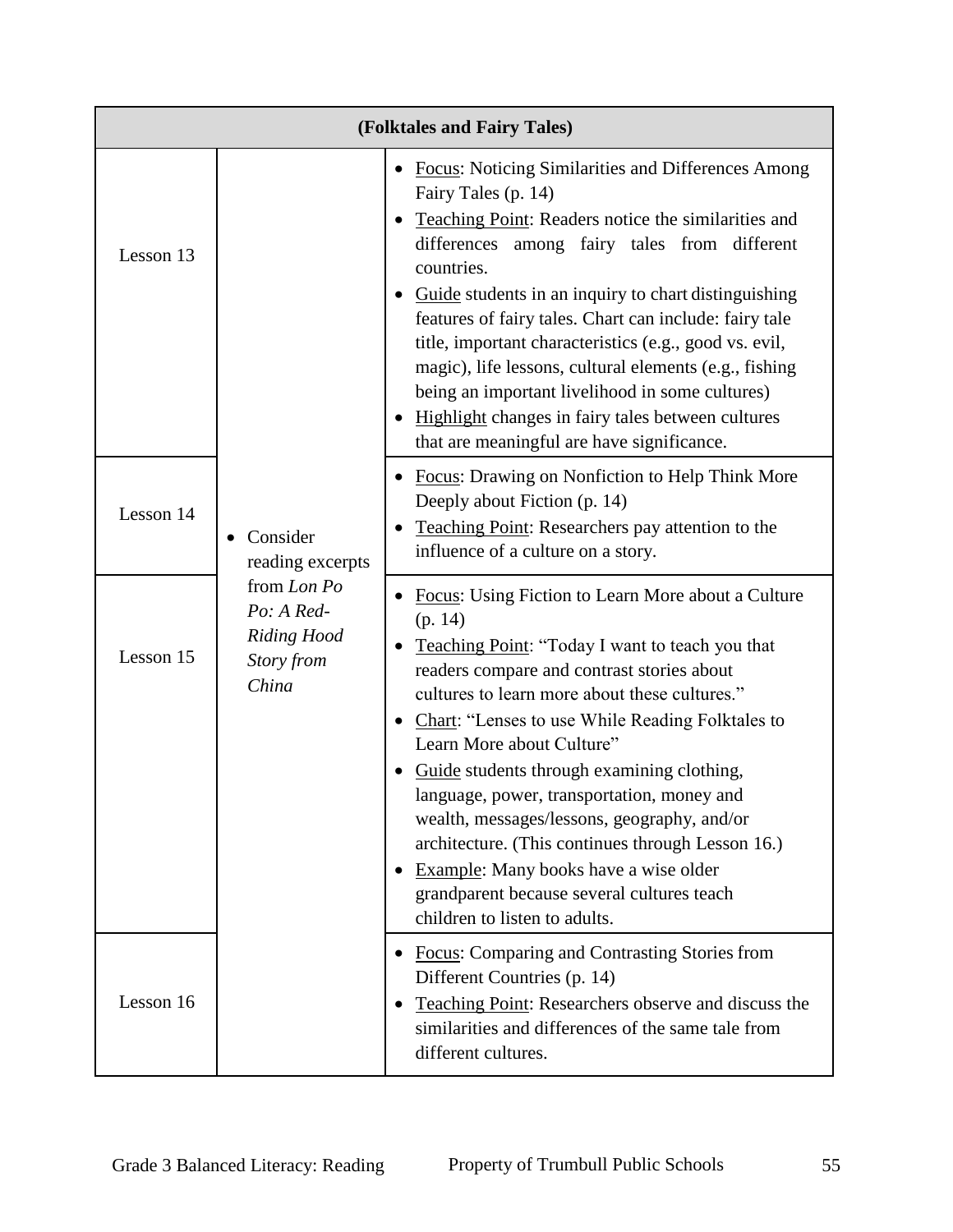| Lesson 17 | Focus: Studying Character Traits to Learn about a<br>Culture $(p. 14)$<br>Teaching Point: Researchers get to know the<br>characters in their fairy tales to help them learn about<br>the values of that culture.<br>Chart: "Getting to Know a Character"                         |
|-----------|----------------------------------------------------------------------------------------------------------------------------------------------------------------------------------------------------------------------------------------------------------------------------------|
| Lesson 18 | Focus: Celebration (p. 14)<br>Teaching Point: Researchers highlight all of their<br>new knowledge by teaching others what they've<br>learned.<br>Tip: You might use a fairy tale for Readers'<br>Theatre; this link is to a few scripts:<br>www.thebestclass.org/rtscripts.html. |

Student performance on the following assessments will be reflected on the Trimester 3 standards-based report card.

Formative Assessments:

- Informal observation of students' reading behaviors should be recorded and used to identify individual teaching points for conferring and to record student growth over the course of the unit.
- Informal running records should be conducted during small-group instruction to help drive instruction and form leveled groups.
- Students' jottings on Post-It notes

Summative Assessments:

Formal Running Records utilizing the Fountas & Pinnell Benchmark Assessments

## **Resources**

Core

- *Countries around the World* (Grades 3-5, *If/Then Curriculum*)
- *China: The People* by Bobbie Kalman (Level T)
- *True Books: Greece* by Christine Petersen and David Petersen (Level unknown)
- Note-taking system for conferencing
- Reader's Notebook(s) and Folders

## Supplemental

- *The Great Wall of China* by Leonard Everett Fisher (Level Q)
- *You Wouldn't Want to Work on the Great Wall of China!: Defenses You'd Rather Not Build* by Jacqueline Morley (Level W)
- *Beauty and the Beast Stories around the World: 3 Beloved Tales* by Cari Meister
- *Cinderella Stories around the World: 4 Beloved Tales* by Cari Meister
- *Snow White Stories around the World: 4 Beloved Tales* by Jessica Gunderson
- Africa